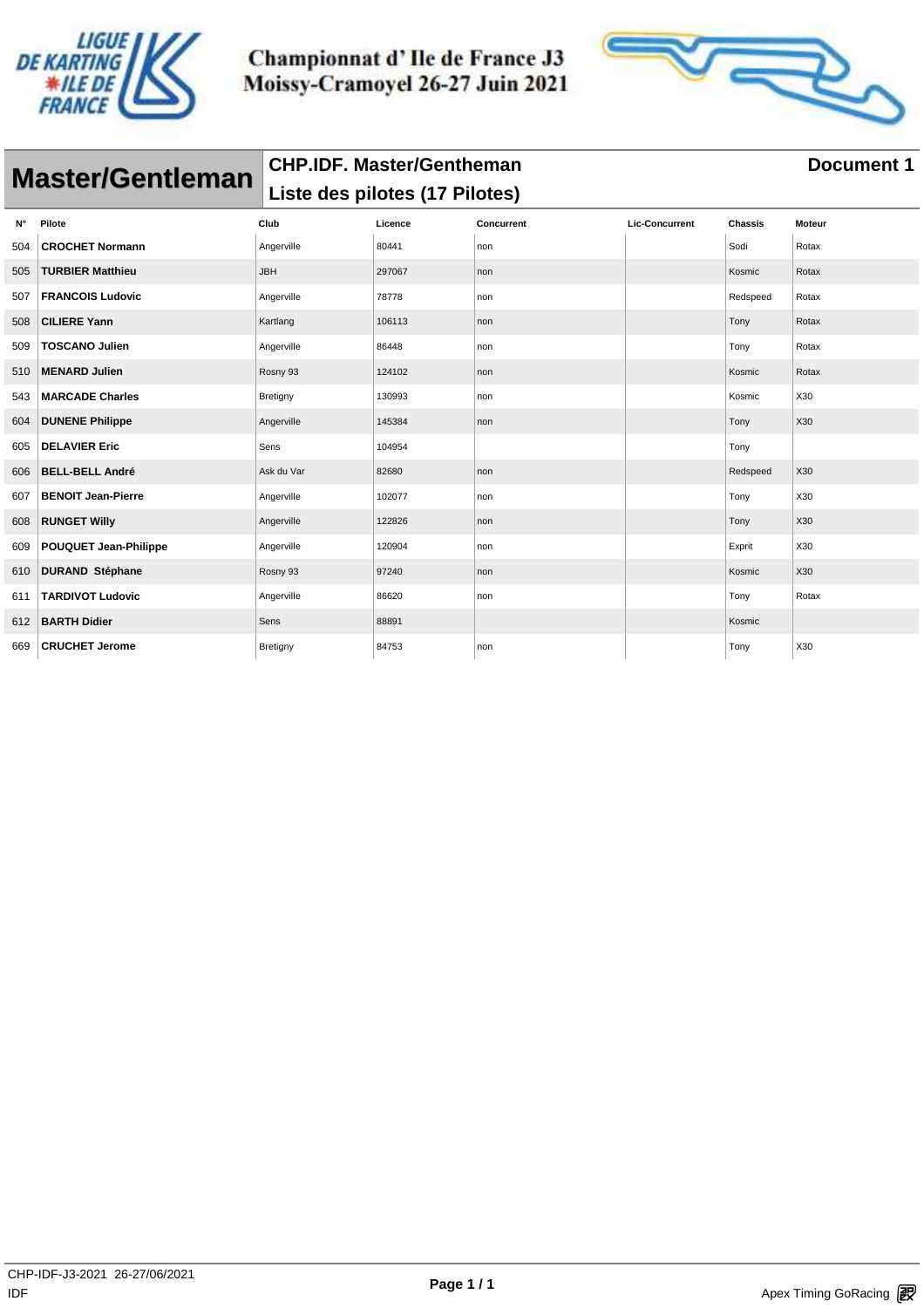

**Chp.IDF Senior**

Championnat d'Ile de France J3 Moissy-Cramoyel 26-27 Juin 2021



#### **Document 3**

| <b>Senior</b>  |                    | <b>Libres 2 (12)</b>        |                 |                   | Sous réserve du contrôle technique ou d'incidents d'ordre sportif |       |                |
|----------------|--------------------|-----------------------------|-----------------|-------------------|-------------------------------------------------------------------|-------|----------------|
|                |                    | <b>Résultats</b>            |                 |                   |                                                                   |       |                |
| Clt            | $\mathsf{N}^\circ$ | Pilote                      | Club            |                   | <b>Temps Chassis</b>                                              | Ecart | <b>Tours</b>   |
| $\mathbf{1}$   | 425                | <b>LEMERAY Nolan</b>        | Cormeilles      | 1:13.711 $ EOS$   |                                                                   |       | 6              |
| $\overline{2}$ | 463                | <b>BODET-COLAROF Julian</b> | Angerville      | 1:14.639 Kosmic   |                                                                   | 0.928 | $\,6\,$        |
| 3              | 401                | <b>LEMOULT Thomas</b>       | Mantes          | 1:15.063 Birel    |                                                                   | 1.352 | 6              |
| 4              | 427                | <b>CALDARAS Enzo</b>        | Cormeilles      | 1:15.361 Kosmic   |                                                                   | 1.650 | $\overline{2}$ |
| 5              | 431                | <b>MERIEUX Tim</b>          | Touraine        | $1:15.501$ Kosmic |                                                                   | 1.790 | 5              |
| 6              | 408                | <b>FLEURANCE Tom</b>        | Kartland        |                   | 1:15.747 Redspeed                                                 | 2.036 | $\,6\,$        |
| $\overline{7}$ | 507                | <b>FRANCOIS Ludovic</b>     | Angerville      |                   | 1:15.979 Redspeed                                                 | 2.268 | 5              |
| 8              | 510                | <b>MENARD Julien</b>        | Rosny 93        | 1:16.024 Kosmic   |                                                                   | 2.313 | $\overline{4}$ |
| 9              | 426                | <b>BOUTEILLER Vincent</b>   | Cormeilles      | 1:16.214 $EOS$    |                                                                   | 2.503 | 6              |
| 10             | 407                | <b>CUNY Axel</b>            | Angerville      | 1:16.257 Kosmic   |                                                                   | 2.546 | $\,6\,$        |
| 11             | 403                | <b>AUBERT Nicolas</b>       | Cormeilles      | $1:16.315$ FA     |                                                                   | 2.604 | 6              |
| 12             | 402                | <b>GOICHON Tanguy</b>       | Angerville      | 1:16.561 Tony     |                                                                   | 2.850 | $\,6\,$        |
| 13             | 605                | <b>DELAVIER Eric</b>        | Sens            | 1:17.071 Tony     |                                                                   | 3.360 | $\overline{c}$ |
| 14             | 505                | <b>TURBIER Matthieu</b>     | <b>JBH</b>      | 1:17.121 Kosmic   |                                                                   | 3.410 | $\,6\,$        |
| 15             | 405                | <b>RIVET Damien</b>         | Angerville      | 1:17.281 Kosmic   |                                                                   | 3.570 | $\mathbf 5$    |
| 16             | 504                | <b>CROCHET Normann</b>      | Angerville      | 1:17.570 Sodi     |                                                                   | 3.859 | $\,6\,$        |
| 17             | 669                | <b>CRUCHET Jerome</b>       | Bretigny        | 1:18.089 Tony     |                                                                   | 4.378 | 5              |
| 18             | 543                | <b>MARCADE Charles</b>      | <b>Bretigny</b> | 1:18.709 Kosmic   |                                                                   | 4.998 | $\,$ 5 $\,$    |
| 19             | 432                | <b>PREVITERA Brice</b>      | Angerville      | 1:19.005 $KR$     |                                                                   | 5.294 | 5              |
| 20             | 607                | <b>BENOIT Jean-Pierre</b>   | Angerville      | 1:19.272 Tony     |                                                                   | 5.561 | $\,$ 5 $\,$    |
| 21             | 508                | <b>CILIERE Yann</b>         | Kartlang        | 1:20.265 Tony     |                                                                   | 6.554 | 5              |
| 22             | 606                | <b>BELL-BELL André</b>      | Ask du Var      |                   | 1:20.306 Redspeed                                                 | 6.595 | $\,$ 5 $\,$    |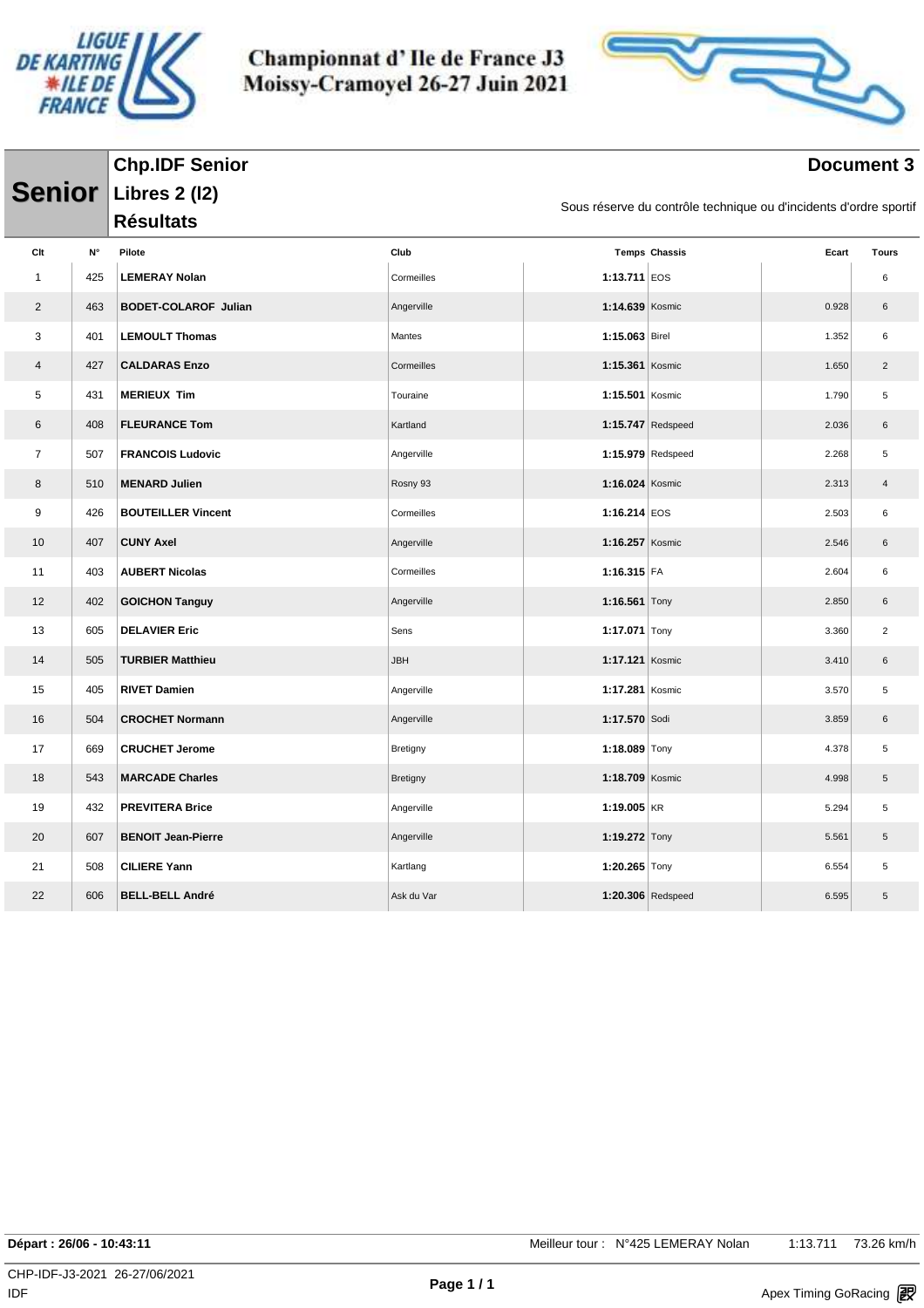



**Senior** Libres 2 (12) **Senior** Pour information, sans valeur officielle **Chp.IDF Senior Libres 2 (l2)**

#### **Analyse des tours**

|       | <b>Tours</b>               | Temps au tour             |
|-------|----------------------------|---------------------------|
| N°401 | <b>LEMOULT Thomas</b>      | N                         |
|       | 1                          | 1:18.264                  |
|       | $\overline{2}$             | 1:16.897                  |
|       | 3                          | 1:15.845<br>N             |
|       | $\overline{4}$             | 1:16.569                  |
|       | 5                          | 1:15.246                  |
|       | 6                          | 1:15.063                  |
| N°402 | <b>GOICHON Tanguy</b>      |                           |
|       | 1                          | 1:19.798                  |
|       | 2                          | 1:17.079<br>N             |
|       | 3                          | 1:16.561                  |
|       | $\overline{4}$             | 1:17.302                  |
|       | 5                          | 1:17.129<br>1:16.896      |
|       | 6                          |                           |
| N°403 | <b>AUBERT Nicolas</b><br>1 | 1:19.967                  |
|       | $\overline{2}$             | N<br>1:16.315             |
|       | 3                          | 1:16.741                  |
|       | 4                          | 1:17.347                  |
|       | 5                          | 1:16.824                  |
|       | 6                          | 1:17.219                  |
| N°405 | <b>RIVET Damien</b>        |                           |
|       | 1                          | 1:21.496<br>N             |
|       | 2                          | 1:17.784                  |
|       | 3                          | 1:18.052                  |
|       | $\overline{4}$             | 1:21.013                  |
|       | 5                          | 1:17.281                  |
| N°407 | <b>CUNY Axel</b>           |                           |
|       | 1                          |                           |
|       |                            | 1:20.602                  |
|       | $\overline{2}$             | 1:17.355<br>N             |
|       | 3                          | 1:16.517                  |
|       | $\overline{4}$             | 1:17.020                  |
|       | 5                          | 1:16.257                  |
|       | 6                          | 1:17.368                  |
| N°408 | <b>FLEURANCE Tom</b>       |                           |
|       | 1                          | 1:18.480                  |
|       | 2                          | 1:15.747<br>N             |
|       | 3<br>4                     | 1:16.603                  |
|       | 5                          | 1:16.351<br>1:16.734      |
|       | 6                          | 1:17.191                  |
| N°425 | <b>LEMERAY Nolan</b>       |                           |
|       | 1                          | 1:16.005<br>N             |
|       | 2                          | 1:14.669                  |
|       | 3                          | 1:14.529                  |
|       | $\overline{4}$             | 1:18.526                  |
|       | 5                          | 1:14.765                  |
|       | 6                          | 1:13.711                  |
| N°426 | <b>BOUTEILLER Vincent</b>  | N                         |
|       | 1                          | 1:19.333                  |
|       | $\overline{2}$             | 1:16.429                  |
|       | 3                          | 1:17.625                  |
|       | $\overline{4}$             | 1:16.942                  |
|       | 5<br>6                     | 1:16.409<br>N<br>1:16.214 |

|              | Tours                       | Temps au tour        |
|--------------|-----------------------------|----------------------|
|              | N°427 CALDARAS Enzo         |                      |
|              | 1                           | 1:17.529             |
|              | 2                           | 1:15.361             |
| N°431        | <b>MERIEUX Tim</b>          |                      |
|              | 1                           | 1:17.488             |
|              | 2                           | 1:16.757             |
|              | 3                           | 1:16.989             |
|              | 4                           | 1:15.501             |
|              | 5                           | 1:15.784             |
| N°432        | <b>PREVITERA Brice</b>      |                      |
|              | 1                           | 1:22.899             |
|              | 2                           | 1:19.994             |
|              | 3                           | 1:19.005             |
|              | 4                           | 1:21.705             |
|              | 5                           | 1:20.969             |
| N°463        | <b>BODET-COLAROF Julian</b> |                      |
|              | 1<br>$\overline{2}$         | 1:17.329<br>1:15.646 |
|              | 3                           | 1:14.639             |
|              | 4                           | 1:15.206             |
|              | 5                           | 1:15.819             |
|              | 6                           | 1:14.821             |
| N°504        | <b>CROCHET Normann</b>      |                      |
|              | 1                           | 1:21.657             |
|              | $\overline{2}$              | 1:18.494             |
|              | 3                           | 1:18.293             |
|              |                             |                      |
|              | 4                           | 1:17.919             |
|              | 5                           | 1:17.574             |
|              | 6                           | 1:17.570             |
| N°505        | <b>TURBIER Matthieu</b>     |                      |
|              | 1                           | 1:18.374             |
|              | 2                           | 1:18.315             |
|              | 3                           | 1:17.318             |
|              | 4                           | 1:17.121             |
|              | 5                           | 1:18.412             |
|              | 6                           | 1:18.625             |
| <b>N°507</b> | <b>FRANCOIS Ludovic</b>     |                      |
|              | 1                           | 1:16.888             |
|              | $\overline{2}$              | 1:15.979             |
|              | 3                           | 1:16.408             |
|              | 4                           | 1:16.031             |
|              | 5                           | 1:16.361             |
| N°508        | <b>CILIERE Yann</b>         |                      |
|              | 1                           | 1:23.175             |
|              | $\overline{2}$              | 1:21.357             |
|              | 3                           | 1:20.265             |
|              | 4                           | 1:20.604             |
|              | 5                           | 1:20.775             |
| N°510        | <b>MENARD Julien</b><br>1   | 1:17.711             |
|              | 2                           | 1:16.024             |
|              | 3                           | 1:51.544             |
|              | 4                           | 1:16.032             |
| N°543        | <b>MARCADE Charles</b>      |                      |
|              | 1                           | 1:22.346             |

| <b>Tours</b>                       | Temps au tour |
|------------------------------------|---------------|
| 3                                  | 1:19.397      |
| $\overline{\mathbf{4}}$            | 1:22.303      |
| 5                                  | 1:18.709      |
| <b>DELAVIER Eric</b><br>N°605      |               |
| 1                                  | 1:17.071      |
| $\overline{2}$                     | 1:17.486      |
| <b>BELL-BELL André</b><br>N°606    |               |
| 1                                  | 1:23.432      |
| $\overline{2}$                     | 1:20.306      |
| 3                                  | 1:21.323      |
| $\overline{4}$                     | 1:22.707      |
| 5                                  | 1:20.700      |
| <b>BENOIT Jean-Pierre</b><br>N°607 |               |
| 1                                  | 1:26.199      |
| $\overline{2}$                     | 1:28.465      |
| 3                                  | 1:19.813      |
| $\overline{\mathbf{4}}$            | 1:19.564      |
| 5                                  | 1:19.272      |
| <b>CRUCHET Jerome</b><br>N°669     |               |
| 1                                  | 1:19.541      |
| $\overline{2}$                     | 1:19.320      |
| 3                                  | 1:18.443      |
| $\overline{4}$                     | 1:19.314      |
| 5                                  | 1:18.089      |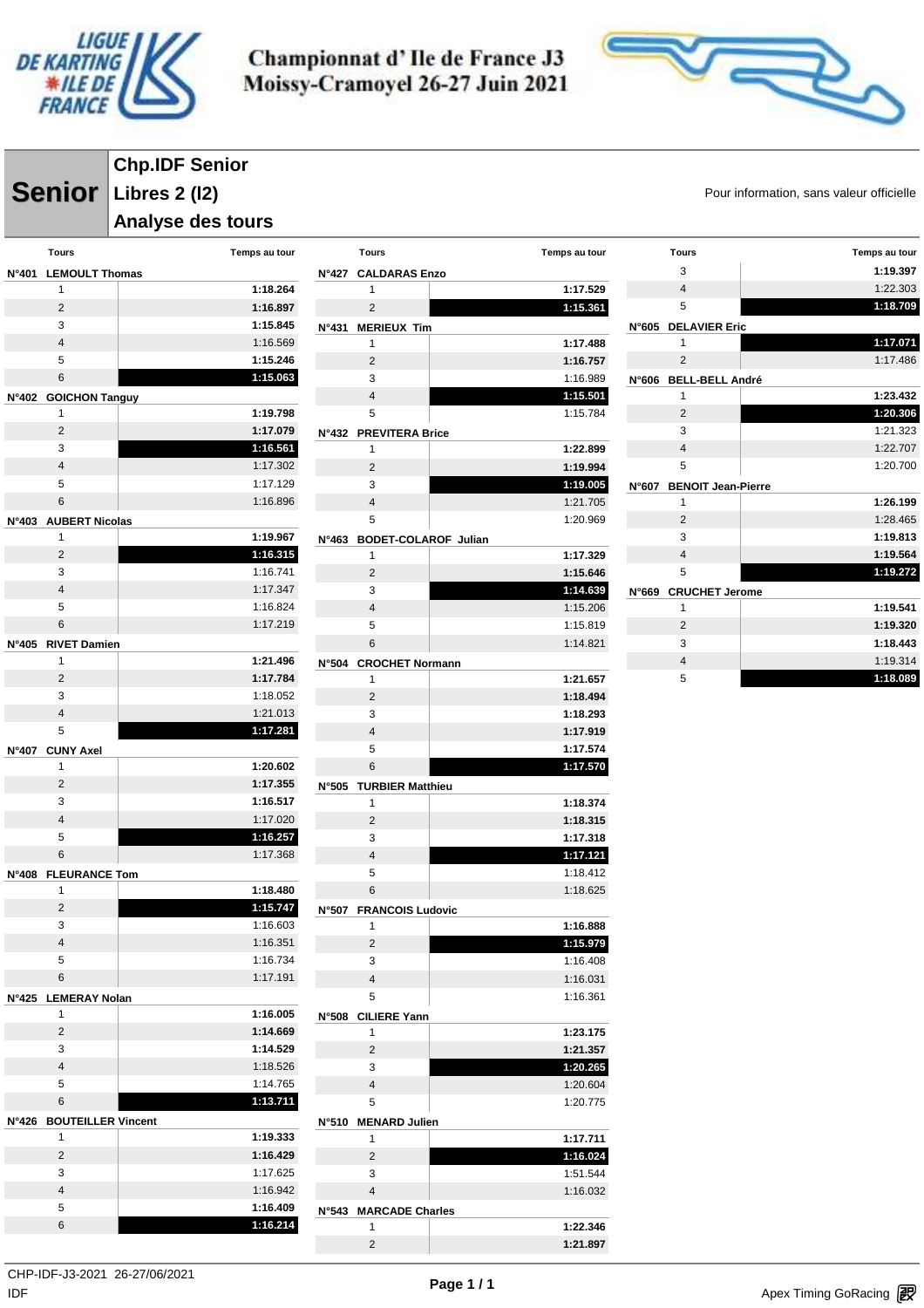



#### **Document 2**

|                |                    | <b>Chp.IDF Senior</b>       |            |                   |                                                                   |       | <b>Document 2</b>         |
|----------------|--------------------|-----------------------------|------------|-------------------|-------------------------------------------------------------------|-------|---------------------------|
| <b>Senior</b>  |                    | <b>Libres 3 (13)</b>        |            |                   |                                                                   |       |                           |
|                |                    | <b>Résultats</b>            |            |                   | Sous réserve du contrôle technique ou d'incidents d'ordre sportif |       |                           |
| Clt            | $\mathsf{N}^\circ$ | Pilote                      | Club       |                   | <b>Temps Chassis</b>                                              | Ecart | <b>Tours</b>              |
| $\mathbf{1}$   | 425                | <b>LEMERAY Nolan</b>        | Cormeilles | 1:13.804 EOS      |                                                                   |       | 5                         |
| $\overline{2}$ | 431                | <b>MERIEUX Tim</b>          | Touraine   | 1:14.235 Kosmic   |                                                                   | 0.431 | 5                         |
| 3              | 408                | <b>FLEURANCE Tom</b>        | Kartland   |                   | 1:14.457 Redspeed                                                 | 0.653 | 4                         |
| 4              | 463                | <b>BODET-COLAROF Julian</b> | Angerville | 1:14.810 Kosmic   |                                                                   | 1.006 | $\,$ 5 $\,$               |
| 5              | 426                | <b>BOUTEILLER Vincent</b>   | Cormeilles | 1:15.206 EOS      |                                                                   | 1.402 | 4                         |
| 6              | 403                | <b>AUBERT Nicolas</b>       | Cormeilles | 1:15.213 FA       |                                                                   | 1.409 | $\,$ 5 $\,$               |
| $\overline{7}$ | 510                | <b>MENARD Julien</b>        | Rosny 93   | 1:15.384 Kosmic   |                                                                   | 1.580 | 4                         |
| 8              | 401                | <b>LEMOULT Thomas</b>       | Mantes     | 1:15.453 Birel    |                                                                   | 1.649 | 5                         |
| 9              | 402                | <b>GOICHON Tanguy</b>       | Angerville | 1:15.460 $Tony$   |                                                                   | 1.656 | 5                         |
| 10             | 507                | <b>FRANCOIS Ludovic</b>     | Angerville |                   | 1:15.827 Redspeed                                                 | 2.023 | $\,$ 5 $\,$               |
| 11             | 422                | <b>DECOUDUN Melanie</b>     | Kartland   | 1:16.187          |                                                                   | 2.383 | $\sqrt{5}$                |
| 12             | 605                | <b>DELAVIER Eric</b>        | Sens       | 1:16.312 Tony     |                                                                   | 2.508 | $\,$ 5 $\,$               |
| 13             | 504                | <b>CROCHET Normann</b>      | Angerville | 1:16.699 Sodi     |                                                                   | 2.895 | 5                         |
| 14             | 405                | <b>RIVET Damien</b>         | Angerville | 1:16.713 Kosmic   |                                                                   | 2.909 | $\ensuremath{\mathsf{3}}$ |
| 15             | 407                | <b>CUNY Axel</b>            | Angerville | 1:16.825 Kosmic   |                                                                   | 3.021 | 3                         |
| 16             | 669                | <b>CRUCHET Jerome</b>       | Bretigny   | 1:17.102 Tony     |                                                                   | 3.298 | $\,$ 5 $\,$               |
| 17             | 406                | <b>GUERARD Martin</b>       | Sens/paris | 1:17.320 Tony     |                                                                   | 3.516 | 3                         |
| 18             | 607                | <b>BENOIT Jean-Pierre</b>   | Angerville | 1:17.374 Tony     |                                                                   | 3.570 | 5                         |
| 19             | 543                | <b>MARCADE Charles</b>      | Bretigny   | 1:17.380 Kosmic   |                                                                   | 3.576 | 5                         |
| 20             | 432                | <b>PREVITERA Brice</b>      | Angerville | 1:17.845 KR       |                                                                   | 4.041 | $\,$ 5 $\,$               |
| 21             | 508                | <b>CILIERE Yann</b>         | Kartlang   | 1:19.891 Tony     |                                                                   | 6.087 | 5                         |
| 22             | 505                | <b>TURBIER Matthieu</b>     | <b>JBH</b> | 1:20.339 Kosmic   |                                                                   | 6.535 | $\mathbf{1}$              |
| 23             | 606                | <b>BELL-BELL André</b>      | Ask du Var | 1:20.628 Redspeed |                                                                   | 6.824 | 5                         |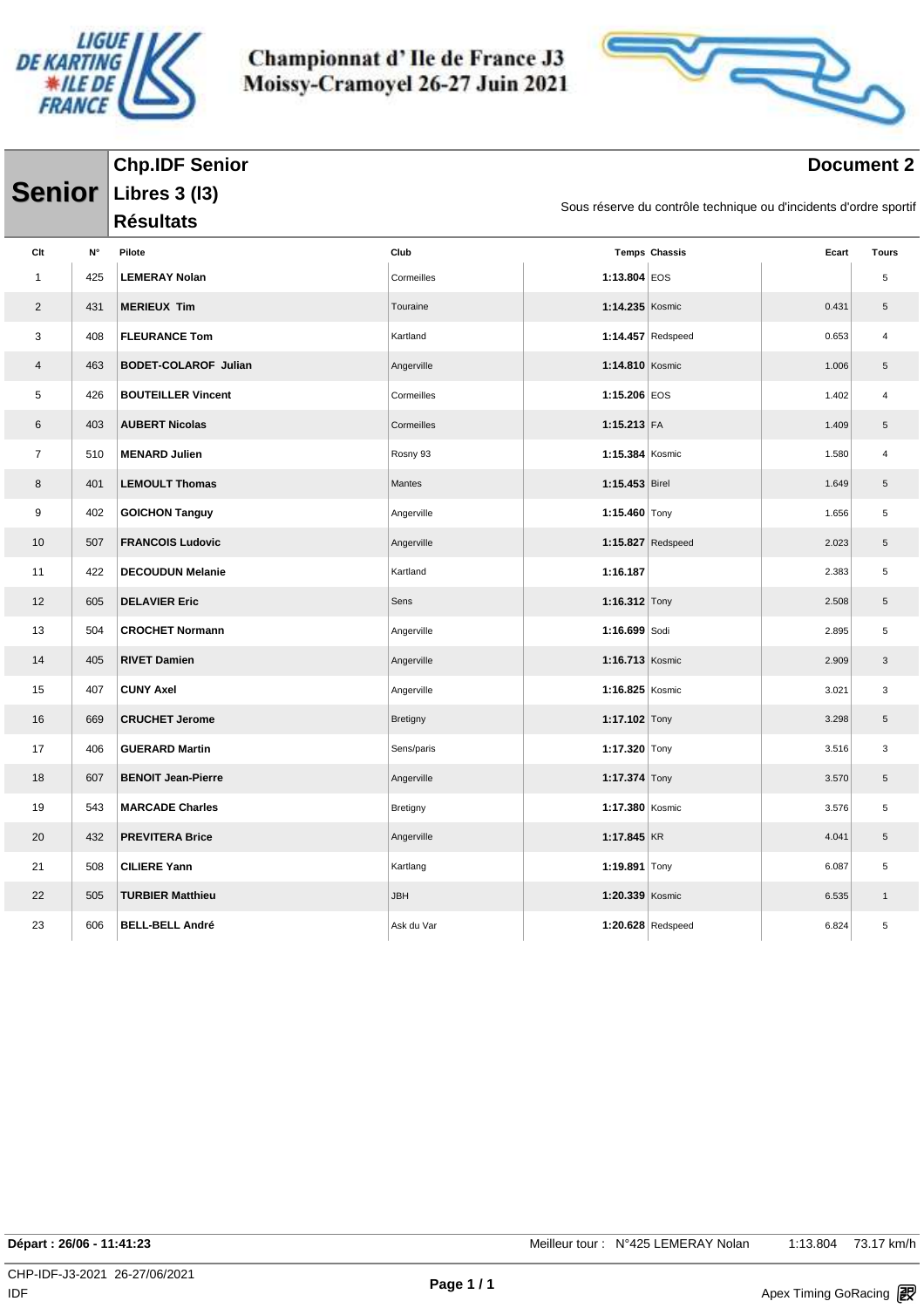

**Tours Temps au tour**



**Senior** Libres 3 (13) **Senior** Pour information, sans valeur officielle **Chp.IDF Senior Libres 3 (l3)**

#### **Analyse des tours**

|                | Tours                          | Temps au tour        | <b>Tours</b>            |
|----------------|--------------------------------|----------------------|-------------------------|
| N°401          | <b>LEMOULT Thomas</b>          |                      | 3                       |
|                | 1                              | 1:17.339             | $\overline{4}$          |
|                | $\overline{2}$                 | 1:16.085             | 5                       |
|                | 3                              | 1:15.453             | N°432 PREVITERA I       |
|                | $\overline{4}$                 | 1:15.781             | 1                       |
|                | 5                              | 1:15.863             | $\overline{2}$          |
| $N^{\circ}402$ | <b>GOICHON Tanguy</b>          |                      | 3                       |
|                | 1                              | 1:16.447             | $\overline{4}$          |
|                | $\overline{2}$                 | 1:15.843             | 5                       |
|                | 3                              | 1:15.460             | N°463 BODET-COL         |
|                | $\overline{4}$                 | 1:15.688             | 1                       |
|                | 5                              | 1:15.685             | $\overline{2}$          |
| N°403          | <b>AUBERT Nicolas</b>          |                      | 3                       |
|                | 1                              | 1:17.881             | $\overline{4}$          |
|                | $\overline{2}$                 | 1:16.296             | 5                       |
|                | 3                              | 1:15.433<br>N°504    | <b>CROCHET No</b>       |
|                | $\overline{4}$                 | 1:15.976             | 1                       |
|                | 5                              | 1:15.213             | $\overline{2}$          |
| N°405          | <b>RIVET Damien</b>            |                      | 3<br>$\overline{4}$     |
|                | 1<br>$\overline{2}$            | 1:18.580<br>1:16.713 | 5                       |
|                | 3                              | 1:16.775             |                         |
|                |                                | N°505                | <b>TURBIER Ma</b><br>1  |
| N°406          | <b>GUERARD Martin</b><br>1     | 1:19.922             |                         |
|                | $\overline{2}$                 | N°507<br>1:17.320    | <b>FRANCOIS L</b><br>1  |
|                | 3                              | 1:17.716             | $\overline{2}$          |
| $N^{\circ}407$ | <b>CUNY Axel</b>               |                      | 3                       |
|                | 1                              | 1:18.314             | $\overline{4}$          |
|                | $\overline{2}$                 | 1:17.409             | 5                       |
|                | 3                              | 1:16.825             | N°508 CILIERE Yanı      |
| N°408          | <b>FLEURANCE Tom</b>           |                      | 1                       |
|                | 1                              | 1:16.066             | $\overline{2}$          |
|                | $\overline{2}$                 | 1:15.637             | 3                       |
|                | 3                              | 1:14.868             | $\overline{4}$          |
|                | 4                              | 1:14.457             | 5                       |
| N°422          | <b>DECOUDUN Melanie</b>        | N°510                | <b>MENARD Jul</b>       |
|                | 1                              | 1:19.010             | 1                       |
|                | $\overline{2}$                 | 1:17.784             | $\overline{2}$          |
|                | 3                              | 1:16.187             | 3                       |
|                | $\overline{4}$                 | 1:16.582             | 4                       |
|                | 5                              | 1:16.390<br>N°543    | <b>MARCADE C</b>        |
|                | N°425 LEMERAY Nolan            |                      | 1                       |
|                | 1                              | 1:14.638             | 2                       |
|                | 2                              | 1:13.858             | 3                       |
|                | 3                              | 1:14.229             | $\overline{4}$          |
|                | $\overline{4}$                 | 1:14.079             | 5                       |
|                | 5                              | 1:13.804<br>N°605    | <b>DELAVIER EI</b><br>1 |
| N°426          | <b>BOUTEILLER Vincent</b><br>1 |                      | $\overline{2}$          |
|                | $\overline{2}$                 | 1:16.088<br>1:15.325 | 3                       |
|                | 3                              | 1:15.206             | $\overline{4}$          |
|                | $\overline{4}$                 | 1:15.408             | 5                       |
|                |                                |                      |                         |
|                |                                |                      |                         |
| N°431          | <b>MERIEUX Tim</b>             |                      | N°606 BELL-BELL A       |
|                | 1                              | 1:15.867             | 1                       |
|                | 2                              | 1:14.990             | $\overline{2}$<br>3     |

|       | 3                           | 1:15.422             |
|-------|-----------------------------|----------------------|
|       | 4                           | 1:15.224             |
|       | 5                           | 1:14.235             |
| N°432 | <b>PREVITERA Brice</b>      |                      |
|       | 1                           | 1:19.853             |
|       | 2                           | 1:18.013             |
|       | 3                           | 1:17.845             |
|       | 4                           | 1:18.849             |
|       | 5                           | 1:18.168             |
| N°463 | <b>BODET-COLAROF Julian</b> |                      |
|       | 1                           | 1:16.434             |
|       | $\overline{2}$              | 1:14.973             |
|       | 3                           | 1:14.810             |
|       | 4                           | 1:15.159             |
|       | 5                           | 1:15.162             |
| N°504 | <b>CROCHET Normann</b>      |                      |
|       | 1                           | 1:18.371             |
|       | 2                           | 1:17.245             |
|       | 3                           | 1:17.119             |
|       | 4                           | 1:16.709             |
|       | 5                           | 1:16.699             |
| N°505 | <b>TURBIER Matthieu</b>     |                      |
|       | 1                           | 1:20.339             |
| N°507 | <b>FRANCOIS Ludovic</b>     |                      |
|       | 1                           | 1:16.135             |
|       | 2                           | 1:15.827             |
|       | 3                           | 1:16.250             |
|       | 4                           | 1:15.997             |
|       | 5                           | 1:16.476             |
| N°508 | <b>CILIERE Yann</b>         |                      |
|       | 1                           | 1:21.573             |
|       | $\overline{2}$              | 1:20.145             |
|       | 3                           | 1:21.005             |
|       | 4                           | 1:20.844             |
|       | 5                           | 1:19.891             |
| N°510 | <b>MENARD Julien</b>        |                      |
|       | 1                           | 1:17.224             |
|       | 2                           | 1:16.373             |
|       | 3<br>4                      | 1:15.384             |
|       |                             | 1:16.162             |
| N°543 | <b>MARCADE Charles</b>      |                      |
|       | 1<br>$\overline{2}$         | 1:20.273<br>1:19.243 |
|       | 3                           | 1:17.380             |
|       | 4                           | 1:19.461             |
|       | 5                           | 1:21.403             |
| N°605 | <b>DELAVIER Eric</b>        |                      |
|       | 1                           | 1:19.466             |
|       | $\overline{2}$              | 1:17.259             |
|       | 3                           | 1:16.312             |
|       | $\overline{4}$              | 1:16.704             |
|       | 5                           | 1:16.687             |
| N°606 | <b>BELL-BELL André</b>      |                      |
|       | 1                           | 1:21.974             |
|       |                             |                      |

| <b>Tours</b>                       | Temps au tour |
|------------------------------------|---------------|
| 4                                  | 1:20.628      |
| 5                                  | 1:20.641      |
| <b>BENOIT Jean-Pierre</b><br>N°607 |               |
| 1                                  | 1:20.324      |
| 2                                  | 1:18.343      |
| 3                                  | 1:17.418      |
| 4                                  | 1:17.374      |
| 5                                  | 1:18.059      |
| <b>CRUCHET Jerome</b><br>N°669     |               |
| 1                                  | 1:18.982      |
| 2                                  | 1:23.759      |
| 3                                  | 1:17.102      |
| $\overline{4}$                     | 1:17.226      |
| 5                                  | 1:17.247      |

 **1:21.070** 1:22.300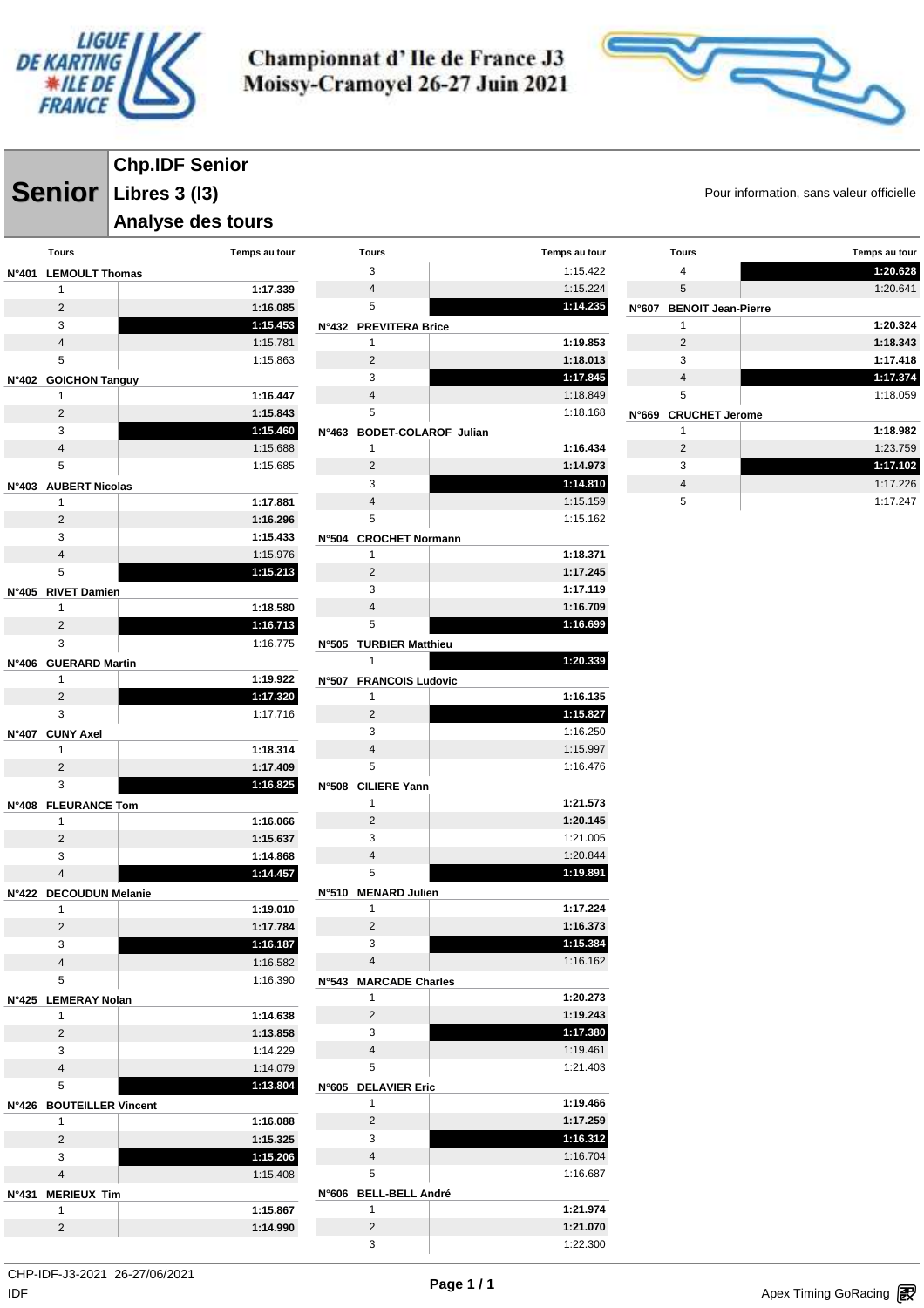



#### **Document** 4

|                |     | <b>Chp.IDF Senior</b>          |            |                 |                                                                   |       | <b>Document 4</b>        |
|----------------|-----|--------------------------------|------------|-----------------|-------------------------------------------------------------------|-------|--------------------------|
| <b>Senior</b>  |     | <b>Libres 4 (14)</b>           |            |                 |                                                                   |       |                          |
|                |     | <b>Résultats</b>               |            |                 | Sous réserve du contrôle technique ou d'incidents d'ordre sportif |       |                          |
| Clt            | N۰  | Pilote                         | Club       |                 | <b>Temps Chassis</b>                                              | Ecart | <b>Tours</b>             |
| 1              | 425 | <b>LEMERAY Nolan</b>           | Cormeilles | 1:02.738 EOS    |                                                                   |       | 8                        |
| $\overline{2}$ | 426 | <b>BOUTEILLER Vincent</b>      | Cormeilles | 1:02.952 EOS    |                                                                   | 0.214 | 8                        |
| 3              | 427 | <b>CALDARAS Enzo</b>           | Cormeilles | 1:03.381 Kosmic |                                                                   | 0.643 | 8                        |
| 4              | 401 | <b>LEMOULT Thomas</b>          | Mantes     | 1:03.580 Birel  |                                                                   | 0.842 | 8                        |
| 5              | 406 | <b>GUERARD Martin</b>          | Sens/paris | 1:03.664 $Tony$ |                                                                   | 0.926 | 8                        |
| 6              | 507 | <b>FRANCOIS Ludovic</b>        | Angerville |                 | 1:03.928 Redspeed                                                 | 1.190 | 8                        |
| $\overline{7}$ | 409 | <b>WEGNER PARRAUD Marcello</b> | Cormeilles | 1:04.172 EOS    |                                                                   | 1.434 | 6                        |
| 8              | 403 | <b>AUBERT Nicolas</b>          | Cormeilles | 1:04.199 FA     |                                                                   | 1.461 | $\overline{7}$           |
| 9              | 463 | <b>BODET-COLAROF Julian</b>    | Angerville | 1:04.303 Kosmic |                                                                   | 1.565 | 4                        |
| 10             | 408 | <b>FLEURANCE Tom</b>           | Kartland   |                 | $1:04.388$ Redspeed                                               | 1.650 | $\overline{7}$           |
| 11             | 422 | <b>DECOUDUN Melanie</b>        | Kartland   | 1:04.437        |                                                                   | 1.699 | 4                        |
| 12             | 407 | <b>CUNY Axel</b>               | Angerville | 1:04.669 Kosmic |                                                                   | 1.931 | $\overline{7}$           |
| 13             | 431 | <b>MERIEUX Tim</b>             | Touraine   | 1:04.773 Kosmic |                                                                   | 2.035 | $\overline{\mathcal{I}}$ |
| 14             | 505 | <b>TURBIER Matthieu</b>        | JBH        | 1:04.924 Kosmic |                                                                   | 2.186 | $\overline{7}$           |
| 15             | 611 | <b>TARDIVOT Ludovic</b>        | Angerville | 1:05.054 Tony   |                                                                   | 2.316 | $\overline{7}$           |
| 16             | 402 | <b>GOICHON Tanguy</b>          | Angerville | 1:05.304 $Tony$ |                                                                   | 2.566 | $\overline{7}$           |
| 17             | 669 | <b>CRUCHET Jerome</b>          | Bretigny   | 1:05.325 Tony   |                                                                   | 2.587 | $\overline{7}$           |
| 18             | 510 | <b>MENARD Julien</b>           | Rosny 93   | 1:05.563 Kosmic |                                                                   | 2.825 | $\overline{7}$           |
| 19             | 504 | <b>CROCHET Normann</b>         | Angerville | 1:05.867 Sodi   |                                                                   | 3.129 | $\overline{7}$           |
| 20             | 605 | <b>DELAVIER Eric</b>           | Sens       | 1:05.868 Tony   |                                                                   | 3.130 | 6                        |
| 21             | 405 | <b>RIVET Damien</b>            | Angerville | 1:06.028 Kosmic |                                                                   | 3.290 | 3                        |
| 22             | 508 | <b>CILIERE Yann</b>            | Kartlang   | 1:06.161 $Tony$ |                                                                   | 3.423 | $\overline{7}$           |
| 23             | 543 | <b>MARCADE Charles</b>         | Bretigny   | 1:06.343 Kosmic |                                                                   | 3.605 | 5                        |
| 24             | 610 | <b>DURAND Stéphane</b>         | Rosny 93   | 1:06.514 Kosmic |                                                                   | 3.776 | 5                        |
| 25             | 432 | <b>PREVITERA Brice</b>         | Angerville | $1:06.528$ KR   |                                                                   | 3.790 | $\overline{7}$           |
| 26             | 612 | <b>BARTH Didier</b>            | Sens       | 1:06.582 Kosmic |                                                                   | 3.844 | $\overline{7}$           |
| 27             | 607 | <b>BENOIT Jean-Pierre</b>      | Angerville | 1:06.676 Tony   |                                                                   | 3.938 | $\overline{7}$           |
| 28             | 606 | <b>BELL-BELL André</b>         | Ask du Var |                 | 1:08.239 Redspeed                                                 | 5.501 | $\overline{7}$           |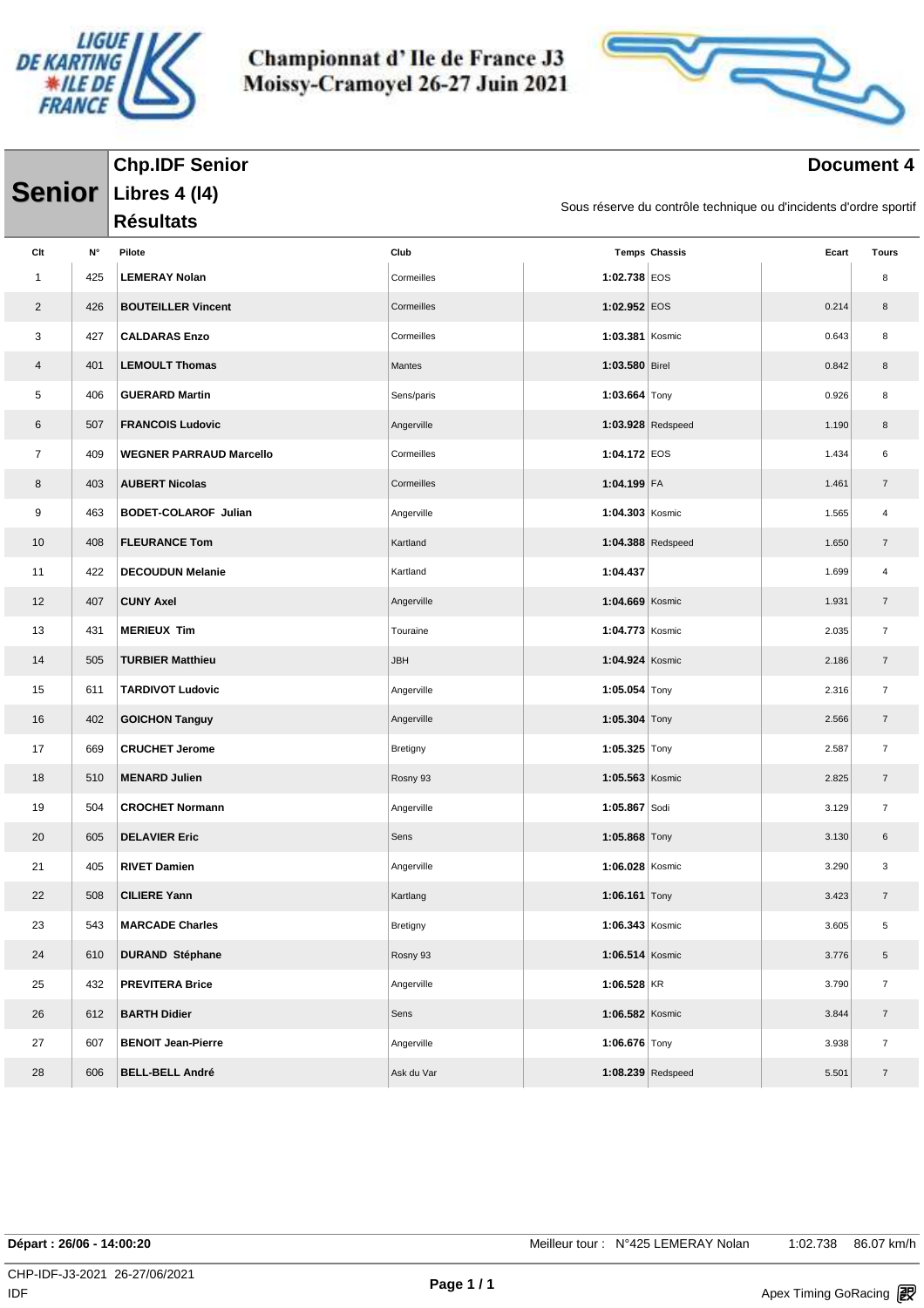

**Chp.IDF Senior**

Championnat d'Ile de France J3 Moissy-Cramoyel 26-27 Juin 2021



**Senior** Libres 4 (14) **Senior** Pour information, sans valeur officielle

|                                        | <b>Analyse des tours</b> |                                       |                      |                                       |                      |
|----------------------------------------|--------------------------|---------------------------------------|----------------------|---------------------------------------|----------------------|
| <b>Tours</b>                           | Temps au tour            | <b>Tours</b>                          | Temps au tour        | <b>Tours</b>                          | Temps au tour        |
| N°401 LEMOULT Thomas                   |                          | $\overline{2}$                        | 1:04.172             | 3                                     | 1:04.303             |
| $\mathbf{1}$                           | 1:06.815                 | 3                                     | 1:04.668             | 4                                     | 3:21.098             |
| $\overline{c}$                         | 1:04.994                 | 4                                     | 1:04.884             | N°504 CROCHET Normann                 |                      |
| 3                                      | 1:04.163                 | 5                                     | 1:04.465             | 1                                     | 1:12.219             |
| $\overline{4}$                         | 1:03.990                 | 6                                     | 1:04.829             | $\overline{2}$                        | 1:07.637             |
| $\sqrt{5}$                             | 1:03.893                 | N°422 DECOUDUN Melanie                |                      | 3                                     | 1:07.042             |
| $6\phantom{1}$                         | 1:04.596                 | $\mathbf{1}$                          | 1:07.486             | $\overline{4}$                        | 1:06.556             |
| $\overline{7}$                         | 1:03.580                 | $\overline{2}$                        | 1:04.660             | 5                                     | 1:05.867             |
| 8                                      | 1:03.816                 | 3                                     | 1:04.437             | 6                                     | 1:05.965             |
| N°402 GOICHON Tanguy                   |                          | $\overline{4}$                        | 1:05.010             | $\overline{7}$                        | 1:05.972             |
| $\mathbf{1}$                           | 1:09.187                 | N°425 LEMERAY Nolan                   |                      | N°505 TURBIER Matthieu                |                      |
| 2                                      | 1:06.460                 | $\mathbf{1}$                          | 1:07.968             | $\mathbf{1}$                          | 1:10.057             |
| 3                                      | 1:05.541                 | $\overline{2}$                        | 1:04.324             | $\overline{2}$                        | 1:06.682             |
| $\overline{4}$<br>5                    | 1:06.358<br>1:05.304     | 3<br>$\overline{4}$                   | 1:03.590             | 3                                     | 1:06.359             |
| 6                                      | 1:05.527                 | 5                                     | 1:03.221<br>1:02.738 | $\overline{4}$<br>5                   | 1:06.274<br>1:05.546 |
| $\overline{7}$                         | 1:05.750                 | $\,6$                                 | 1:03.430             | 6                                     | 1:05.082             |
|                                        |                          | $\overline{7}$                        | 1:02.792             | $\overline{7}$                        | 1:04.924             |
| N°403 AUBERT Nicolas<br>$\overline{1}$ | 1:08.278                 | 8                                     | 1:02.973             | N°507 FRANCOIS Ludovic                |                      |
| $\sqrt{2}$                             | 1:04.672                 | N°426 BOUTEILLER Vincent              |                      | 1                                     | 1:06.420             |
| 3                                      | 1:04.857                 | $\mathbf{1}$                          | 1:09.770             | $\overline{2}$                        | 1:06.308             |
| $\overline{4}$                         | 1:04.657                 | $\overline{2}$                        | 1:05.160             | 3                                     | 1:05.236             |
| $\sqrt{5}$                             | 1:04.199                 | 3                                     | 1:04.547             | $\overline{4}$                        | 1:05.202             |
| $\,6\,$                                | 1:04.882                 | $\overline{4}$                        | 1:03.582             | 5                                     | 1:04.175             |
| $\overline{7}$                         | 1:04.380                 | 5                                     | 1:03.357             | 6                                     | 1:03.928             |
| N°405 RIVET Damien                     |                          | $\,6$                                 | 1:02.952             | $\overline{7}$                        | 1:04.564             |
| 1                                      | 1:10.364                 | $\overline{7}$                        | 1:03.677             | 8                                     | 1:03.962             |
| $\overline{2}$                         | 1:06.428                 | 8                                     | 1:03.388             | <b>CILIERE Yann</b><br><b>N°508</b>   |                      |
| 3                                      | 1:06.028                 | <b>N°427</b><br><b>CALDARAS Enzo</b>  |                      | 1                                     | 1:10.382             |
| N°406 GUERARD Martin                   |                          | $\mathbf{1}$                          | 1:06.849             | $\overline{2}$                        | 1:07.364             |
| $\mathbf{1}$                           | 1:08.142                 | $\overline{2}$                        | 1:07.332             | 3                                     | 1:06.853             |
| $\overline{2}$                         | 1:06.346                 | 3                                     | 1:04.436             | $\overline{4}$                        | 1:07.104             |
| 3                                      | 1:04.994                 | $\overline{4}$                        | 1:03.840             | 5                                     | 1:06.161             |
| $\overline{\mathbf{4}}$                | 1:04.191                 | 5                                     | 1:03.503             | 6                                     | 1:06.537             |
| $\mathbf 5$                            | 1:03.664                 | $\,6$                                 | 1:03.713             | $\overline{7}$                        | 1:06.642             |
| 6                                      | 1:03.822                 | $\overline{7}$                        | 1:03.591             | N°510 MENARD Julien                   |                      |
| $\overline{7}$                         | 1:04.153                 | 8                                     | 1:03.381             | 1                                     | 1:09.452             |
| 8                                      | 1:03.775                 | N°431 MERIEUX Tim                     |                      | $\overline{2}$                        | 1:11.621             |
| N°407 CUNY Axel                        |                          | $\mathbf{1}$                          | 1:06.259             | 3                                     | 1:06.144             |
| $\mathbf{1}$                           | 1:07.478                 | $\overline{2}$                        | 1:05.146             | $\overline{4}$                        | 1:11.910             |
| $\overline{2}$                         | 1:05.714                 | 3                                     | 1:04.967             | 5                                     | 1:05.563             |
| 3                                      | 1:04.934                 | $\overline{4}$                        | 1:05.357             | 6                                     | 1:06.307             |
| $\sqrt{4}$                             | 1:05.235                 | 5<br>6                                | 1:05.178             | $\overline{7}$                        | 1:05.918             |
| 5<br>$\,6\,$                           | 1:05.017<br>1:04.669     | $\overline{7}$                        | 1:05.786<br>1:04.773 | N°543 MARCADE Charles<br>$\mathbf{1}$ | 1:16.602             |
| $\overline{7}$                         | 1:05.240                 |                                       |                      | $\overline{2}$                        | 1:06.695             |
|                                        |                          | N°432 PREVITERA Brice<br>$\mathbf{1}$ | 1:12.016             | 3                                     | 1:07.201             |
| N°408 FLEURANCE Tom<br>$\mathbf{1}$    | 1:07.957                 | $\overline{2}$                        | 1:07.139             | $\overline{4}$                        | 1:07.197             |
| $\overline{2}$                         | 1:05.474                 | 3                                     | 1:06.850             | 5                                     | 1:06.343             |
| 3                                      | 1:06.360                 | $\overline{4}$                        | 1:07.009             | N°605 DELAVIER Eric                   |                      |
| $\sqrt{4}$                             | 1:06.132                 | 5                                     | 1:06.528             | $\mathbf{1}$                          | 1:08.608             |
| 5                                      | 1:04.388                 | 6                                     | 1:07.233             | $\overline{2}$                        | 1:06.829             |
| $\,6\,$                                | 1:04.642                 | $\overline{7}$                        | 1:06.582             | 3                                     | 1:06.123             |
| $\overline{7}$                         | 1:05.329                 | N°463 BODET-COLAROF Julian            |                      | $\overline{4}$                        | 2:02.900             |
| N°409 WEGNER PARRAUD Marcello          |                          | $\mathbf{1}$                          | 1:08.187             | 5                                     | 1:07.542             |
| $\overline{1}$                         | 1:05.834                 | $\overline{2}$                        | 1:04.961             | 6                                     | 1:05.868             |

 $\mathsf{IDF}$ CHP-IDF-J3-2021 26-27/06/2021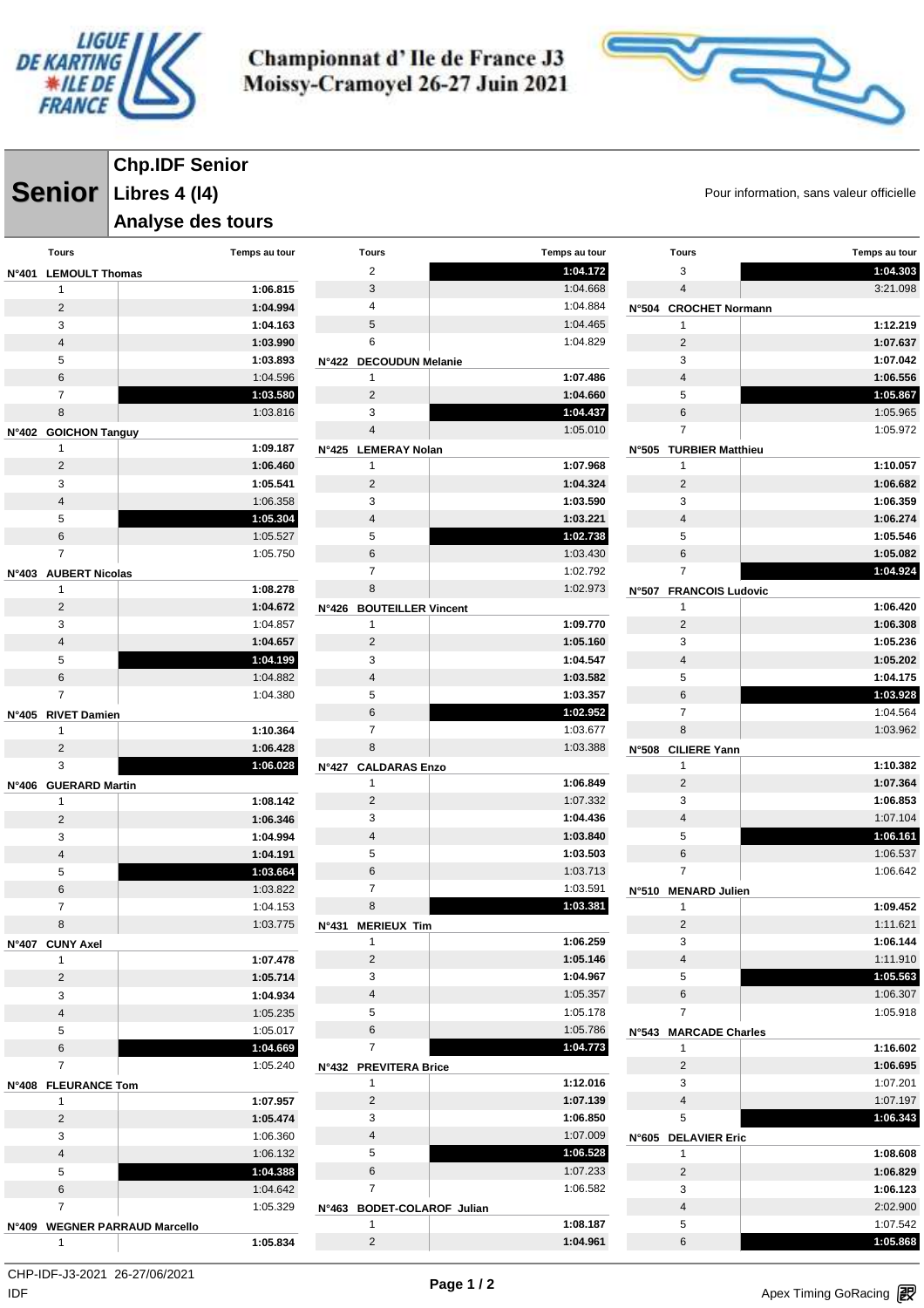



| <b>Chp.IDF Senior</b><br>Senior Libres 4 (14)<br>Analyse des tours<br>Tours<br>Temps au tour<br>N°606 BELL-BELL André<br>1:12.413<br>$\mathbf{1}$<br>1:09.822<br>$\overline{c}$<br>1:09.395<br>3<br>$\overline{4}$<br>1:09.217<br>1:09.049<br>5<br>6<br>1:08.239<br>$\overline{7}$<br>1:09.748<br>N°607 BENOIT Jean-Pierre<br>1:11.179<br>$\mathbf{1}$<br>$\mathbf 2$<br>1:07.218<br>3<br>1:18.467<br>$\overline{\mathbf{4}}$<br>1:06.887<br>1:06.676<br>$\,$ 5 $\,$<br>6<br>1:08.425<br>$\overline{\mathbf{7}}$<br>1:09.035<br>N°610 DURAND Stéphane<br>1:11.749<br>1<br>1:06.514<br>$\mathbf 2$<br>1:08.189<br>3<br>$\overline{\mathbf{4}}$<br>1:06.984<br>5<br>1:07.264<br>N°611 TARDIVOT Ludovic<br>1:10.114<br>$\mathbf{1}$<br>$\mathbf 2$<br>1:06.186<br>1:05.639<br>3<br>1:05.054<br>$\overline{\mathbf{4}}$<br>5<br>1:05.679<br>6<br>1:05.082<br>$\overline{7}$<br>1:06.094<br>N°612 BARTH Didier<br>1:10.996<br>$\mathbf{1}$<br>$\overline{2}$<br>1:08.507<br>3<br>1:09.191<br>$\overline{4}$<br>1:08.252<br>$\sqrt{5}$<br>1:06.582<br>$\,6\,$<br>1:06.976<br>$\overline{7}$<br>1:06.799<br>N°669 CRUCHET Jerome<br>1:09.269<br>$\mathbf{1}$<br>$\overline{2}$<br>1:06.721<br>3<br>1:06.673<br>$\overline{4}$<br>1:05.674<br>$\,$ 5 $\,$<br>1:05.325<br>$\,6\,$<br>1:05.333<br>$\overline{7}$<br>1:06.635 |  |  |
|--------------------------------------------------------------------------------------------------------------------------------------------------------------------------------------------------------------------------------------------------------------------------------------------------------------------------------------------------------------------------------------------------------------------------------------------------------------------------------------------------------------------------------------------------------------------------------------------------------------------------------------------------------------------------------------------------------------------------------------------------------------------------------------------------------------------------------------------------------------------------------------------------------------------------------------------------------------------------------------------------------------------------------------------------------------------------------------------------------------------------------------------------------------------------------------------------------------------------------------------------------------------------------------------------------------------|--|--|
|                                                                                                                                                                                                                                                                                                                                                                                                                                                                                                                                                                                                                                                                                                                                                                                                                                                                                                                                                                                                                                                                                                                                                                                                                                                                                                                    |  |  |
|                                                                                                                                                                                                                                                                                                                                                                                                                                                                                                                                                                                                                                                                                                                                                                                                                                                                                                                                                                                                                                                                                                                                                                                                                                                                                                                    |  |  |
|                                                                                                                                                                                                                                                                                                                                                                                                                                                                                                                                                                                                                                                                                                                                                                                                                                                                                                                                                                                                                                                                                                                                                                                                                                                                                                                    |  |  |
|                                                                                                                                                                                                                                                                                                                                                                                                                                                                                                                                                                                                                                                                                                                                                                                                                                                                                                                                                                                                                                                                                                                                                                                                                                                                                                                    |  |  |
|                                                                                                                                                                                                                                                                                                                                                                                                                                                                                                                                                                                                                                                                                                                                                                                                                                                                                                                                                                                                                                                                                                                                                                                                                                                                                                                    |  |  |
|                                                                                                                                                                                                                                                                                                                                                                                                                                                                                                                                                                                                                                                                                                                                                                                                                                                                                                                                                                                                                                                                                                                                                                                                                                                                                                                    |  |  |
|                                                                                                                                                                                                                                                                                                                                                                                                                                                                                                                                                                                                                                                                                                                                                                                                                                                                                                                                                                                                                                                                                                                                                                                                                                                                                                                    |  |  |
|                                                                                                                                                                                                                                                                                                                                                                                                                                                                                                                                                                                                                                                                                                                                                                                                                                                                                                                                                                                                                                                                                                                                                                                                                                                                                                                    |  |  |
|                                                                                                                                                                                                                                                                                                                                                                                                                                                                                                                                                                                                                                                                                                                                                                                                                                                                                                                                                                                                                                                                                                                                                                                                                                                                                                                    |  |  |
|                                                                                                                                                                                                                                                                                                                                                                                                                                                                                                                                                                                                                                                                                                                                                                                                                                                                                                                                                                                                                                                                                                                                                                                                                                                                                                                    |  |  |
|                                                                                                                                                                                                                                                                                                                                                                                                                                                                                                                                                                                                                                                                                                                                                                                                                                                                                                                                                                                                                                                                                                                                                                                                                                                                                                                    |  |  |
|                                                                                                                                                                                                                                                                                                                                                                                                                                                                                                                                                                                                                                                                                                                                                                                                                                                                                                                                                                                                                                                                                                                                                                                                                                                                                                                    |  |  |
|                                                                                                                                                                                                                                                                                                                                                                                                                                                                                                                                                                                                                                                                                                                                                                                                                                                                                                                                                                                                                                                                                                                                                                                                                                                                                                                    |  |  |
|                                                                                                                                                                                                                                                                                                                                                                                                                                                                                                                                                                                                                                                                                                                                                                                                                                                                                                                                                                                                                                                                                                                                                                                                                                                                                                                    |  |  |
|                                                                                                                                                                                                                                                                                                                                                                                                                                                                                                                                                                                                                                                                                                                                                                                                                                                                                                                                                                                                                                                                                                                                                                                                                                                                                                                    |  |  |
|                                                                                                                                                                                                                                                                                                                                                                                                                                                                                                                                                                                                                                                                                                                                                                                                                                                                                                                                                                                                                                                                                                                                                                                                                                                                                                                    |  |  |
|                                                                                                                                                                                                                                                                                                                                                                                                                                                                                                                                                                                                                                                                                                                                                                                                                                                                                                                                                                                                                                                                                                                                                                                                                                                                                                                    |  |  |
|                                                                                                                                                                                                                                                                                                                                                                                                                                                                                                                                                                                                                                                                                                                                                                                                                                                                                                                                                                                                                                                                                                                                                                                                                                                                                                                    |  |  |
|                                                                                                                                                                                                                                                                                                                                                                                                                                                                                                                                                                                                                                                                                                                                                                                                                                                                                                                                                                                                                                                                                                                                                                                                                                                                                                                    |  |  |
|                                                                                                                                                                                                                                                                                                                                                                                                                                                                                                                                                                                                                                                                                                                                                                                                                                                                                                                                                                                                                                                                                                                                                                                                                                                                                                                    |  |  |
|                                                                                                                                                                                                                                                                                                                                                                                                                                                                                                                                                                                                                                                                                                                                                                                                                                                                                                                                                                                                                                                                                                                                                                                                                                                                                                                    |  |  |
|                                                                                                                                                                                                                                                                                                                                                                                                                                                                                                                                                                                                                                                                                                                                                                                                                                                                                                                                                                                                                                                                                                                                                                                                                                                                                                                    |  |  |
|                                                                                                                                                                                                                                                                                                                                                                                                                                                                                                                                                                                                                                                                                                                                                                                                                                                                                                                                                                                                                                                                                                                                                                                                                                                                                                                    |  |  |
|                                                                                                                                                                                                                                                                                                                                                                                                                                                                                                                                                                                                                                                                                                                                                                                                                                                                                                                                                                                                                                                                                                                                                                                                                                                                                                                    |  |  |
|                                                                                                                                                                                                                                                                                                                                                                                                                                                                                                                                                                                                                                                                                                                                                                                                                                                                                                                                                                                                                                                                                                                                                                                                                                                                                                                    |  |  |
|                                                                                                                                                                                                                                                                                                                                                                                                                                                                                                                                                                                                                                                                                                                                                                                                                                                                                                                                                                                                                                                                                                                                                                                                                                                                                                                    |  |  |
|                                                                                                                                                                                                                                                                                                                                                                                                                                                                                                                                                                                                                                                                                                                                                                                                                                                                                                                                                                                                                                                                                                                                                                                                                                                                                                                    |  |  |
|                                                                                                                                                                                                                                                                                                                                                                                                                                                                                                                                                                                                                                                                                                                                                                                                                                                                                                                                                                                                                                                                                                                                                                                                                                                                                                                    |  |  |
|                                                                                                                                                                                                                                                                                                                                                                                                                                                                                                                                                                                                                                                                                                                                                                                                                                                                                                                                                                                                                                                                                                                                                                                                                                                                                                                    |  |  |
|                                                                                                                                                                                                                                                                                                                                                                                                                                                                                                                                                                                                                                                                                                                                                                                                                                                                                                                                                                                                                                                                                                                                                                                                                                                                                                                    |  |  |
|                                                                                                                                                                                                                                                                                                                                                                                                                                                                                                                                                                                                                                                                                                                                                                                                                                                                                                                                                                                                                                                                                                                                                                                                                                                                                                                    |  |  |
|                                                                                                                                                                                                                                                                                                                                                                                                                                                                                                                                                                                                                                                                                                                                                                                                                                                                                                                                                                                                                                                                                                                                                                                                                                                                                                                    |  |  |
|                                                                                                                                                                                                                                                                                                                                                                                                                                                                                                                                                                                                                                                                                                                                                                                                                                                                                                                                                                                                                                                                                                                                                                                                                                                                                                                    |  |  |
|                                                                                                                                                                                                                                                                                                                                                                                                                                                                                                                                                                                                                                                                                                                                                                                                                                                                                                                                                                                                                                                                                                                                                                                                                                                                                                                    |  |  |
|                                                                                                                                                                                                                                                                                                                                                                                                                                                                                                                                                                                                                                                                                                                                                                                                                                                                                                                                                                                                                                                                                                                                                                                                                                                                                                                    |  |  |
|                                                                                                                                                                                                                                                                                                                                                                                                                                                                                                                                                                                                                                                                                                                                                                                                                                                                                                                                                                                                                                                                                                                                                                                                                                                                                                                    |  |  |
|                                                                                                                                                                                                                                                                                                                                                                                                                                                                                                                                                                                                                                                                                                                                                                                                                                                                                                                                                                                                                                                                                                                                                                                                                                                                                                                    |  |  |
|                                                                                                                                                                                                                                                                                                                                                                                                                                                                                                                                                                                                                                                                                                                                                                                                                                                                                                                                                                                                                                                                                                                                                                                                                                                                                                                    |  |  |
|                                                                                                                                                                                                                                                                                                                                                                                                                                                                                                                                                                                                                                                                                                                                                                                                                                                                                                                                                                                                                                                                                                                                                                                                                                                                                                                    |  |  |
|                                                                                                                                                                                                                                                                                                                                                                                                                                                                                                                                                                                                                                                                                                                                                                                                                                                                                                                                                                                                                                                                                                                                                                                                                                                                                                                    |  |  |
|                                                                                                                                                                                                                                                                                                                                                                                                                                                                                                                                                                                                                                                                                                                                                                                                                                                                                                                                                                                                                                                                                                                                                                                                                                                                                                                    |  |  |
|                                                                                                                                                                                                                                                                                                                                                                                                                                                                                                                                                                                                                                                                                                                                                                                                                                                                                                                                                                                                                                                                                                                                                                                                                                                                                                                    |  |  |
|                                                                                                                                                                                                                                                                                                                                                                                                                                                                                                                                                                                                                                                                                                                                                                                                                                                                                                                                                                                                                                                                                                                                                                                                                                                                                                                    |  |  |
|                                                                                                                                                                                                                                                                                                                                                                                                                                                                                                                                                                                                                                                                                                                                                                                                                                                                                                                                                                                                                                                                                                                                                                                                                                                                                                                    |  |  |
|                                                                                                                                                                                                                                                                                                                                                                                                                                                                                                                                                                                                                                                                                                                                                                                                                                                                                                                                                                                                                                                                                                                                                                                                                                                                                                                    |  |  |
|                                                                                                                                                                                                                                                                                                                                                                                                                                                                                                                                                                                                                                                                                                                                                                                                                                                                                                                                                                                                                                                                                                                                                                                                                                                                                                                    |  |  |
|                                                                                                                                                                                                                                                                                                                                                                                                                                                                                                                                                                                                                                                                                                                                                                                                                                                                                                                                                                                                                                                                                                                                                                                                                                                                                                                    |  |  |
|                                                                                                                                                                                                                                                                                                                                                                                                                                                                                                                                                                                                                                                                                                                                                                                                                                                                                                                                                                                                                                                                                                                                                                                                                                                                                                                    |  |  |
|                                                                                                                                                                                                                                                                                                                                                                                                                                                                                                                                                                                                                                                                                                                                                                                                                                                                                                                                                                                                                                                                                                                                                                                                                                                                                                                    |  |  |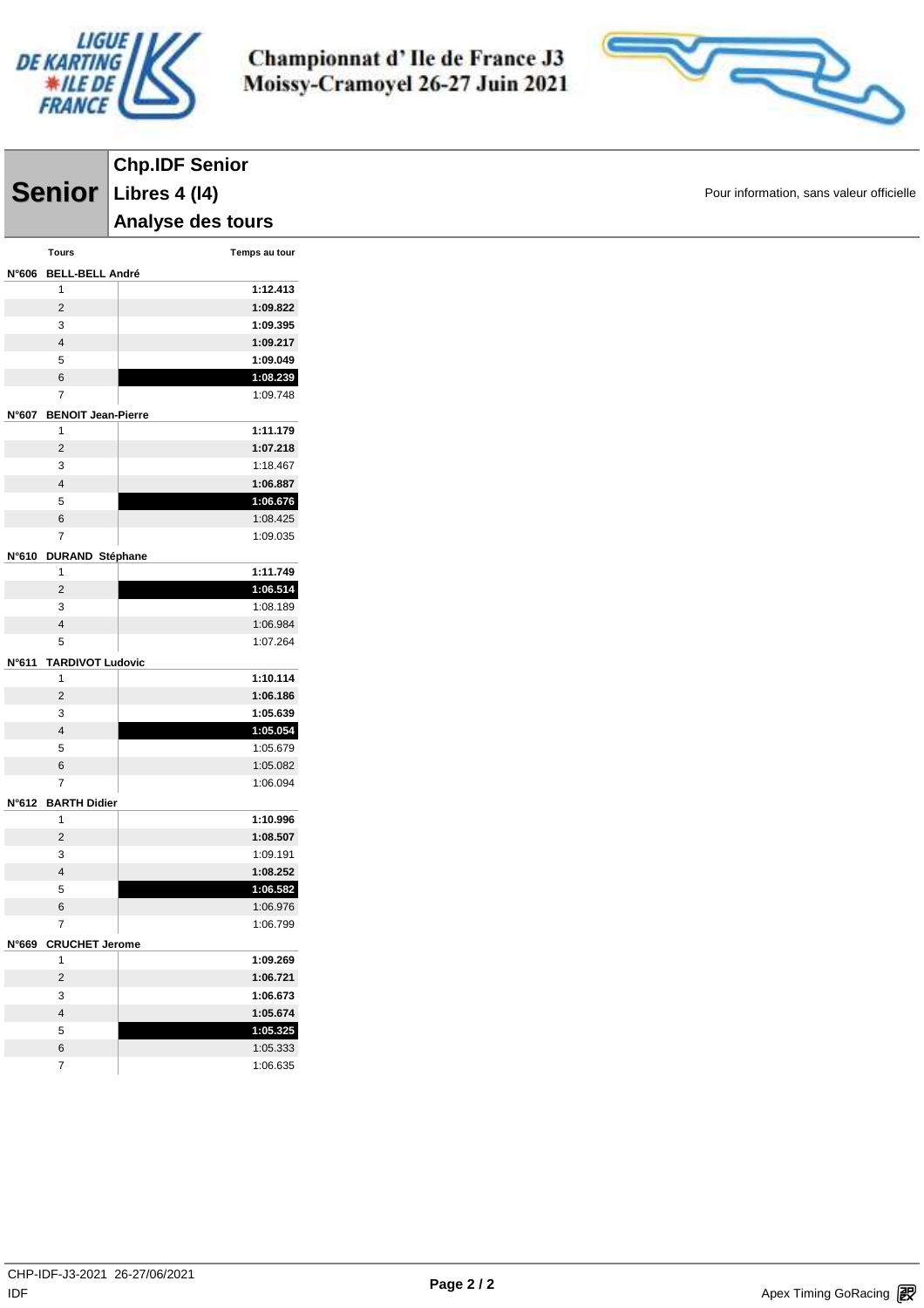



#### **Document 5**

|                |     | <b>Chp.IDF Senior</b>          |            |                   |                                                                   |       | <b>Document 5</b> |
|----------------|-----|--------------------------------|------------|-------------------|-------------------------------------------------------------------|-------|-------------------|
| <b>Senior</b>  |     | <b>Libres 5 (15)</b>           |            |                   |                                                                   |       |                   |
|                |     | <b>Résultats</b>               |            |                   | Sous réserve du contrôle technique ou d'incidents d'ordre sportif |       |                   |
| Clt            | N°  | Pilote                         | Club       |                   | <b>Temps Chassis</b>                                              | Ecart | Tours             |
| $\mathbf{1}$   | 426 | <b>BOUTEILLER Vincent</b>      | Cormeilles | 1:02.229 EOS      |                                                                   |       | 3                 |
| $\overline{2}$ | 425 | <b>LEMERAY Nolan</b>           | Cormeilles | 1:02.309 EOS      |                                                                   | 0.080 | 3                 |
| 3              | 406 | <b>GUERARD Martin</b>          | Sens/paris | 1:02.426 Tony     |                                                                   | 0.197 | 4                 |
| 4              | 427 | <b>CALDARAS Enzo</b>           | Cormeilles | 1:02.857 Kosmic   |                                                                   | 0.628 | 4                 |
| 5              | 407 | <b>CUNY Axel</b>               | Angerville | 1:03.074 Kosmic   |                                                                   | 0.845 | 5                 |
| 6              | 401 | <b>LEMOULT Thomas</b>          | Mantes     | 1:03.106 Birel    |                                                                   | 0.877 | 4                 |
| $\overline{7}$ | 408 | <b>FLEURANCE Tom</b>           | Kartland   |                   | $1:03.283$ Redspeed                                               | 1.054 | 3                 |
| 8              | 431 | <b>MERIEUX Tim</b>             | Touraine   | 1:03.338 Kosmic   |                                                                   | 1.109 | 4                 |
| 9              | 409 | <b>WEGNER PARRAUD Marcello</b> | Cormeilles | 1:03.408 EOS      |                                                                   | 1.179 | 3                 |
| 10             | 422 | <b>DECOUDUN Melanie</b>        | Kartland   | 1:03.568          |                                                                   | 1.339 | 4                 |
| 11             | 403 | <b>AUBERT Nicolas</b>          | Cormeilles | 1:03.647 FA       |                                                                   | 1.418 | 4                 |
| 12             | 505 | <b>TURBIER Matthieu</b>        | <b>JBH</b> | 1:03.698 Kosmic   |                                                                   | 1.469 | 4                 |
| 13             | 402 | <b>GOICHON Tanguy</b>          | Angerville | 1:03.718 $Tony$   |                                                                   | 1.489 | 3                 |
| 14             | 507 | <b>FRANCOIS Ludovic</b>        | Angerville |                   | $1:03.803$ Redspeed                                               | 1.574 | 4                 |
| 15             | 463 | <b>BODET-COLAROF Julian</b>    | Angerville | 1:03.943 Kosmic   |                                                                   | 1.714 | 3                 |
| 16             | 611 | <b>TARDIVOT Ludovic</b>        | Angerville | 1:04.069 Tony     |                                                                   | 1.840 | 3                 |
| 17             | 510 | <b>MENARD Julien</b>           | Rosny 93   | 1:04.349 Kosmic   |                                                                   | 2.120 | 3                 |
| 18             | 605 | <b>DELAVIER Eric</b>           | Sens       | 1:04.437 Tony     |                                                                   | 2.208 | 5                 |
| 19             | 543 | <b>MARCADE Charles</b>         | Bretigny   | 1:05.028 Kosmic   |                                                                   | 2.799 | 3                 |
| 20             | 504 | <b>CROCHET Normann</b>         | Angerville | 1:05.161 Sodi     |                                                                   | 2.932 | 4                 |
| 21             | 610 | <b>DURAND Stéphane</b>         | Rosny 93   | 1:05.184 Kosmic   |                                                                   | 2.955 | 3                 |
| 22             | 432 | <b>PREVITERA Brice</b>         | Angerville | $1:05.572$ KR     |                                                                   | 3.343 | 3                 |
| 23             | 508 | <b>CILIERE Yann</b>            | Kartlang   | 1:05.623 Tony     |                                                                   | 3.394 | 3                 |
| 24             | 607 | <b>BENOIT Jean-Pierre</b>      | Angerville | 1:06.405 $Tony$   |                                                                   | 4.176 | $\mathbf{3}$      |
| 25             | 606 | <b>BELL-BELL André</b>         | Ask du Var | 1:07.614 Redspeed |                                                                   | 5.385 | 5                 |
| 26             | 669 | <b>CRUCHET Jerome</b>          | Bretigny   | 1:10.234 Tony     |                                                                   | 8.005 | $\mathbf{1}$      |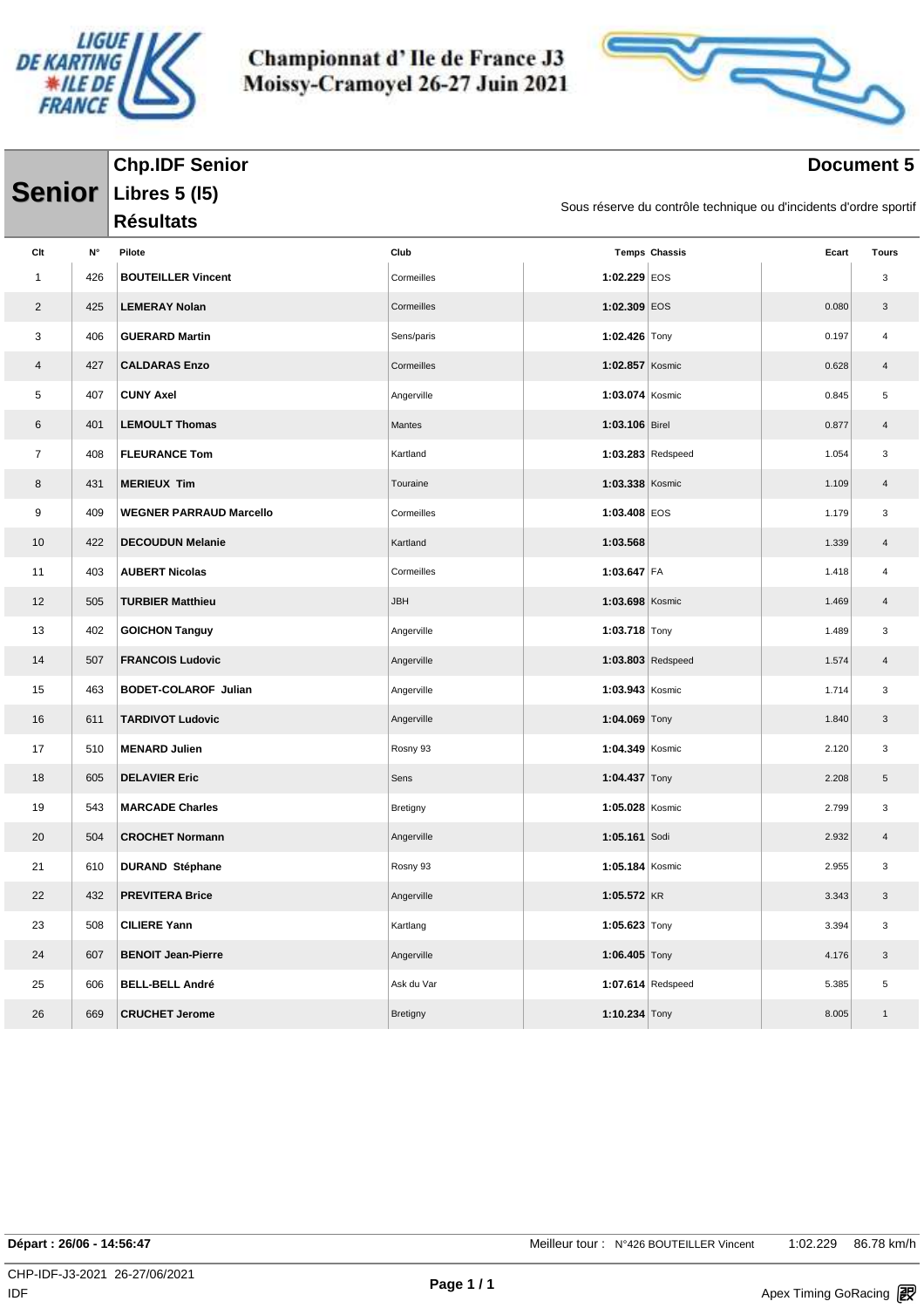



**Senior** Libres 5 (15) **Senior** Pour information, sans valeur officielle **Chp.IDF Senior Libres 5 (l5)**

#### **Analyse des tours**

|              | Tours                     | Temps au tour                  |
|--------------|---------------------------|--------------------------------|
| <b>N°401</b> | <b>LEMOULT Thomas</b>     |                                |
|              | 1                         | 1:05.192                       |
|              | $\overline{2}$            | 1:03.212                       |
|              | 3                         | 1:03.106                       |
|              | $\overline{\mathbf{4}}$   | 1:03.371                       |
| N°402        | <b>GOICHON Tanguy</b>     |                                |
|              | 1                         | 1:06.444                       |
|              | $\overline{2}$            | 1:04.302                       |
|              | 3                         | 1:03.718                       |
| N°403        | <b>AUBERT Nicolas</b>     |                                |
|              | 1                         | 1:06.268                       |
|              | 2                         | 1:03.647                       |
|              | 3                         | 1:04.140                       |
|              | $\overline{\mathbf{4}}$   | 1:03.758                       |
| <b>N°406</b> | <b>GUERARD Martin</b>     |                                |
|              | 1                         | 1:05.198                       |
|              | 2                         | 1:02.803                       |
|              | 3                         | 1:02.426                       |
|              | $\overline{4}$            | 1:02.479                       |
| N°407        | <b>CUNY Axel</b>          |                                |
|              | 1                         | 1:05.380                       |
|              | 2                         | 1:03.074                       |
|              | 3                         | 1:03.485                       |
|              | $\overline{\mathbf{4}}$   | 1:04.189                       |
|              | 5                         | 1:04.283                       |
| N°408        | <b>FLEURANCE Tom</b>      |                                |
|              | 1                         | 1:07.401                       |
|              | 2                         | 1:03.367                       |
|              | 3                         | 1:03.283                       |
| N°409        |                           | <b>WEGNER PARRAUD Marcello</b> |
|              | 1                         | 1:04.840                       |
|              | 2                         | 1:03.512                       |
|              | 3                         | 1:03.408                       |
| <b>N°422</b> | <b>DECOUDUN Melanie</b>   |                                |
|              | 1                         | 1:06.290                       |
|              | 2                         | 1:03.643                       |
|              | 3                         | 1:03.568                       |
|              | 4                         | 1:04.860                       |
| N°425        | <b>LEMERAY Nolan</b>      |                                |
|              | 1                         | 1:04.320                       |
|              | 2                         | 1:02.839                       |
|              | 3                         | 1:02.309                       |
| N°426        | <b>BOUTEILLER Vincent</b> |                                |
|              | 1                         | 1:31.526                       |
|              | 2                         | 1:03.474                       |
|              | 3                         | 1:02.229                       |
| N°427        | <b>CALDARAS Enzo</b>      |                                |
|              | 1                         | 1:04.872                       |
|              | 2                         | 1:03.187                       |
|              | 3                         | 1:03.061                       |
|              | $\overline{\mathbf{4}}$   | 1:02.857                       |
| N°431        | <b>MERIEUX Tim</b>        |                                |
|              | 1                         | 1:05.984                       |
|              | 2                         | 1:03.338                       |
|              | 3                         | 1:03.447                       |

|              | <b>Tours</b>                | Temps au tour        |
|--------------|-----------------------------|----------------------|
|              | 4                           | 1:04.220             |
| N°432        | <b>PREVITERA Brice</b>      |                      |
|              | 1                           | 1:10.812             |
|              | $\overline{2}$              | 1:06.041             |
|              | 3                           | 1:05.572             |
| N°463        | <b>BODET-COLAROF Julian</b> |                      |
|              | 1                           | 1:08.061             |
|              | $\overline{2}$              | 1:04.381             |
|              | 3                           | 1:03.943             |
| N°504        | <b>CROCHET Normann</b>      |                      |
|              | 1                           | 1:08.843             |
|              | $\overline{2}$              | 1:05.299             |
|              | 3                           | 1:05.399             |
|              | $\overline{\mathbf{4}}$     | 1:05.161             |
| N°505        | <b>TURBIER Matthieu</b>     |                      |
|              | 1                           | 1:08.190             |
|              | $\overline{2}$              | 1:04.648             |
|              | 3                           | 1:04.222             |
|              | $\overline{\mathbf{4}}$     | 1:03.698             |
| N°507        | <b>FRANCOIS Ludovic</b>     |                      |
|              | 1                           | 1:07.546             |
|              | $\overline{2}$              | 1:04.116             |
|              | 3                           | 1:04.496             |
|              | 4                           | 1:03.803             |
| N°508        | <b>CILIERE Yann</b>         |                      |
|              | 1                           | 1:10.017             |
|              | $\overline{2}$              | 1:06.561             |
|              |                             |                      |
|              |                             |                      |
|              | 3                           | 1:05.623             |
| N°510        | <b>MENARD Julien</b><br>1   |                      |
|              |                             | 1:08.375             |
|              | 2                           | 1:04.349             |
|              | 3                           | 1:04.734             |
| N°543        | <b>MARCADE Charles</b>      |                      |
|              | 1                           | 1:09.087             |
|              | $\overline{2}$              | 1:05.028             |
|              | 3                           | 1:05.223             |
| <b>N°605</b> | <b>DELAVIER Eric</b>        |                      |
|              | 1                           | 1:06.993             |
|              | 2                           | 1:04.848             |
|              | 3                           | 1:05.015             |
|              | $\overline{4}$              | 1:04.437             |
|              | 5                           | 1:04.801             |
| N°606        | <b>BELL-BELL André</b>      |                      |
|              | 1                           | 1:11.864             |
|              | $\overline{2}$              | 1:09.136             |
|              | 3                           | 1:08.421             |
|              | $\overline{\mathbf{4}}$     | 1:08.447             |
|              | 5                           | 1:07.614             |
| N°607        | <b>BENOIT Jean-Pierre</b>   |                      |
|              | 1                           | 1:09.615             |
|              | 2                           | 1:07.222             |
|              | 3                           | 1:06.405             |
| N°610        | <b>DURAND Stéphane</b>      |                      |
|              | 1<br>$\overline{2}$         | 1:10.561<br>1:05.901 |

| <b>Tours</b>           | Temps au tour |
|------------------------|---------------|
| 3                      | 1:05.184      |
| N°611 TARDIVOT Ludovic |               |
| 1                      | 1:09.652      |
| $\mathcal{P}$          | 1:05.222      |
| 3                      | 1:04.069      |
| N°669 CRUCHET Jerome   |               |
| 1                      | 1:10.234      |
|                        |               |

 $\mathsf{IDF}$ CHP-IDF-J3-2021 26-27/06/2021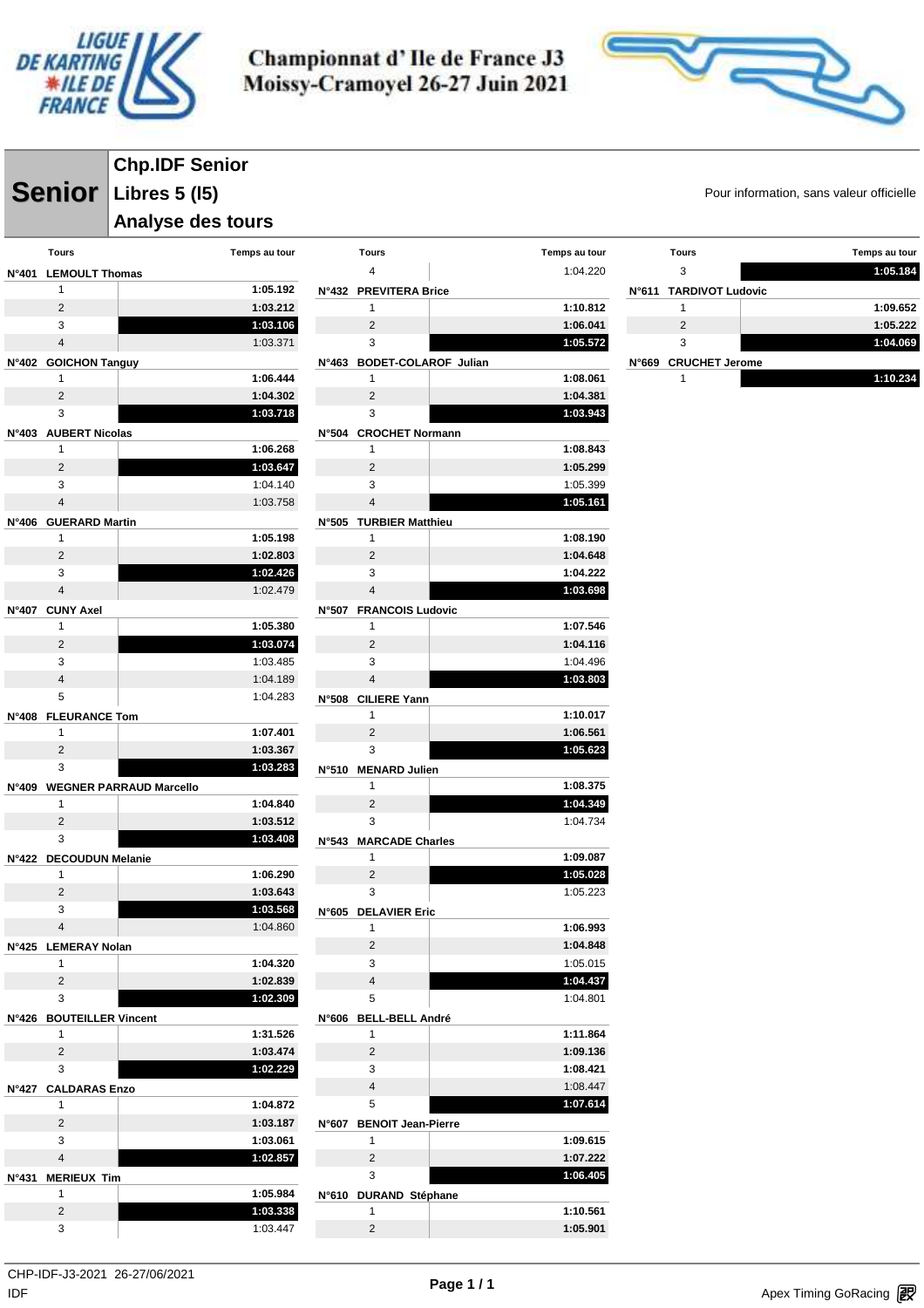



|                |     |                              | <b>CHP.IDF. Master/Gentheman</b> | <b>Document 2</b> |                     |                                                                   |       |                |  |  |  |
|----------------|-----|------------------------------|----------------------------------|-------------------|---------------------|-------------------------------------------------------------------|-------|----------------|--|--|--|
|                |     | <b>Master/Gentleman</b>      | Chrono (ch)<br><b>Résultats</b>  |                   |                     | Sous réserve du contrôle technique ou d'incidents d'ordre sportif |       |                |  |  |  |
| Clt            | N°  | Pilote                       |                                  | Club              |                     | <b>Temps Chassis</b>                                              | Ecart | <b>Tours</b>   |  |  |  |
| $\mathbf{1}$   | 605 | <b>DELAVIER Eric</b>         |                                  | Sens              | 1:03.591 Tony       |                                                                   |       | 8              |  |  |  |
| $\overline{2}$ | 505 | <b>TURBIER Matthieu</b>      |                                  | <b>JBH</b>        | 1:03.655 Kosmic     |                                                                   | 0.064 | 8              |  |  |  |
| 3              | 507 | <b>FRANCOIS Ludovic</b>      |                                  | Angerville        |                     | 1:03.672 Redspeed                                                 | 0.081 | 8              |  |  |  |
| 4              | 611 | <b>TARDIVOT Ludovic</b>      |                                  | Angerville        | 1:03.970 Tony       |                                                                   | 0.379 | 8              |  |  |  |
| 5              | 510 | <b>MENARD Julien</b>         |                                  | Rosny 93          | 1:03.995 Kosmic     |                                                                   | 0.404 | $\overline{7}$ |  |  |  |
| 6              | 610 | <b>DURAND Stéphane</b>       |                                  | Rosny 93          | 1:04.027 Kosmic     |                                                                   | 0.436 | 8              |  |  |  |
| $\overline{7}$ | 504 | <b>CROCHET Normann</b>       |                                  | Angerville        | 1:04.064 Sodi       |                                                                   | 0.473 | 8              |  |  |  |
| 8              | 669 | <b>CRUCHET Jerome</b>        |                                  | Bretigny          | 1:04.328 Tony       |                                                                   | 0.737 | $\overline{7}$ |  |  |  |
| 9              | 543 | <b>MARCADE Charles</b>       |                                  | Bretigny          | 1:04.534 Kosmic     |                                                                   | 0.943 | 8              |  |  |  |
| 10             | 612 | <b>BARTH Didier</b>          |                                  | Sens              | 1:04.631 Kosmic     |                                                                   | 1.040 | 8              |  |  |  |
| 11             | 607 | <b>BENOIT Jean-Pierre</b>    |                                  | Angerville        | 1:04.977 Tony       |                                                                   | 1.386 | 8              |  |  |  |
| 12             | 508 | <b>CILIERE Yann</b>          |                                  | Kartlang          | 1:05.138 Tony       |                                                                   | 1.547 | 8              |  |  |  |
| 13             | 606 | <b>BELL-BELL André</b>       |                                  | Ask du Var        |                     | 1:07.139 Redspeed                                                 | 3.548 | $\overline{7}$ |  |  |  |
| Non classés    |     |                              |                                  |                   |                     |                                                                   |       |                |  |  |  |
|                | 509 | <b>TOSCANO Julien</b>        |                                  | Angerville        | Pas de temps Tony   |                                                                   |       |                |  |  |  |
|                | 604 | <b>DUNENE Philippe</b>       |                                  | Angerville        | Pas de temps Tony   |                                                                   |       |                |  |  |  |
|                | 608 | <b>RUNGET Willy</b>          |                                  | Angerville        | Pas de temps Tony   |                                                                   |       |                |  |  |  |
|                | 609 | <b>POUQUET Jean-Philippe</b> |                                  | Angerville        | Pas de temps Exprit |                                                                   |       |                |  |  |  |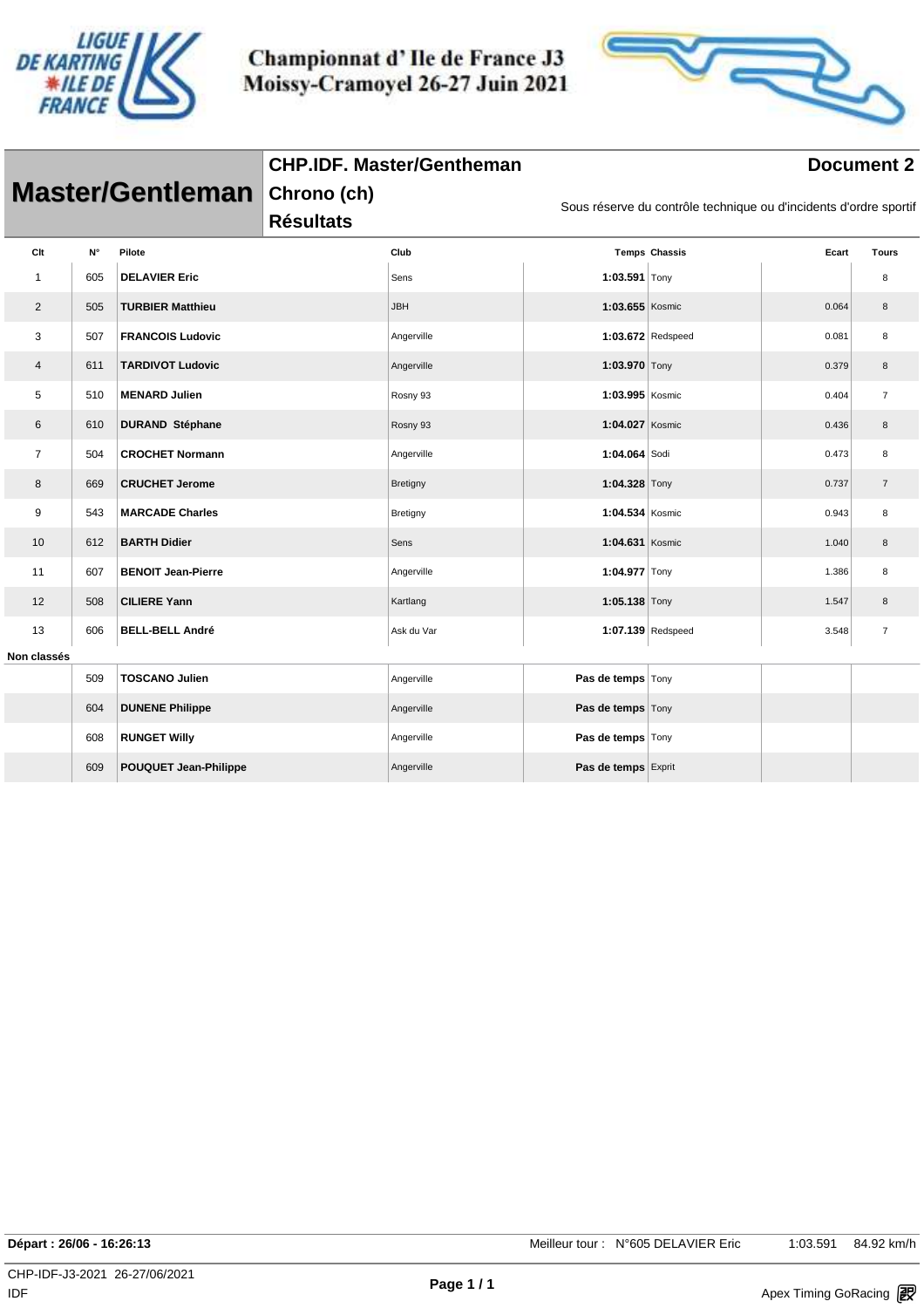



|                              | <b>CHP.IDF. Master/Gentheman</b>         |                                          |                      |                |               |  |  |  |
|------------------------------|------------------------------------------|------------------------------------------|----------------------|----------------|---------------|--|--|--|
| Master/Gentleman Chrono (ch) | Pour information, sans valeur officielle |                                          |                      |                |               |  |  |  |
|                              |                                          | Analyse des tours                        |                      |                |               |  |  |  |
| <b>Tours</b>                 | Temps au tour                            | Tours                                    | Temps au tour        | <b>Tours</b>   | Temps au tour |  |  |  |
| N°504 CROCHET Normann        |                                          | 3                                        | 1:03.591             | 6              | 1:04.489      |  |  |  |
| 1                            | 1:06.789                                 | 4                                        | 1:06.476             | $\overline{7}$ | 1:04.524      |  |  |  |
| $\overline{2}$               | 1:04.184                                 | 5                                        | 1:04.090             |                |               |  |  |  |
| 3                            | 1:04.173                                 | 6                                        | 1:03.986             |                |               |  |  |  |
| $\sqrt{4}$                   | 1:04.190                                 | $\overline{7}$                           | 1:03.832             |                |               |  |  |  |
| 5                            | 1:04.064                                 | 8                                        | 1:04.193             |                |               |  |  |  |
| 6                            | 1:04.182                                 | N°606 BELL-BELL André                    |                      |                |               |  |  |  |
| $\overline{7}$               | 1:04.517                                 | $\mathbf{1}$                             | 1:12.171             |                |               |  |  |  |
| $\bf 8$                      | 1:05.364                                 | $\overline{2}$                           | 1:08.786             |                |               |  |  |  |
| N°505 TURBIER Matthieu       |                                          | 3                                        | 1:08.098             |                |               |  |  |  |
| 1                            | 1:06.397                                 | $\overline{4}$<br>5                      | 1:08.593<br>1:07.139 |                |               |  |  |  |
| $\overline{2}$               | 1:03.673                                 | 6                                        | 1:07.622             |                |               |  |  |  |
| 3<br>$\sqrt{4}$              | 1:03.676                                 | $\overline{7}$                           | 1:07.300             |                |               |  |  |  |
| 5                            | 1:03.655<br>1:04.029                     |                                          |                      |                |               |  |  |  |
| 6                            | 1:03.753                                 | N°607 BENOIT Jean-Pierre<br>$\mathbf{1}$ | 1:08.993             |                |               |  |  |  |
| $\overline{7}$               | 1:03.703                                 | $\overline{2}$                           | 1:05.235             |                |               |  |  |  |
| $\bf 8$                      | 1:03.839                                 | 3                                        | 1:06.177             |                |               |  |  |  |
| N°507 FRANCOIS Ludovic       |                                          | $\overline{4}$                           | 1:05.427             |                |               |  |  |  |
| $\mathbf{1}$                 | 1:04.734                                 | 5                                        | 1:05.071             |                |               |  |  |  |
| $\overline{c}$               | 1:03.937                                 | 6                                        | 1:05.356             |                |               |  |  |  |
| 3                            | 1:03.867                                 | $\overline{7}$                           | 1:05.247             |                |               |  |  |  |
| $\sqrt{4}$                   | 1:03.672                                 | 8                                        | 1:04.977             |                |               |  |  |  |
| 5                            | 1:03.963                                 | N°610 DURAND Stéphane                    |                      |                |               |  |  |  |
| $\,6\,$                      | 1:04.080                                 | $\mathbf{1}$                             | 1:08.949             |                |               |  |  |  |
| $\overline{7}$               | 1:03.927                                 | $\overline{2}$                           | 1:04.758             |                |               |  |  |  |
| 8                            | 1:03.967                                 | 3                                        | 1:04.027             |                |               |  |  |  |
| N°508 CILIERE Yann           |                                          | $\overline{4}$                           | 1:04.512             |                |               |  |  |  |
| $\mathbf{1}$                 | 1:09.506                                 | 5                                        | 1:04.415             |                |               |  |  |  |
| $\overline{2}$               | 1:05.364                                 | 6                                        | 1:09.528             |                |               |  |  |  |
| 3                            | 1:05.482                                 | $\overline{7}$                           | 1:04.583             |                |               |  |  |  |
| $\sqrt{4}$                   | 1:05.250                                 | 8                                        | 1:05.142             |                |               |  |  |  |
| 5                            | 1:05.297                                 | N°611 TARDIVOT Ludovic                   |                      |                |               |  |  |  |
| 6                            | 1:05.138                                 | $\mathbf{1}$                             | 1:07.175             |                |               |  |  |  |
| $\overline{7}$               | 1:05.450                                 | $\overline{2}$                           | 1:04.344             |                |               |  |  |  |
| 8                            | 1:05.275                                 | 3                                        | 1:04.087             |                |               |  |  |  |
| N°510 MENARD Julien          |                                          | $\overline{4}$                           | 1:04.012             |                |               |  |  |  |
| $\mathbf{1}$                 | 1:22.675                                 | 5                                        | 1:03.970             |                |               |  |  |  |
| $\overline{c}$               | 1:04.008                                 | 6<br>$\overline{7}$                      | 1:04.548<br>1:04.447 |                |               |  |  |  |
| 3<br>$\overline{4}$          | 1:04.186<br>1:10.337                     | 8                                        | 1:04.123             |                |               |  |  |  |
| 5                            | 1:04.291                                 | N°612 BARTH Didier                       |                      |                |               |  |  |  |
| $\,6\,$                      | 1:04.881                                 | $\mathbf{1}$                             | 1:08.512             |                |               |  |  |  |
| $\overline{7}$               | 1:03.995                                 | $\overline{c}$                           | 1:05.672             |                |               |  |  |  |
| N°543 MARCADE Charles        |                                          | 3                                        | 1:04.631             |                |               |  |  |  |
| $\mathbf{1}$                 | 1:09.080                                 | $\overline{\mathbf{4}}$                  | 1:04.996             |                |               |  |  |  |
| $\overline{c}$               | 1:05.002                                 | 5                                        | 1:04.803             |                |               |  |  |  |
| 3                            | 1:06.366                                 | 6                                        | 1:04.775             |                |               |  |  |  |
| $\overline{4}$               | 1:04.671                                 | $\overline{7}$                           | 1:06.242             |                |               |  |  |  |
| $\sqrt{5}$                   | 1:07.160                                 | 8                                        | 1:05.048             |                |               |  |  |  |
| $\,6\,$                      | 1:04.534                                 | N°669 CRUCHET Jerome                     |                      |                |               |  |  |  |
| $\overline{7}$               | 1:04.601                                 | $\mathbf{1}$                             | 1:08.608             |                |               |  |  |  |
| 8                            | 1:04.604                                 | $\overline{2}$                           | 1:04.895             |                |               |  |  |  |
| N°605 DELAVIER Eric          |                                          | $\mathsf 3$                              | 1:04.328             |                |               |  |  |  |
| $\mathbf{1}$                 | 1:07.501                                 | $\overline{4}$                           | 2:03.449             |                |               |  |  |  |
| $\overline{2}$               | 1:03.855                                 | $\,$ 5 $\,$                              | 1:04.919             |                |               |  |  |  |

 $\mathsf{IDF}$ CHP-IDF-J3-2021 26-27/06/2021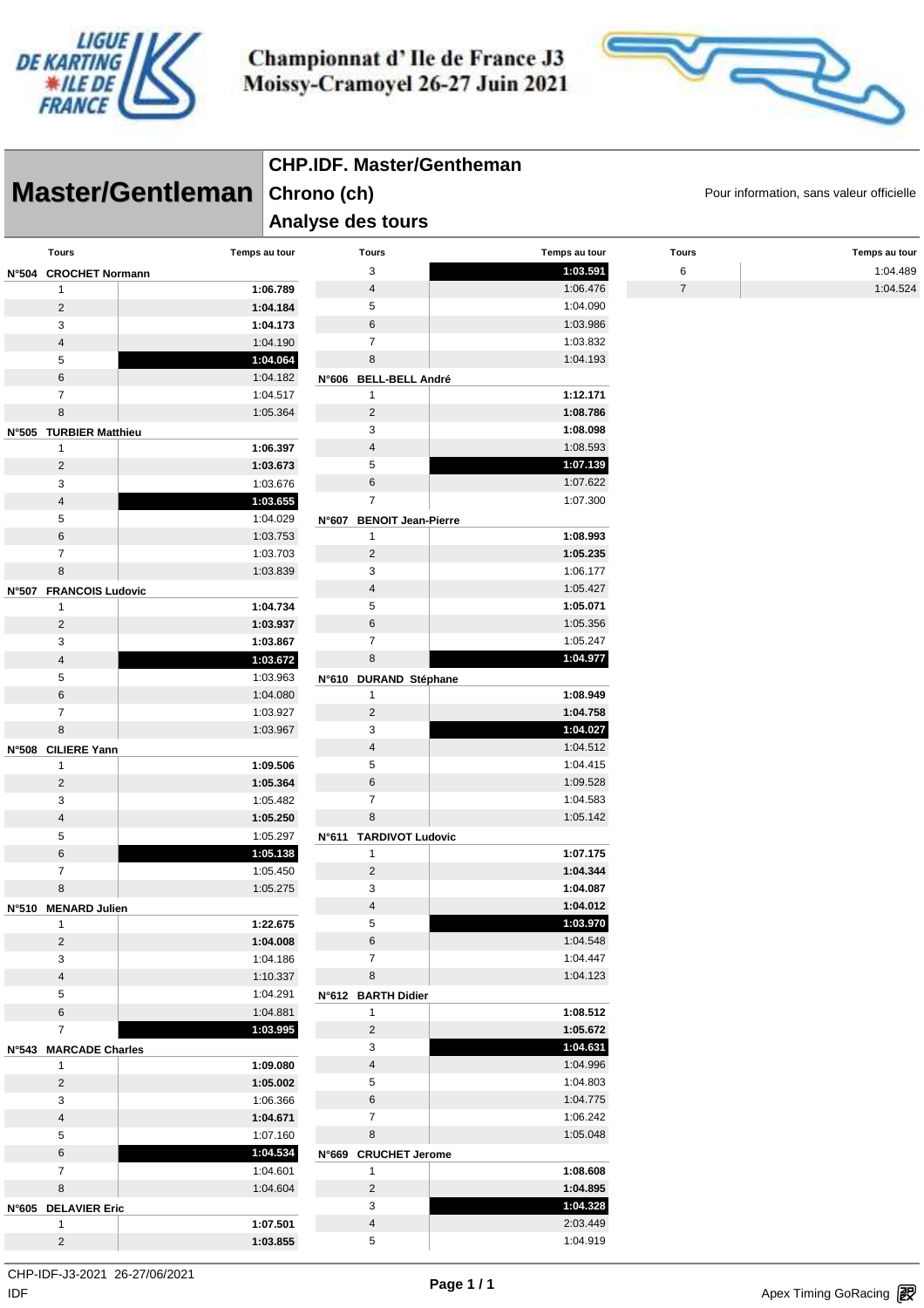



| <b>Master/Gentleman</b> |     |                           | <b>CHP.IDF. Master/Gentheman</b>  | Document 4 |                |                                                                   |               |         |                      |
|-------------------------|-----|---------------------------|-----------------------------------|------------|----------------|-------------------------------------------------------------------|---------------|---------|----------------------|
|                         |     |                           | Manche 1 (m1)<br><b>Résultats</b> |            |                | Sous réserve du contrôle technique ou d'incidents d'ordre sportif |               |         |                      |
| Clt                     | N°  | Pilote                    | Club                              |            | <b>Chassis</b> |                                                                   | <b>Moteur</b> | Interv. | <b>Meilleur tour</b> |
| 1                       | 505 | <b>TURBIER Matthieu</b>   | <b>JBH</b>                        |            | Kosmic         |                                                                   | Rotax         |         | 1:03.768             |
| $\overline{2}$          | 507 | <b>FRANCOIS Ludovic</b>   | Angerville                        |            | Redspeed       |                                                                   | Rotax         | 1.275   | 1:03.887             |
| 3                       | 605 | <b>DELAVIER Eric</b>      | Sens                              |            | Tony           |                                                                   |               | 0.143   | 1:03.746             |
| 4                       | 611 | <b>TARDIVOT Ludovic</b>   | Angerville                        |            | Tony           |                                                                   | Rotax         | 0.761   | 1:03.951             |
| 5                       | 669 | <b>CRUCHET Jerome</b>     | Bretigny                          |            | Tony           |                                                                   | X30           | 0.083   | 1:04.043             |
| 6                       | 610 | <b>DURAND Stéphane</b>    | Rosny 93                          |            | Kosmic         |                                                                   | X30           | 2.806   | 1:04.184             |
| $\overline{7}$          | 510 | <b>MENARD Julien</b>      | Rosny 93                          |            | Kosmic         |                                                                   | Rotax         | 0.093   | 1:03.852             |
| 8                       | 543 | <b>MARCADE Charles</b>    | Bretigny                          |            | Kosmic         |                                                                   | X30           | 1.360   | 1:04.108             |
| 9                       | 504 | <b>CROCHET Normann</b>    | Angerville                        |            | Sodi           |                                                                   | Rotax         | 0.642   | 1:04.035             |
| 10                      | 607 | <b>BENOIT Jean-Pierre</b> | Angerville                        |            | Tony           |                                                                   | X30           | 8.026   | 1:04.755             |
| 11                      | 508 | <b>CILIERE Yann</b>       | Kartlang                          |            | Tony           |                                                                   | Rotax         | 2.938   | 1:04.839             |
| 12                      | 606 | <b>BELL-BELL André</b>    | Ask du Var                        |            | Redspeed       |                                                                   | X30           | 16.849  | 1:07.323             |
| 13                      | 612 | <b>BARTH Didier</b>       | Sens                              |            | Kosmic         |                                                                   |               | 4 Tours | 1:05.001             |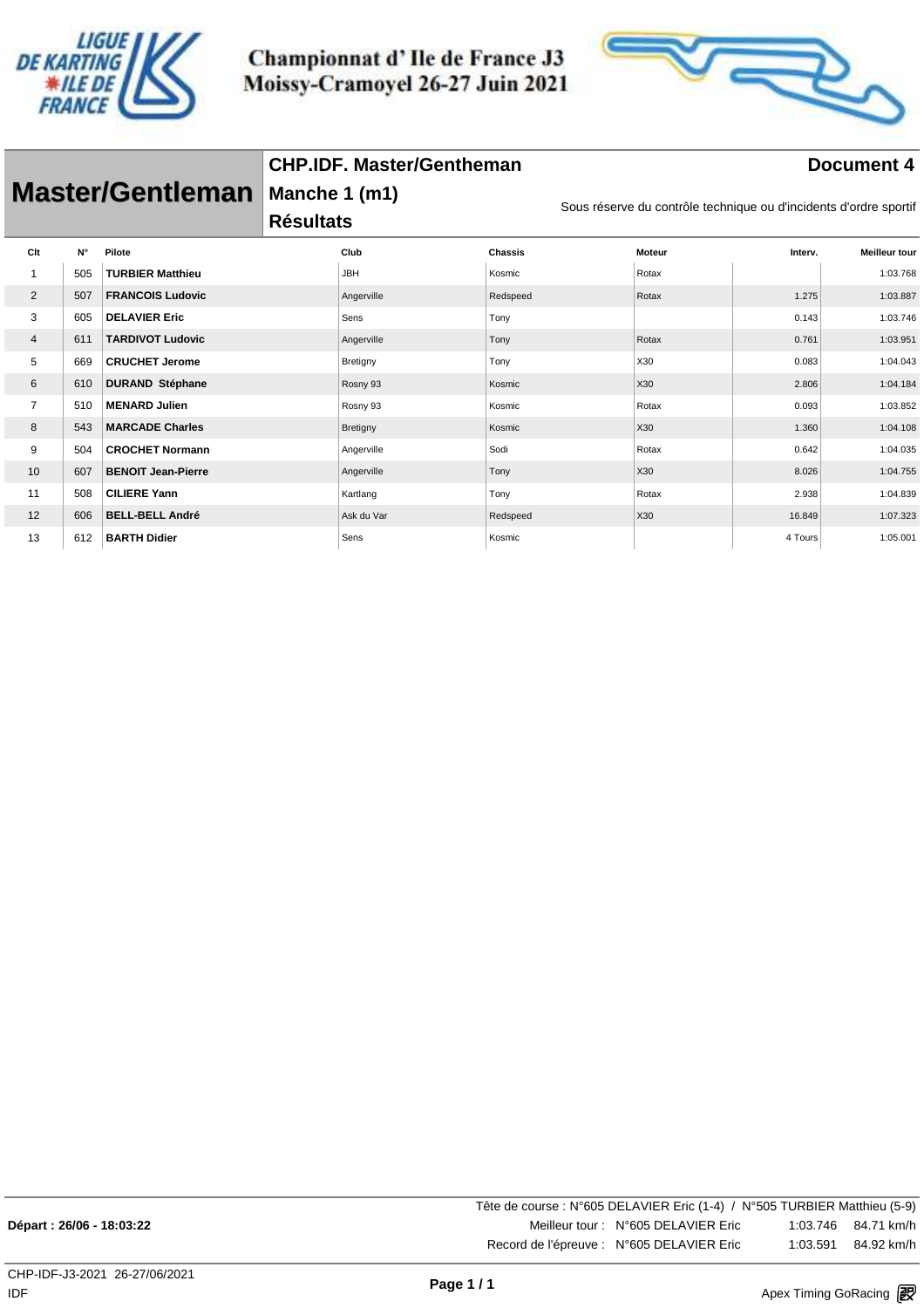



|                                | CHP.IDF. Master/Gentheman |                                          |
|--------------------------------|---------------------------|------------------------------------------|
| Master/Gentleman Manche 1 (m1) |                           | Pour information, sans valeur officielle |
|                                | Tableau des tours         |                                          |

|                                 | $\mathbf{1}$ | $\overline{2}$ | $\mathbf{3}$ | $\overline{4}$ | 5              | 6          | $\overline{7}$ | 8          | $\overline{9}$ | 10                   | 11         | 12          | 13         |
|---------------------------------|--------------|----------------|--------------|----------------|----------------|------------|----------------|------------|----------------|----------------------|------------|-------------|------------|
| Grille                          | 605          | 505            | 507          | 611            | 510            | 610        | 504            | 669        | 543            | 612                  | 607        | 508         | 606        |
|                                 |              |                |              |                |                |            |                |            |                |                      |            |             |            |
| Départ                          | 605          | 507            | 505          | 611            | 610            | 669        | 612            | 543        | 504            | 510                  | 508        | 607         | 606        |
|                                 |              |                |              |                |                |            |                |            |                |                      |            |             |            |
| Tour <sub>1</sub><br>Intervalle | 605          | 507<br>0.3     | 505<br>0.3   | 611<br>0.8     | 669<br>0.1     | 610<br>0.1 | 510<br>1.8     | 612<br>0.0 | 543<br>0.0     | 504<br>0.0           | 508<br>0.1 | 607<br>0.3  | 606<br>2.6 |
| Tour <sub>2</sub>               | 605          | 507<br>0.1     | 505<br>0.1   | 611<br>0.8     | 669<br>0.1     | 610<br>0.4 | 510<br>1.8     | 543<br>0.4 | 504<br>0.8     | 612<br>1.0           | 607<br>1.4 | 606<br>2.8  | 508<br>0.0 |
| Tour <sub>3</sub>               | 605          | 505<br>0.5     | 507<br>0.1   | 611<br>0.7     | 669<br>0.1     | 610<br>0.6 | 510<br>2.1     | 543<br>0.2 | 504<br>0.8     | 612<br>1.6           | 607<br>1.4 | 508<br>2.5  | 606<br>2.2 |
| Tour <sub>4</sub>               | 605          | 505<br>0.1     | 507<br>0.3   | 611<br>0.9     | 669<br>$0.0\,$ | 610<br>0.7 | 510<br>$1.9$   | 543<br>0.5 | 504<br>1.1     | 612<br>1.9           | 607<br>1.2 | 508<br>3.5  | 606<br>3.9 |
| Tour <sub>5</sub>               | 505          | 605<br>0.3     | 507<br>0.2   | 611<br>0.5     | 669<br>0.2     | 610<br>0.9 | 510<br>1.7     | 543<br>0.5 | 504<br>1.1     | $6x2$ <sub>3.3</sub> | 607<br>0.6 | 508<br>3.5  | 606<br>6.6 |
| Tour <sub>6</sub>               | 505          | 605<br>0.6     | 507<br>0.1   | 611<br>0.5     | 669<br>0.2     | 610<br>1.0 | 510<br>2.0     | 543<br>0.5 | 504<br>0.8     | 607<br>5.4           | 508<br>3.0 | 606<br>9.2  |            |
| Tour <sub>7</sub>               | 505          | 605<br>1.2     | 507<br>0.1   | 611<br>0.3     | 669<br>0.1     | 610<br>1.6 | 510<br>1.1     | 543<br>0.8 | 504<br>1.1     | 607<br>6.4           | 508<br>2.7 | 606<br>11.7 |            |
| Tour <sub>8</sub>               | 505          | 507<br>1.3     | 605<br>0.2   | 611<br>0.2     | 669<br>0.2     | 610<br>2.0 | 510<br>0.3     | 543<br>1.3 | 504<br>0.8     | 607<br>7.1           | 508<br>2.8 | 606<br>14.6 |            |
| Tour <sub>9</sub>               | 505          | 507<br>1.2     | 605<br>0.1   | 611<br>0.7     | 669<br>0.0     | 610<br>2.8 | 510<br>0.0     | 543<br>1.3 | 504<br>0.6     | 607<br>8.0           | 508<br>2.9 | 606<br>16.8 |            |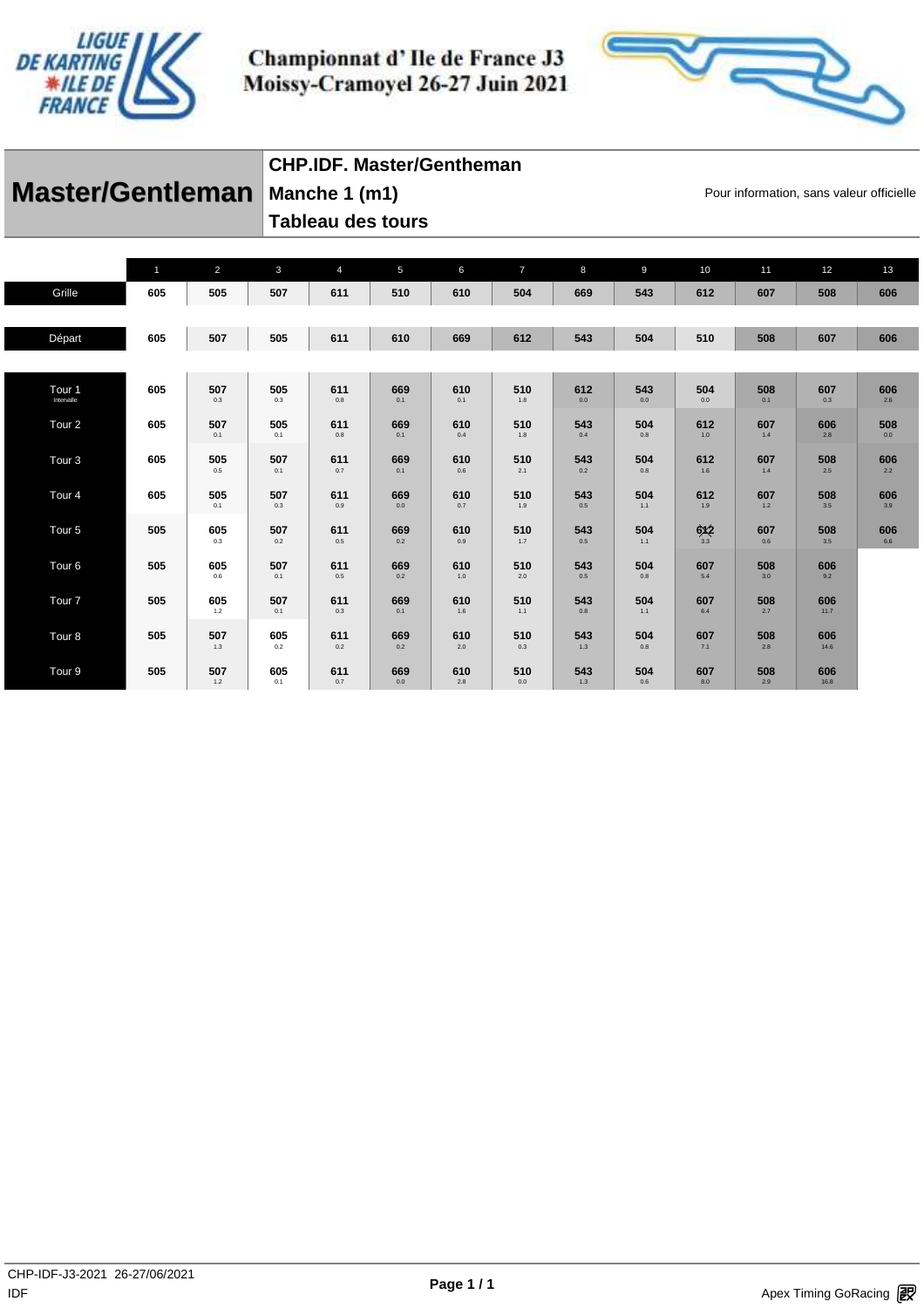



|                         |                         | <b>CHP.IDF. Master/Gentheman</b>                          |                          |  |               |  |                           |  |               |  |  |
|-------------------------|-------------------------|-----------------------------------------------------------|--------------------------|--|---------------|--|---------------------------|--|---------------|--|--|
|                         | <b>Master/Gentleman</b> | Manche 1 (m1)<br>Pour information, sans valeur officielle |                          |  |               |  |                           |  |               |  |  |
|                         |                         | Analyse des tours                                         |                          |  |               |  |                           |  |               |  |  |
| <b>Tours</b>            | Temps au tour           |                                                           | <b>Tours</b>             |  | Temps au tour |  | <b>Tours</b>              |  | Temps au tour |  |  |
| N°504 CROCHET Normann   |                         |                                                           | 6                        |  | 1:04.430      |  | $\overline{c}$            |  | 1:06.734      |  |  |
| $\mathbf{1}$            |                         | 1:07.432                                                  | $\overline{7}$           |  | 1:04.108      |  | $\ensuremath{\mathsf{3}}$ |  | 1:05.248      |  |  |
| $\overline{c}$          |                         | 1:05.622                                                  | 8                        |  | 1:04.320      |  | 4                         |  | 1:05.001      |  |  |
| 3                       |                         | 1:04.642                                                  | 9                        |  | 1:04.531      |  | 5                         |  | 1:05.638      |  |  |
| $\overline{4}$          |                         | 1:04.729                                                  | N°605 DELAVIER Eric      |  |               |  | N°669 CRUCHET Jerome      |  |               |  |  |
| 5                       |                         | 1:04.176                                                  | 1                        |  | 1:05.114      |  | 1                         |  | 1:05.765      |  |  |
| $\,6\,$                 |                         | 1:04.155                                                  | $\overline{c}$           |  | 1:04.636      |  | $\overline{c}$            |  | 1:04.213      |  |  |
| $\overline{7}$          |                         | 1:04.403                                                  | 3                        |  | 1:04.094      |  | 3                         |  | 1:04.360      |  |  |
| 8                       |                         | 1:04.035                                                  | $\overline{4}$           |  | 1:04.393      |  | $\overline{4}$            |  | 1:04.222      |  |  |
| 9                       |                         | 1:04.318                                                  | 5                        |  | 1:04.529      |  | 5                         |  | 1:04.086      |  |  |
| N°505 TURBIER Matthieu  |                         |                                                           | 6                        |  | 1:04.217      |  | 6                         |  | 1:04.180      |  |  |
| $\mathbf{1}$            |                         | 1:05.504                                                  | $\overline{7}$           |  | 1:04.301      |  | $\overline{7}$            |  | 1:04.079      |  |  |
| $\overline{c}$          |                         | 1:04.236                                                  | 8                        |  | 1:04.364      |  | 8                         |  | 1:04.168      |  |  |
| 3                       |                         | 1:04.295                                                  | 9                        |  | 1:03.746      |  | 9                         |  | 1:04.043      |  |  |
| $\overline{4}$          |                         | 1:03.996                                                  | N°606 BELL-BELL André    |  |               |  |                           |  |               |  |  |
| 5                       |                         | 1:04.031                                                  | $\mathbf{1}$             |  | 1:09.887      |  |                           |  |               |  |  |
| $\,6\,$                 |                         | 1:03.909                                                  | $\sqrt{2}$               |  | 1:07.711      |  |                           |  |               |  |  |
| $\overline{7}$          |                         | 1:03.768                                                  | 3                        |  | 1:07.323      |  |                           |  |               |  |  |
| 8                       |                         | 1:03.991                                                  | 4                        |  | 1:07.362      |  |                           |  |               |  |  |
| 9                       |                         | 1:03.913                                                  | 5                        |  | 1:07.909      |  |                           |  |               |  |  |
| N°507 FRANCOIS Ludovic  |                         |                                                           | 6                        |  | 1:07.657      |  |                           |  |               |  |  |
| $\mathbf{1}$            |                         | 1:05.266                                                  | $\overline{7}$           |  | 1:07.493      |  |                           |  |               |  |  |
| 2                       |                         | 1:04.402                                                  | 8                        |  | 1:07.794      |  |                           |  |               |  |  |
| 3                       |                         | 1:04.594                                                  | 9                        |  | 1:07.497      |  |                           |  |               |  |  |
| $\overline{4}$          |                         | 1:04.191                                                  | N°607 BENOIT Jean-Pierre |  |               |  |                           |  |               |  |  |
| 5                       |                         | 1:04.297                                                  | $\mathbf{1}$             |  | 1:07.675      |  |                           |  |               |  |  |
| 6                       |                         | 1:04.176                                                  | $\overline{2}$           |  | 1:07.576      |  |                           |  |               |  |  |
| $\overline{7}$          |                         | 1:04.307                                                  | 3                        |  | 1:05.246      |  |                           |  |               |  |  |
| 8                       |                         | 1:03.893                                                  | $\overline{4}$           |  | 1:04.796      |  |                           |  |               |  |  |
| 9                       |                         | 1:03.887                                                  | 5                        |  | 1:05.095      |  |                           |  |               |  |  |
| N°508 CILIERE Yann      |                         |                                                           | 6                        |  | 1:05.626      |  |                           |  |               |  |  |
| $\mathbf{1}$            |                         | 1:07.391                                                  | $\overline{7}$           |  | 1:05.315      |  |                           |  |               |  |  |
| $\overline{2}$          |                         | 1:10.708                                                  | 8                        |  | 1:04.755      |  |                           |  |               |  |  |
| 3                       |                         | 1:05.014                                                  | 9                        |  | 1:05.216      |  |                           |  |               |  |  |
| $\overline{4}$          |                         | 1:05.752                                                  | N°610 DURAND Stéphane    |  |               |  |                           |  |               |  |  |
| 5                       |                         | 1:05.129                                                  | $\mathbf{1}$             |  | 1:06.086      |  |                           |  |               |  |  |
| $\,6$                   |                         | 1:05.122                                                  | $\overline{c}$           |  | 1:04.553      |  |                           |  |               |  |  |
| $\overline{7}$          |                         | 1:04.998                                                  | 3                        |  | 1:04.561      |  |                           |  |               |  |  |
| 8                       |                         | 1:04.839                                                  | 4                        |  | 1:04.293      |  |                           |  |               |  |  |
| 9                       |                         | 1:05.314                                                  | 5                        |  | 1:04.325      |  |                           |  |               |  |  |
| N°510 MENARD Julien     |                         |                                                           | 6                        |  | 1:04.184      |  |                           |  |               |  |  |
| 1                       |                         | 1:07.273                                                  | $\overline{7}$           |  | 1:04.684      |  |                           |  |               |  |  |
| $\overline{c}$          |                         | 1:04.476                                                  | 8                        |  | 1:04.654      |  |                           |  |               |  |  |
| 3                       |                         | 1:04.863                                                  | 9                        |  | 1:04.757      |  |                           |  |               |  |  |
| $\overline{\mathbf{4}}$ |                         | 1:04.111                                                  | N°611 TARDIVOT Ludovic   |  |               |  |                           |  |               |  |  |
| 5                       |                         | 1:04.169                                                  | $\mathbf{1}$             |  | 1:06.159      |  |                           |  |               |  |  |
| $\,6$                   |                         | 1:04.417                                                  | $\overline{\mathbf{c}}$  |  | 1:04.252      |  |                           |  |               |  |  |
| $\overline{7}$          |                         | 1:03.854                                                  | 3                        |  | 1:04.303      |  |                           |  |               |  |  |
| 8                       |                         | 1:03.852                                                  | 4                        |  | 1:04.322      |  |                           |  |               |  |  |
| 9                       |                         | 1:04.476                                                  | 5                        |  | 1:03.951      |  |                           |  |               |  |  |
| N°543 MARCADE Charles   |                         |                                                           | 6                        |  | 1:04.134      |  |                           |  |               |  |  |
| $\mathbf{1}$            |                         | 1:07.583                                                  | $\overline{7}$           |  | 1:04.189      |  |                           |  |               |  |  |
| $\overline{c}$          |                         | 1:04.885                                                  | 8                        |  | 1:04.064      |  |                           |  |               |  |  |
| 3                       |                         | 1:04.634                                                  | 9                        |  | 1:04.223      |  |                           |  |               |  |  |
| $\overline{4}$          |                         | 1:04.406                                                  | N°612 BARTH Didier       |  |               |  |                           |  |               |  |  |
| 5                       |                         | 1:04.203                                                  | $\mathbf{1}$             |  | 1:07.689      |  |                           |  |               |  |  |

 $\mathsf{IDF}$ CHP-IDF-J3-2021 26-27/06/2021

IDF **Apex Timing GoRacing** 1999 The Season of Page 17.1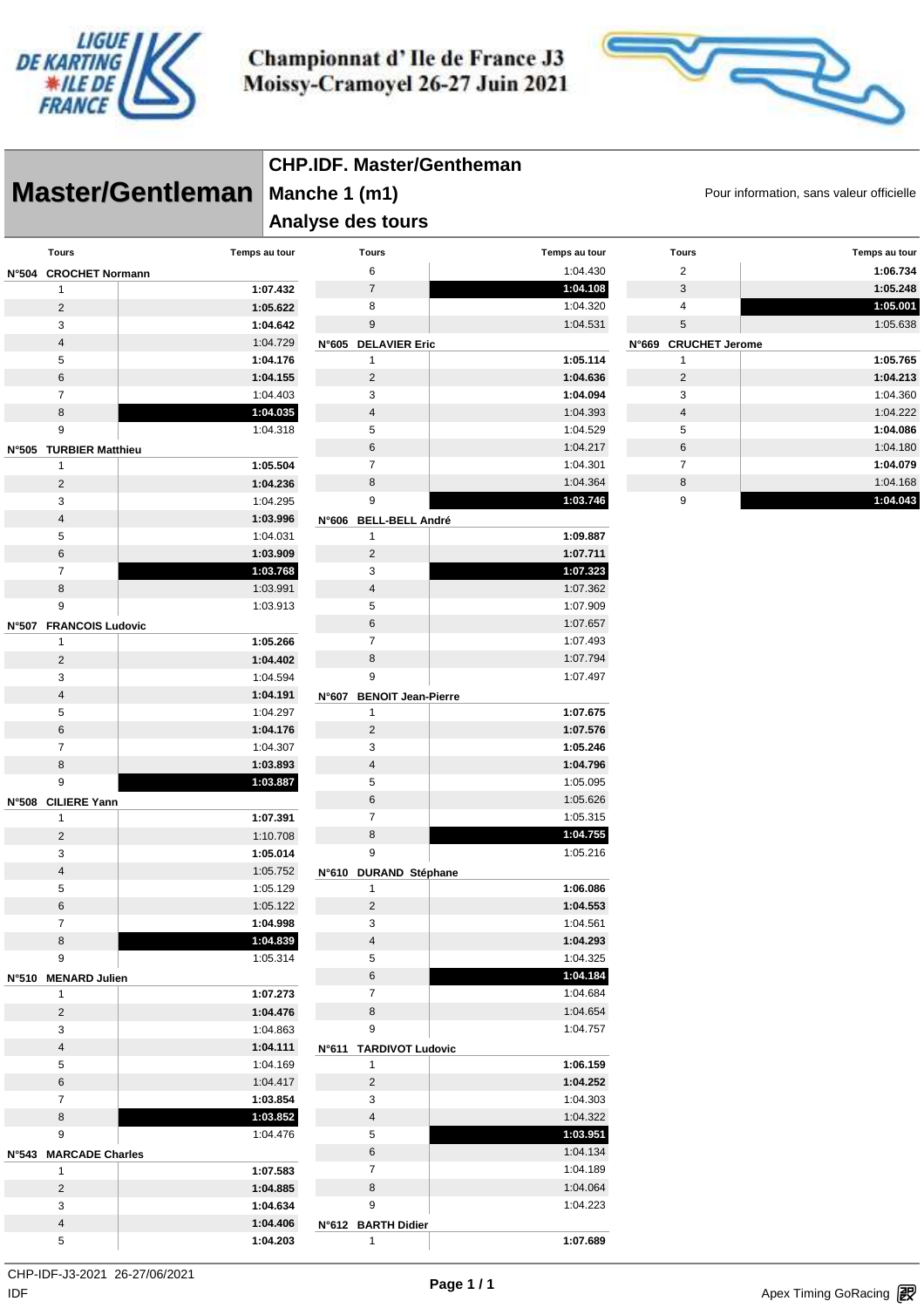



|                                  |                               | <b>CHP.IDF. Master/Gentheman</b> |                         |     |                                                                   | <b>Document 3</b> |  |  |
|----------------------------------|-------------------------------|----------------------------------|-------------------------|-----|-------------------------------------------------------------------|-------------------|--|--|
| Master/Gentleman   Manche 1 (m1) |                               |                                  |                         |     |                                                                   |                   |  |  |
|                                  |                               | Grille de départ                 |                         |     | Sous réserve du contrôle technique ou d'incidents d'ordre sportif |                   |  |  |
|                                  | <b>BELL-BELL André</b><br>606 |                                  | 13                      |     |                                                                   |                   |  |  |
|                                  |                               |                                  | $12$                    | 508 | <b>CILIERE Yann</b>                                               |                   |  |  |
|                                  | 607                           | <b>BENOIT Jean-Pierre</b>        | 11                      |     |                                                                   |                   |  |  |
|                                  |                               |                                  | $10\,$                  | 612 | <b>BARTH Didier</b>                                               |                   |  |  |
|                                  | <b>MARCADE Charles</b><br>543 |                                  | $\overline{9}$          |     |                                                                   |                   |  |  |
|                                  |                               |                                  | $\boldsymbol{8}$        | 669 | <b>CRUCHET Jerome</b>                                             |                   |  |  |
|                                  | 504                           | <b>CROCHET Normann</b>           | $\overline{7}$          |     |                                                                   |                   |  |  |
|                                  |                               |                                  | 6                       | 610 | <b>DURAND Stéphane</b>                                            |                   |  |  |
|                                  | <b>MENARD Julien</b><br>510   |                                  | $\overline{\mathbf{5}}$ |     |                                                                   |                   |  |  |
|                                  |                               |                                  | $\pmb{4}$               | 611 | <b>TARDIVOT Ludovic</b>                                           |                   |  |  |
|                                  | 507                           | <b>FRANCOIS Ludovic</b>          | $\mathbf{3}$            |     |                                                                   |                   |  |  |
|                                  |                               |                                  | $\overline{\mathbf{2}}$ | 505 | <b>TURBIER Matthieu</b>                                           |                   |  |  |
|                                  | <b>DELAVIER Eric</b><br>605   |                                  | $\overline{1}$          |     |                                                                   |                   |  |  |
|                                  | <b>POLE POSITION</b>          |                                  |                         |     |                                                                   |                   |  |  |
|                                  |                               |                                  |                         |     |                                                                   |                   |  |  |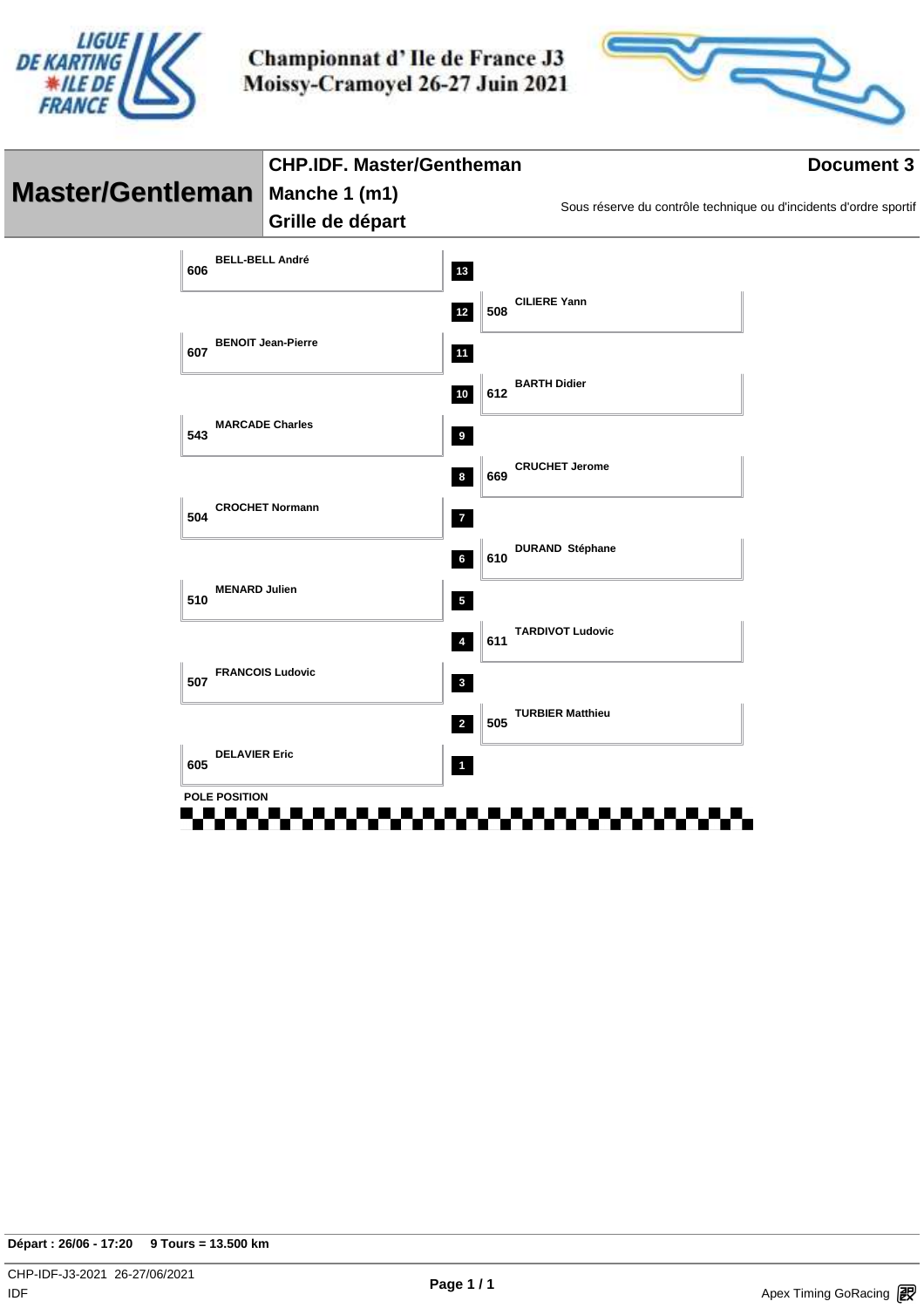

**CHP.IDF. Master/Gentheman**



## **Document 6.1 OFFICIEL**

| <b>Master/Gentleman</b> |             |                           | Manche 2 (m2)<br><b>Résultats</b> |            |                | Sous réserve du contrôle technique ou d'incidents d'ordre sportif |         |                      |  |
|-------------------------|-------------|---------------------------|-----------------------------------|------------|----------------|-------------------------------------------------------------------|---------|----------------------|--|
| Clt                     | $N^{\circ}$ | Pilote                    |                                   | Club       | <b>Chassis</b> | <b>Moteur</b>                                                     | Interv. | <b>Meilleur tour</b> |  |
| 1                       | 507         | <b>FRANCOIS Ludovic</b>   |                                   | Angerville | Redspeed       | Rotax                                                             |         | 1:15.475             |  |
| $\overline{2}$          | 505         | <b>TURBIER Matthieu</b>   |                                   | <b>JBH</b> | Kosmic         | Rotax                                                             | 0.114   | 1:15.268             |  |
| 3                       | 510         | <b>MENARD Julien</b>      |                                   | Rosny 93   | Kosmic         | Rotax                                                             | 0.171   | 1:15.267             |  |
| $\overline{4}$          | 610         | <b>DURAND Stéphane</b>    |                                   | Rosny 93   | Kosmic         | X30                                                               | 5.010   | 1:16.324             |  |
| 5                       | 605         | <b>DELAVIER Eric</b>      |                                   | Sens       | Tony           | Rotax                                                             | 0.289   | 1:16.262             |  |
| 6                       | 504         | <b>CROCHET Normann</b>    |                                   | Angerville | Sodi           | Rotax                                                             | 0.572   | 1:16.324             |  |
| $\overline{7}$          | 612         | <b>BARTH Didier</b>       |                                   | Sens       | Kosmic         | Rotax                                                             | 1.225   | 1:16.520             |  |
| 8                       | 611         | <b>TARDIVOT Ludovic</b>   |                                   | Angerville | Tony           | Rotax                                                             | 1.902   | 1:16.866             |  |
| 9                       | 669         | <b>CRUCHET Jerome</b>     |                                   | Bretigny   | Tony           | X30                                                               | 5.992   | 1:18.253             |  |
| 10 <sup>°</sup>         | 508         | <b>CILIERE Yann</b>       |                                   | Kartlang   | Tony           | Rotax                                                             | 0.911   | 1:18.156             |  |
| 11                      | 607         | <b>BENOIT Jean-Pierre</b> |                                   | Angerville | Tony           | X30                                                               | 7.634   | 1:18.360             |  |
| 12                      | 543         | <b>MARCADE Charles</b>    |                                   | Bretigny   | Kosmic         | X30                                                               | 0.475   | 1:18.401             |  |
| 13                      | 606         | <b>BELL-BELL André</b>    |                                   | Ask du Var | Redspeed       | X30                                                               | 0.408   | 1:18.342             |  |

Tête de course : N°507 FRANCOIS Ludovic (1-5) **Départ : 27/06 - 10:15:19** Meilleur tour : N°510 MENARD Julien 1:15.267 71.74 km/h **Météo : Pluie Air : 16°C Piste : Mouillée** Record de l'épreuve : N°605 DELAVIER Eric 1:03.591 84.92 km/h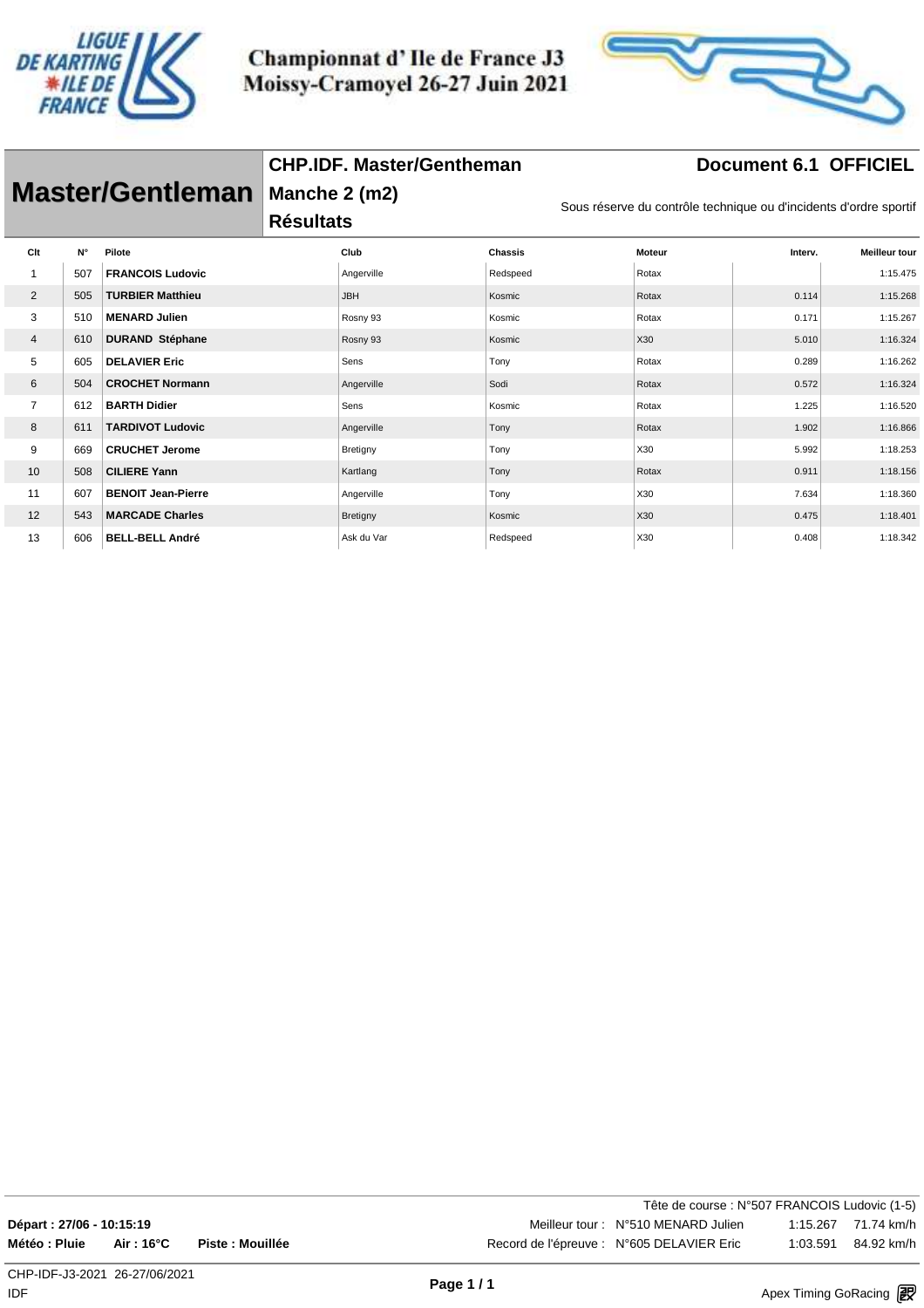



#### **Master/Gentleman** Manche 2 (m2) **Mancher Constant Constant Pour information**, sans valeur officielle **Manche 2 (m2)**

## **CHP.IDF. Master/Gentheman**

**Tableau des tours** 

|                                 | 11  | $\overline{2}$ | $\mathbf{3}$ | $\overline{4}$ | 5          | 6          | $\overline{7}$ | 8          | 9          | 10         | 11         | 12         | 13         |
|---------------------------------|-----|----------------|--------------|----------------|------------|------------|----------------|------------|------------|------------|------------|------------|------------|
| Grille                          | 605 | 505            | 507          | 611            | 510        | 610        | 504            | 669        | 543        | 612        | 607        | 508        | 606        |
|                                 |     |                |              |                |            |            |                |            |            |            |            |            |            |
| Départ                          | 605 | 505            | 507          | 510            | 611        | 610        | 504            | 669        | 612        | 543        | 508        | 607        | 606        |
|                                 |     |                |              |                |            |            |                |            |            |            |            |            |            |
| Tour <sub>1</sub><br>Intervalle | 507 | 505<br>0.6     | 605<br>0.3   | 510<br>0.0     | 610<br>0.9 | 611<br>0.2 | 612<br>0.3     | 504<br>0.3 | 669<br>0.9 | 508<br>0.4 | 607<br>0.5 | 543<br>0.3 | 606<br>0.8 |
| Tour <sub>2</sub>               | 507 | 505<br>0.8     | 510<br>0.4   | 605<br>0.9     | 610<br>0.3 | 612<br>1.3 | 504<br>0.2     | 611<br>0.8 | 669<br>2.0 | 508<br>0.8 | 543<br>0.4 | 607<br>0.5 | 606<br>1.1 |
| Tour <sub>3</sub>               | 507 | 505<br>0.3     | 510<br>0.4   | 605<br>2.4     | 610<br>0.2 | 612<br>0.9 | 504<br>0.1     | 611<br>1.7 | 669<br>3.1 | 508<br>0.5 | 543<br>0.6 | 607<br>0.5 | 606<br>1.3 |
| Tour <sub>4</sub>               | 507 | 505<br>0.1     | 510<br>0.6   | 605<br>3.2     | 610<br>0.6 | 504<br>0.9 | 612<br>0.4     | 611<br>1.6 | 669<br>5.0 | 508<br>0.6 | 543<br>0.3 | 607<br>0.4 | 606<br>1.1 |
| Tour <sub>5</sub>               | 507 | 505<br>0.1     | 510<br>0.1   | 610<br>5.0     | 605<br>0.2 | 504<br>0.5 | 612<br>1.2     | 611<br>1.9 | 669<br>5.9 | 508<br>0.9 | 607<br>7.6 | 543<br>0.4 | 606<br>0.4 |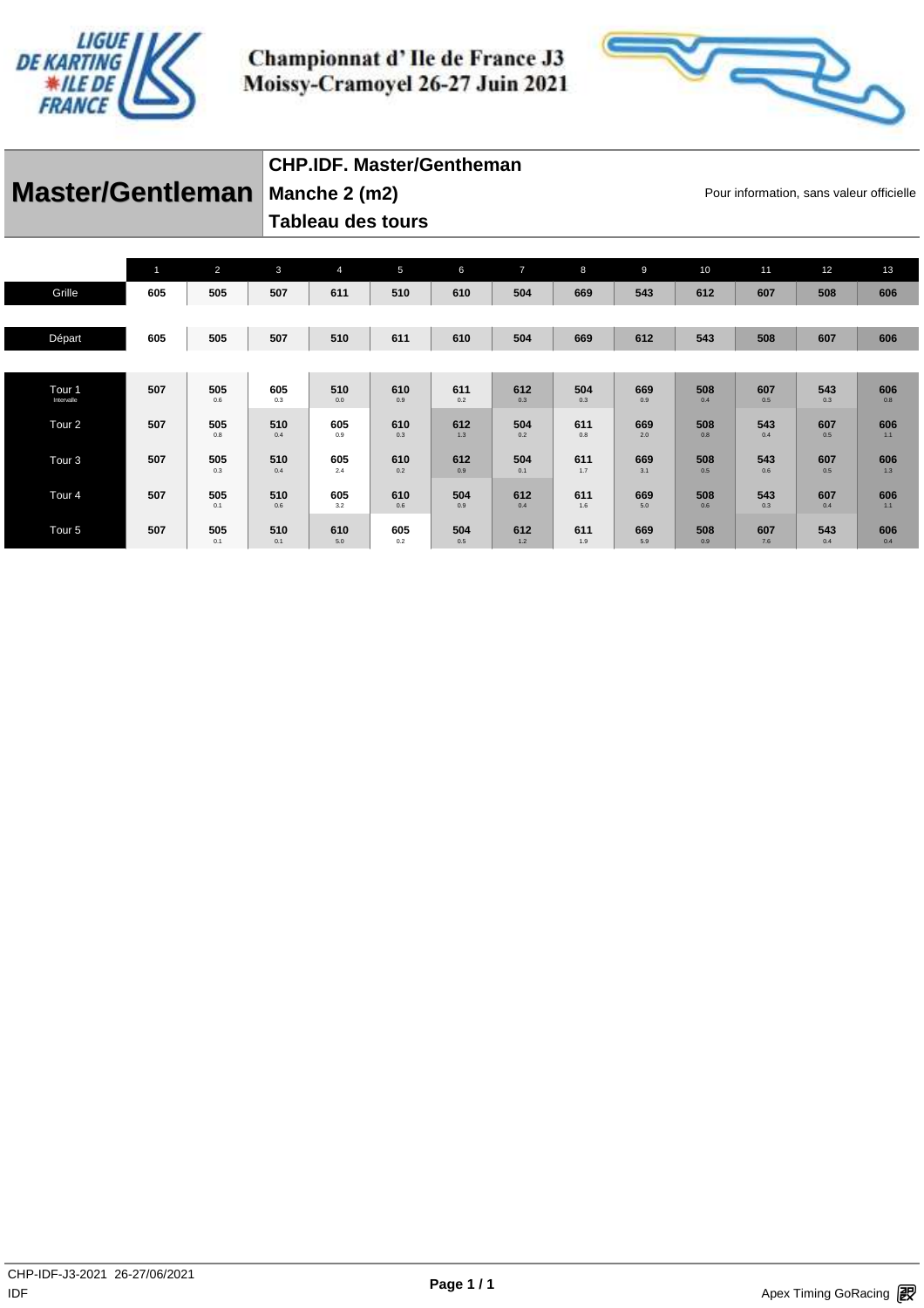



|                                        |                      |                                    | <b>CHP.IDF. Master/Gentheman</b> |               |                                          |
|----------------------------------------|----------------------|------------------------------------|----------------------------------|---------------|------------------------------------------|
| Master/Gentleman                       | Manche 2 (m2)        |                                    |                                  |               | Pour information, sans valeur officielle |
|                                        |                      | Analyse des tours                  |                                  |               |                                          |
| <b>Tours</b>                           | Temps au tour        | <b>Tours</b>                       |                                  | Temps au tour |                                          |
| N°504 CROCHET Normann                  |                      | N°610 DURAND Stéphane              |                                  |               |                                          |
| $\mathbf{1}$                           | 1:19.488             | $\mathbf{1}$                       |                                  | 1:18.705      |                                          |
| $\overline{2}$                         | 1:17.111             | $\overline{c}$                     |                                  | 1:16.324      |                                          |
| 3                                      | 1:16.392             | 3                                  |                                  | 1:16.975      |                                          |
| $\overline{\mathbf{4}}$                | 1:16.527             | 4                                  |                                  | 1:16.676      |                                          |
| 5                                      | 1:16.324             | 5                                  |                                  | 1:16.366      |                                          |
| N°505 TURBIER Matthieu                 |                      | N°611 TARDIVOT Ludovic             |                                  |               |                                          |
| 1                                      | 1:17.751             | $\mathbf{1}$                       |                                  | 1:18.974      |                                          |
| $\overline{2}$                         | 1:15.999             | $\overline{2}$                     |                                  | 1:18.584      |                                          |
| 3                                      | 1:15.580             | 3                                  |                                  | 1:17.357      |                                          |
| $\overline{4}$                         | 1:15.268             | 4                                  |                                  | 1:16.866      |                                          |
| 5                                      | 1:15.748             | 5                                  |                                  | 1:17.313      |                                          |
| N°507 FRANCOIS Ludovic<br>$\mathbf{1}$ | 1:17.121             | N°612 BARTH Didier<br>$\mathbf{1}$ |                                  | 1:18.727      |                                          |
| $\overline{2}$                         | 1:15.759             | $\sqrt{2}$                         |                                  | 1:17.169      |                                          |
| 3                                      | 1:16.055             | 3                                  |                                  | 1:16.520      |                                          |
| $\overline{4}$                         | 1:15.475             | 4                                  |                                  | 1:17.150      |                                          |
| 5                                      | 1:15.803             | 5                                  |                                  | 1:17.050      |                                          |
| N°508 CILIERE Yann                     |                      | N°669 CRUCHET Jerome               |                                  |               |                                          |
| 1                                      | 1:20.301             | $\mathbf{1}$                       |                                  | 1:20.422      |                                          |
| $\overline{2}$                         | 1:19.364             | $\overline{2}$                     |                                  | 1:19.042      |                                          |
| 3                                      | 1:18.156             | 3                                  |                                  | 1:18.439      |                                          |
| $\overline{4}$                         | 1:18.854             | $\overline{4}$                     |                                  | 1:18.775      |                                          |
| 5                                      | 1:18.552             | 5                                  |                                  | 1:18.253      |                                          |
| N°510 MENARD Julien                    |                      |                                    |                                  |               |                                          |
| $\mathbf{1}$<br>$\overline{2}$         | 1:17.923             |                                    |                                  |               |                                          |
| 3                                      | 1:15.978<br>1:15.550 |                                    |                                  |               |                                          |
| $\sqrt{4}$                             | 1:15.491             |                                    |                                  |               |                                          |
| 5                                      | 1:15.267             |                                    |                                  |               |                                          |
| N°543 MARCADE Charles                  |                      |                                    |                                  |               |                                          |
| 1                                      | 1:21.295             |                                    |                                  |               |                                          |
| $\overline{2}$                         | 1:18.867             |                                    |                                  |               |                                          |
| 3                                      | 1:18.401             |                                    |                                  |               |                                          |
| $\overline{4}$                         | 1:18.531             |                                    |                                  |               |                                          |
| 5                                      | 1:26.336             |                                    |                                  |               |                                          |
| N°605 DELAVIER Eric                    |                      |                                    |                                  |               |                                          |
| $\mathbf{1}$                           | 1:18.225             |                                    |                                  |               |                                          |
| $\overline{c}$                         | 1:16.999             |                                    |                                  |               |                                          |
| 3                                      | 1:17.107             |                                    |                                  |               |                                          |
| $\overline{4}$<br>5                    | 1:16.262<br>1:17.314 |                                    |                                  |               |                                          |
|                                        |                      |                                    |                                  |               |                                          |
| N°606 BELL-BELL André<br>$\mathbf{1}$  | 1:21.082             |                                    |                                  |               |                                          |
| $\overline{2}$                         | 1:19.713             |                                    |                                  |               |                                          |
| 3                                      | 1:18.588             |                                    |                                  |               |                                          |
| $\overline{4}$                         | 1:18.342             |                                    |                                  |               |                                          |
| 5                                      | 1:25.081             |                                    |                                  |               |                                          |
| N°607 BENOIT Jean-Pierre               |                      |                                    |                                  |               |                                          |
| $\mathbf{1}$                           | 1:20.465             |                                    |                                  |               |                                          |
| $\overline{2}$                         | 1:19.770             |                                    |                                  |               |                                          |
| 3                                      | 1:18.360             |                                    |                                  |               |                                          |
| $\overline{4}$                         | 1:18.507             |                                    |                                  |               |                                          |
| 5                                      | 1:25.363             |                                    |                                  |               |                                          |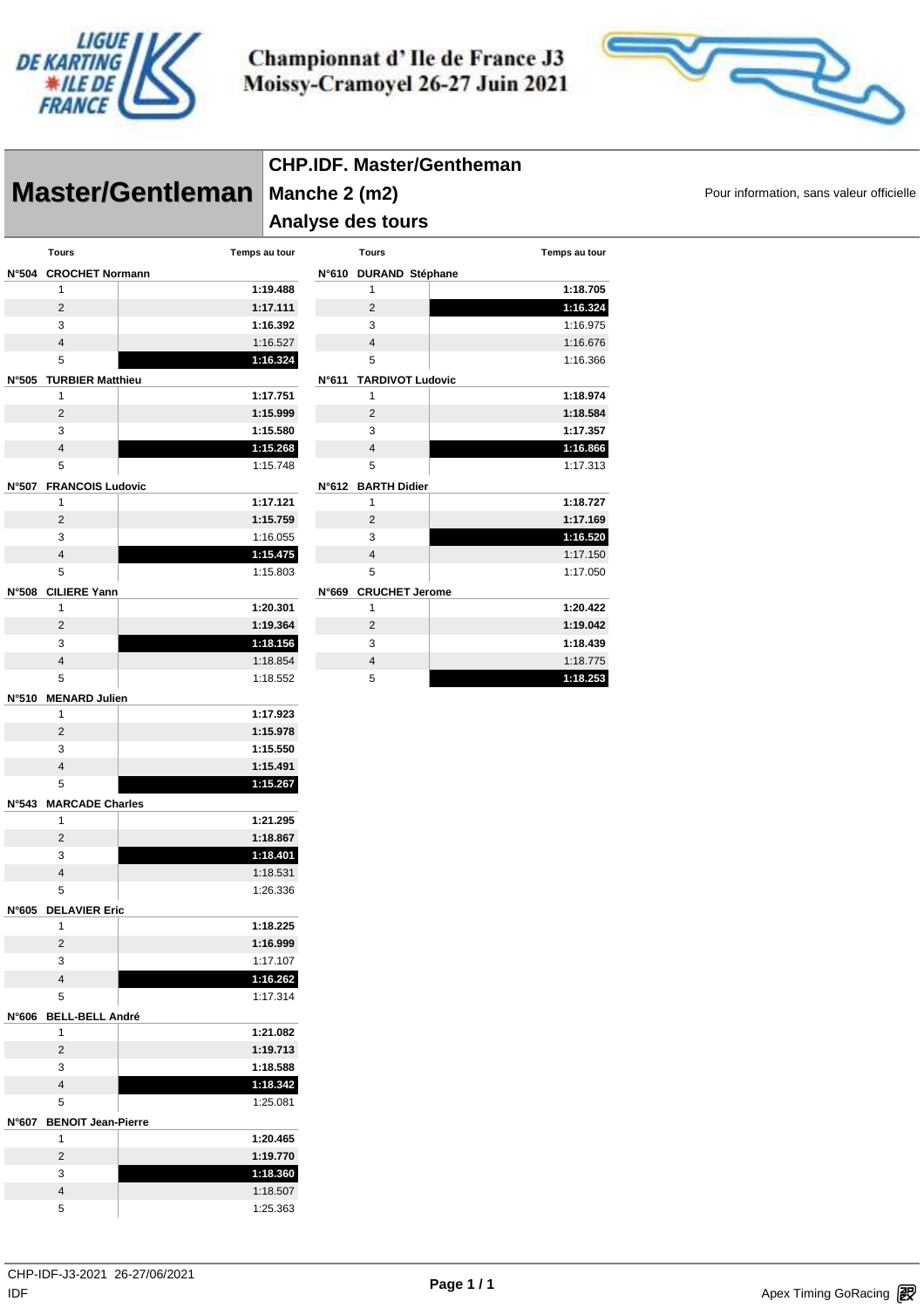



|                                  |                           | <b>CHP.IDF. Master/Gentheman</b> |                         |     | <b>Document 5</b>       |                                                                   |  |  |  |
|----------------------------------|---------------------------|----------------------------------|-------------------------|-----|-------------------------|-------------------------------------------------------------------|--|--|--|
| Master/Gentleman   Manche 2 (m2) |                           |                                  |                         |     |                         | Sous réserve du contrôle technique ou d'incidents d'ordre sportif |  |  |  |
|                                  |                           | Grille de départ                 |                         |     |                         |                                                                   |  |  |  |
| 606                              | <b>BELL-BELL André</b>    |                                  | 13                      |     |                         |                                                                   |  |  |  |
|                                  |                           |                                  | $12$                    | 508 | <b>CILIERE Yann</b>     |                                                                   |  |  |  |
| 607                              | <b>BENOIT Jean-Pierre</b> |                                  | $11$                    |     |                         |                                                                   |  |  |  |
|                                  |                           |                                  | $10$                    | 612 | <b>BARTH Didier</b>     |                                                                   |  |  |  |
| 543                              | <b>MARCADE Charles</b>    |                                  | 9                       |     |                         |                                                                   |  |  |  |
|                                  |                           |                                  | $\boldsymbol{8}$        | 669 | <b>CRUCHET Jerome</b>   |                                                                   |  |  |  |
| 504                              | <b>CROCHET Normann</b>    |                                  | $\mathbf{7}$            |     |                         |                                                                   |  |  |  |
|                                  |                           |                                  | $\bf 6$                 | 610 | <b>DURAND Stéphane</b>  |                                                                   |  |  |  |
| 510                              | <b>MENARD Julien</b>      |                                  | $\sqrt{5}$              |     |                         |                                                                   |  |  |  |
|                                  |                           |                                  | $\overline{4}$          | 611 | <b>TARDIVOT Ludovic</b> |                                                                   |  |  |  |
| 507                              | <b>FRANCOIS Ludovic</b>   |                                  | $\mathbf{3}$            |     |                         |                                                                   |  |  |  |
|                                  |                           |                                  | $\overline{2}$          | 505 | <b>TURBIER Matthieu</b> |                                                                   |  |  |  |
| 605                              | <b>DELAVIER Eric</b>      |                                  | $\overline{\mathbf{1}}$ |     |                         |                                                                   |  |  |  |
|                                  | <b>POLE POSITION</b>      |                                  |                         |     |                         |                                                                   |  |  |  |
|                                  |                           |                                  |                         |     |                         |                                                                   |  |  |  |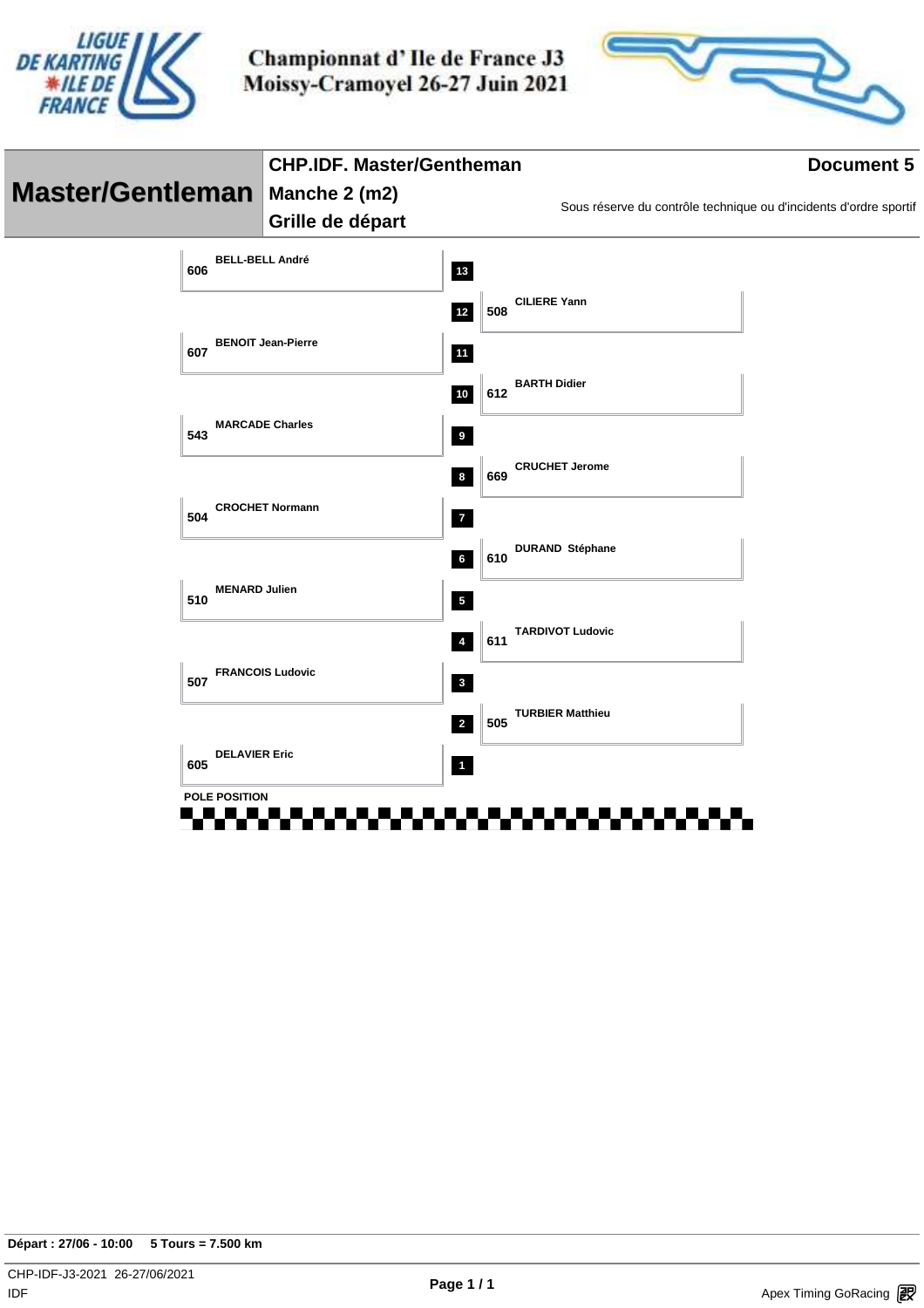

**CHP.IDF. Master/Gentheman**



## **Document 7.1 OFFICIEL**

| <b>Master/Gentleman</b> |             |                           | Intermediaire (ma)<br><b>Résultats</b> |            |                | Sous réserve du contrôle technique ou d'incidents d'ordre sportif |                     |               |                |  |  |
|-------------------------|-------------|---------------------------|----------------------------------------|------------|----------------|-------------------------------------------------------------------|---------------------|---------------|----------------|--|--|
| Clt                     | $N^{\circ}$ | Pilote                    |                                        | Club       | <b>Chassis</b> | ξų                                                                | $\hat{\varepsilon}$ | <b>Points</b> | s              |  |  |
| $\mathbf{1}$            | 505         | <b>TURBIER Matthieu</b>   |                                        | <b>JBH</b> | Kosmic         | $\mathbf 0$                                                       | $\overline{2}$      | $\mathbf{2}$  | $\overline{2}$ |  |  |
| 2                       | 507         | <b>FRANCOIS Ludovic</b>   |                                        | Angerville | Redspeed       | $\overline{c}$                                                    | $\mathsf{O}\xspace$ | $\mathbf{2}$  | 3              |  |  |
| 3                       | 605         | <b>DELAVIER Eric</b>      |                                        | Sens       | Tony           | 3                                                                 | 5                   | 8             | $\mathbf{1}$   |  |  |
| $\overline{4}$          | 510         | <b>MENARD Julien</b>      |                                        | Rosny 93   | Kosmic         | $\overline{7}$                                                    | 3                   | 10            | 5              |  |  |
| 5                       | 610         | <b>DURAND Stéphane</b>    |                                        | Rosny 93   | Kosmic         | 6                                                                 | $\overline{4}$      | 10            | 6              |  |  |
| 6                       | 611         | <b>TARDIVOT Ludovic</b>   |                                        | Angerville | Tony           | 4                                                                 | 8                   | 12            | 4              |  |  |
| $\overline{7}$          | 669         | <b>CRUCHET Jerome</b>     |                                        | Bretigny   | Tony           | 5                                                                 | 9                   | 14            | 8              |  |  |
| 8                       | 504         | <b>CROCHET Normann</b>    |                                        | Angerville | Sodi           | 9                                                                 | 6                   | 15            | $\overline{7}$ |  |  |
| 9                       | 543         | <b>MARCADE Charles</b>    |                                        | Bretigny   | Kosmic         | 8                                                                 | 12                  | 20            | 9              |  |  |
| 10                      | 612         | <b>BARTH Didier</b>       |                                        | Sens       | Kosmic         | 13                                                                | $\overline{7}$      | 20            | 10             |  |  |
| 11                      | 607         | <b>BENOIT Jean-Pierre</b> |                                        | Angerville | Tony           | 10                                                                | 11                  | 21            | 11             |  |  |
| 12                      | 508         | <b>CILIERE Yann</b>       |                                        | Kartlang   | Tony           | 11                                                                | 10                  | 21            | 12             |  |  |
| 13                      | 606         | <b>BELL-BELL André</b>    |                                        | Ask du Var | Redspeed       | 12                                                                | 13                  | 25            | 13             |  |  |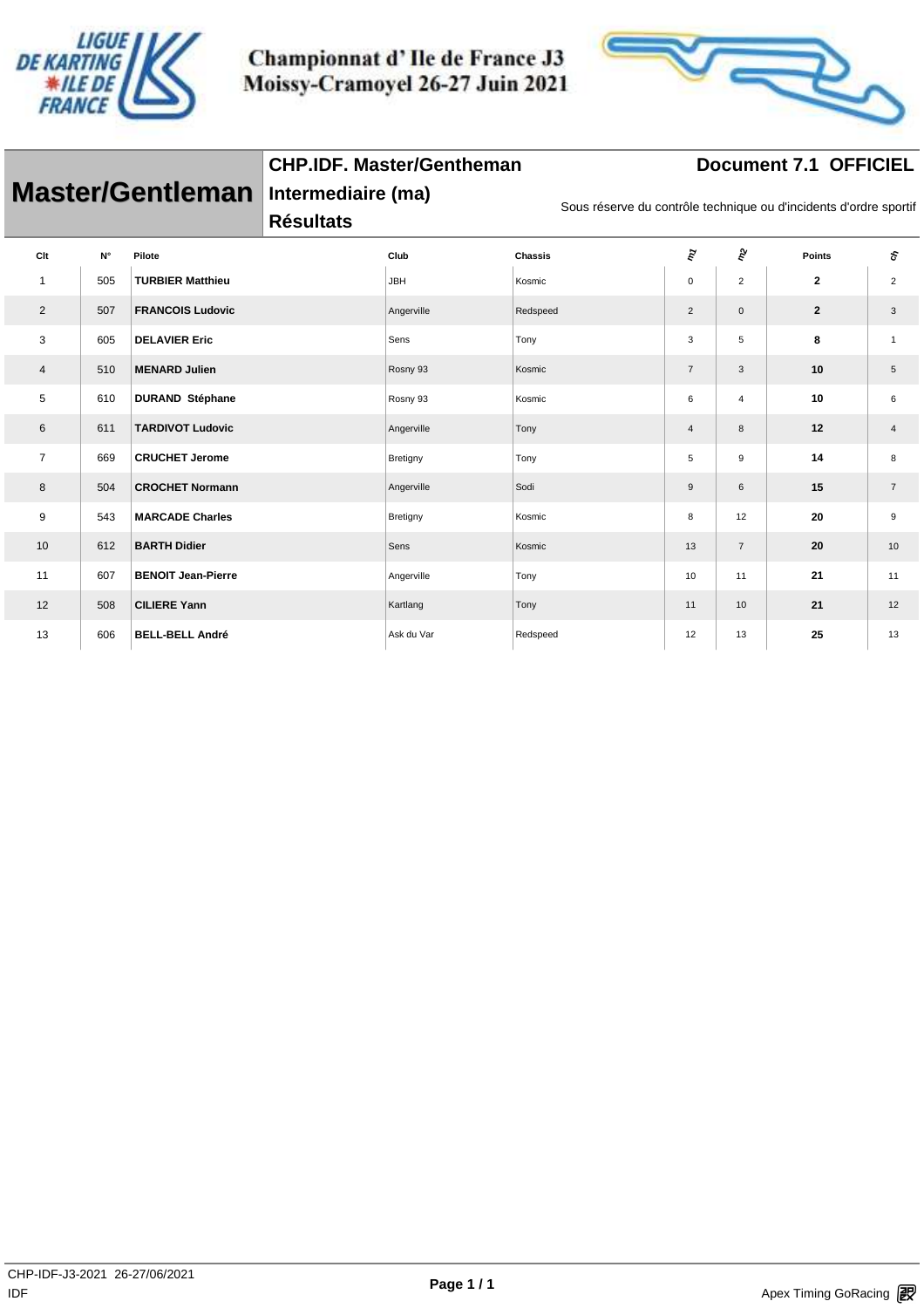

**CHP.IDF. Master/Gentheman**



#### **Document 9.2 OFFICIEL**

|                | Master/Gentleman |                           |                  | Pre-Finale (pf) |                |               |         |                                                                   |          |
|----------------|------------------|---------------------------|------------------|-----------------|----------------|---------------|---------|-------------------------------------------------------------------|----------|
|                |                  |                           | <b>Résultats</b> |                 |                |               |         | Sous réserve du contrôle technique ou d'incidents d'ordre sportif |          |
| Clt            | $N^{\circ}$      | Pilote                    |                  | Club            | <b>Chassis</b> | <b>Moteur</b> | Interv. | <b>Meilleur tour</b>                                              | Pénalité |
|                | 507              | <b>FRANCOIS Ludovic</b>   |                  | Angerville      | Redspeed       | Rotax         |         | 1:15.051                                                          |          |
| 2              | 510              | <b>MENARD Julien</b>      |                  | Rosny 93        | Kosmic         | Rotax         | 0.422   | 1:15.097                                                          |          |
| 3              | 505              | <b>TURBIER Matthieu</b>   |                  | <b>JBH</b>      | Kosmic         | Rotax         | 2.897   | 1:15.232                                                          |          |
| $\overline{4}$ | 605              | <b>DELAVIER Eric</b>      |                  | Sens            | Tony           | Rotax         | 7.192   | 1:16.313                                                          |          |
| 5              | 610              | <b>DURAND Stéphane</b>    |                  | Rosny 93        | Kosmic         | X30           | 0.130   | 1:16.359                                                          |          |
| 6              | 611              | <b>TARDIVOT Ludovic</b>   |                  | Angerville      | Tony           | Rotax         | 1.572   | 1:16.626                                                          |          |
| $\overline{7}$ | 669              | <b>CRUCHET Jerome</b>     |                  | Bretigny        | Tony           | X30           | 4.927   | 1:16.846                                                          |          |
| 8              | 504              | <b>CROCHET Normann</b>    |                  | Angerville      | Sodi           | Rotax         | 0.319   | 1:16.493                                                          | $+5.000$ |
| 9              | 508              | <b>CILIERE Yann</b>       |                  | Kartlang        | Tony           | Rotax         | 4.713   | 1:16.974                                                          |          |
| 10             | 612              | <b>BARTH Didier</b>       |                  | Sens            | Kosmic         | Rotax         | 0.794   | 1:16.160                                                          | $+5.000$ |
| 11             | 543              | <b>MARCADE Charles</b>    |                  | Bretigny        | Kosmic         | X30           | 1.212   | 1:17.693                                                          |          |
| 12             | 607              | <b>BENOIT Jean-Pierre</b> |                  | Angerville      | Tony           | X30           | 3.605   | 1:18.015                                                          |          |
| 13             | 606              | <b>BELL-BELL André</b>    |                  | Ask du Var      | Redspeed       | X30           | 1.043   | 1:18.382                                                          |          |
|                |                  |                           |                  |                 |                |               |         |                                                                   |          |

**N°504 CROCHET Normann : Non-respect de la procédure de départ. Suivant la décision sportive N°15.**

**N°612 BARTH Didier : Carénage avant mal positionné. Suivant la décision sportive N°14.**

Tête de course : N°507 FRANCOIS Ludovic (1-8) **Départ : 27/06 - 12:11:36** Meilleur tour : N°507 FRANCOIS Ludovic 1:15.051 71.95 km/h **Météo : Pluie Air : 18°C Piste : Mouillée** Record de l'épreuve : N°605 DELAVIER Eric 1:03.591 84.92 km/h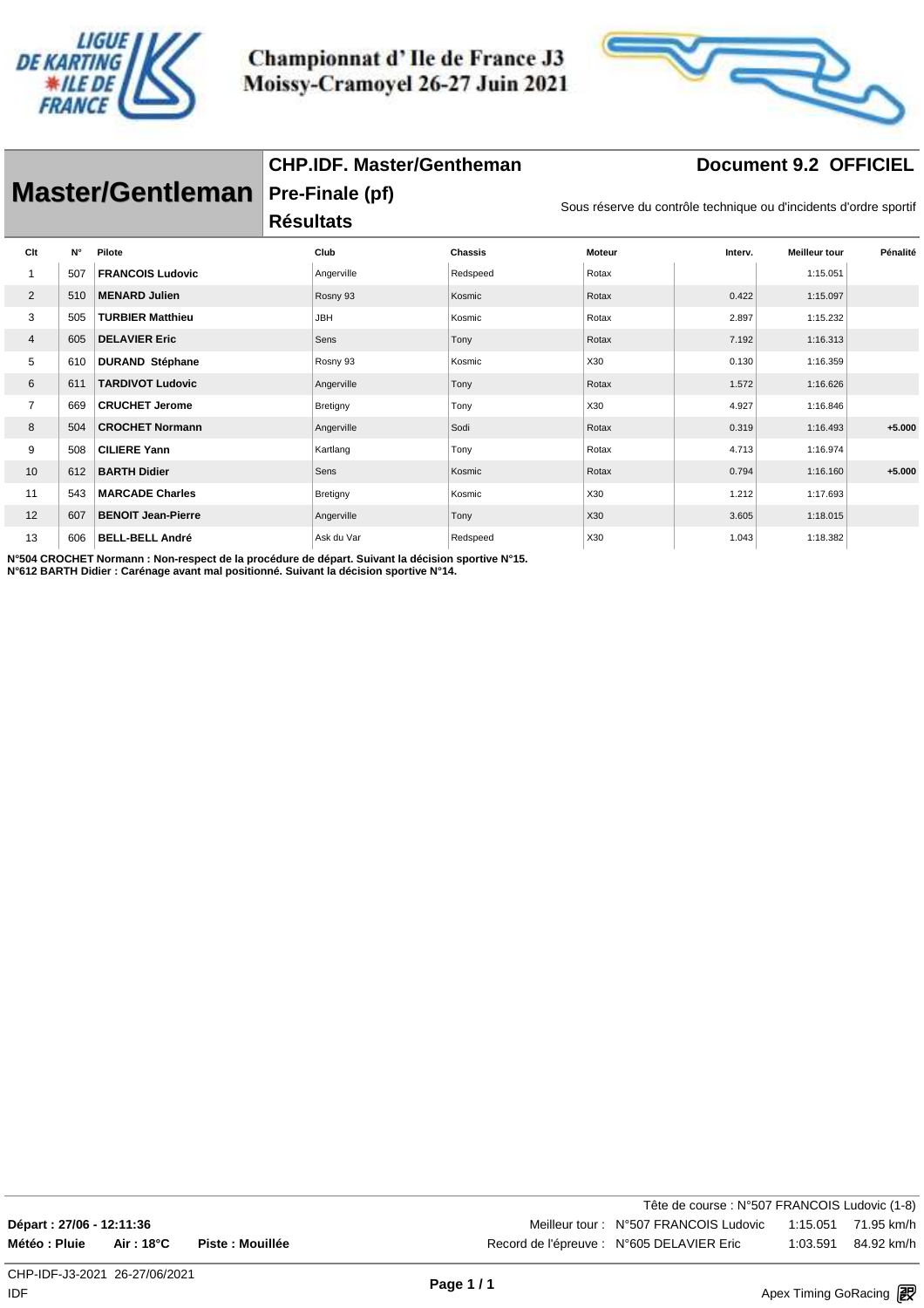

Apex Timing - timing solutions and services https://www.apex-timing.com/



|                                                                                                                                                                                                                                                                                                                                                                                                                                                                                               | DOCUMENT N° 15                                                             |                                      |                                                                                                                                                                                                                             |
|-----------------------------------------------------------------------------------------------------------------------------------------------------------------------------------------------------------------------------------------------------------------------------------------------------------------------------------------------------------------------------------------------------------------------------------------------------------------------------------------------|----------------------------------------------------------------------------|--------------------------------------|-----------------------------------------------------------------------------------------------------------------------------------------------------------------------------------------------------------------------------|
|                                                                                                                                                                                                                                                                                                                                                                                                                                                                                               | <b>DÉCISION DES COMMISSAIRES SPORTIFS</b>                                  |                                      |                                                                                                                                                                                                                             |
|                                                                                                                                                                                                                                                                                                                                                                                                                                                                                               | <b>STEWARDS' DECISION</b>                                                  |                                      |                                                                                                                                                                                                                             |
| PÉNALITÉ INFLIGÉE AU CONCURRENT (NOM) :<br>PENALTY INFLICTED UPON THE ENTRANT (NAME):                                                                                                                                                                                                                                                                                                                                                                                                         |                                                                            | non                                  |                                                                                                                                                                                                                             |
| NUMERO DE LICENCE / LICENSE NUMBER :                                                                                                                                                                                                                                                                                                                                                                                                                                                          |                                                                            | 80441                                |                                                                                                                                                                                                                             |
| $N^{\circ}$ :<br>504<br>No.:                                                                                                                                                                                                                                                                                                                                                                                                                                                                  | PILOTE:<br>DRIVER :                                                        | <b>CROCHET Normann</b>               |                                                                                                                                                                                                                             |
| Concerne la partie de l'Épreuve :<br>Concerns the part of the event:                                                                                                                                                                                                                                                                                                                                                                                                                          |                                                                            | <b>Master/Gentleman - Pre-Finale</b> |                                                                                                                                                                                                                             |
| ÉNONCÉ / STATEMENT:                                                                                                                                                                                                                                                                                                                                                                                                                                                                           |                                                                            |                                      |                                                                                                                                                                                                                             |
| Pénalités de 5 secondes de la manche concernée                                                                                                                                                                                                                                                                                                                                                                                                                                                |                                                                            |                                      |                                                                                                                                                                                                                             |
| <b>MOTIF / REASON:</b><br>Non-respect de la procédure de départ, sortie partielle du couloir                                                                                                                                                                                                                                                                                                                                                                                                  |                                                                            |                                      |                                                                                                                                                                                                                             |
|                                                                                                                                                                                                                                                                                                                                                                                                                                                                                               |                                                                            |                                      |                                                                                                                                                                                                                             |
| * Le soussigné reconnait avoir reçu copie de la présente notification et avoir été informé des voies de recours : DROIT D'APPEL, Réglementation ASN et des conséquences qui en<br>découlent (juridiques et financières).<br>doit ioindre impérativement à cette déclaration d'appel une caution d'appel de : 3300 € (appel national FFSA).<br>Il doit confirmer intention en envoyant sa lettre à l'ASN dans les formes et délais prévus par les règlements applicables.<br>Décision annoncée | Date / Date: 27/06/2021                                                    |                                      | Le concurrent doit déclarer, par écrit, dans l'heure qui suit la notification ou la publication de la décision, au Directeur de Course ou à un Commissaire Sportif, son intention de faire appel. Il<br>Heure / Time: 15:17 |
| <b>Decision announced</b>                                                                                                                                                                                                                                                                                                                                                                                                                                                                     |                                                                            | Nom / Name                           | Signature                                                                                                                                                                                                                   |
| Président du Collège / Chairman of the Panel:                                                                                                                                                                                                                                                                                                                                                                                                                                                 |                                                                            |                                      |                                                                                                                                                                                                                             |
|                                                                                                                                                                                                                                                                                                                                                                                                                                                                                               | P.C.S. J.C BOURLAT                                                         | 88632 (IDF)                          |                                                                                                                                                                                                                             |
| Membres du Collège / Members of the Panel:                                                                                                                                                                                                                                                                                                                                                                                                                                                    | <b>N POULIQUEN</b>                                                         | 204735 (IDF)                         |                                                                                                                                                                                                                             |
|                                                                                                                                                                                                                                                                                                                                                                                                                                                                                               | <b>C. FAYARD</b>                                                           | 69022 (IDF)                          |                                                                                                                                                                                                                             |
|                                                                                                                                                                                                                                                                                                                                                                                                                                                                                               |                                                                            |                                      | NOTIFICATION AU CONCURRENT CONCERNÉ / NOTIFICATION TO THE RELEVANT ENTRANT                                                                                                                                                  |
| Je soussigné :<br>I undersigned:<br>Représentant du Concurrent :<br>Representing the Entrant.                                                                                                                                                                                                                                                                                                                                                                                                 | Nom personnel / personal name<br>non<br>Nom du Concurrent / Entrant's name |                                      |                                                                                                                                                                                                                             |
| Certifie avoir reçu notification du document N°<br>Certifie avoir reçu notification du document $N^{\circ}$ 15<br>Certify that I have been notified of document No.                                                                                                                                                                                                                                                                                                                           |                                                                            |                                      | des Commissaires Sportifs de l'Épreuve.<br>by the Stewards of the Meeting.                                                                                                                                                  |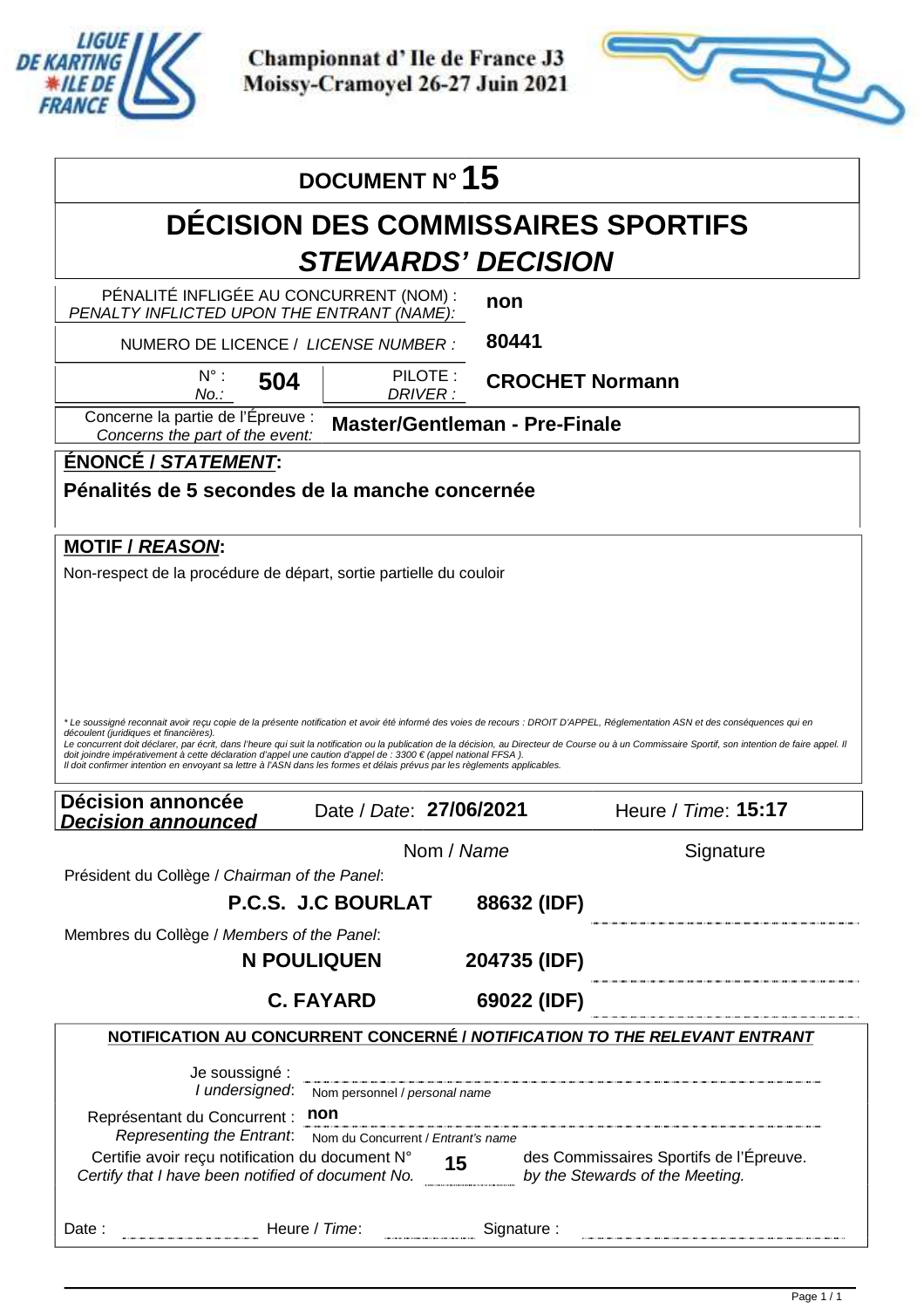

Apex Timing - timing solutions and services https://www.apex-timing.com/



|                                                                                                                                                                                                                                              | DOCUMENT N° 14                               |                                                                                                                     |                                                                                                                                                                                                      |  |
|----------------------------------------------------------------------------------------------------------------------------------------------------------------------------------------------------------------------------------------------|----------------------------------------------|---------------------------------------------------------------------------------------------------------------------|------------------------------------------------------------------------------------------------------------------------------------------------------------------------------------------------------|--|
|                                                                                                                                                                                                                                              |                                              |                                                                                                                     | <b>DECISION DES COMMISSAIRES SPORTIFS</b>                                                                                                                                                            |  |
|                                                                                                                                                                                                                                              |                                              | <b>STEWARDS' DECISION</b>                                                                                           |                                                                                                                                                                                                      |  |
| PÉNALITÉ INFLIGÉE AU CONCURRENT (NOM) :                                                                                                                                                                                                      |                                              |                                                                                                                     |                                                                                                                                                                                                      |  |
| PENALTY INFLICTED UPON THE ENTRANT (NAME):<br>NUMERO DE LICENCE / LICENSE NUMBER :                                                                                                                                                           |                                              | 88891                                                                                                               |                                                                                                                                                                                                      |  |
| $N^{\circ}$ :<br>612<br>No.:                                                                                                                                                                                                                 |                                              | PILOTE:<br><b>BARTH Didier</b><br>DRIVER:                                                                           |                                                                                                                                                                                                      |  |
| Concerne la partie de l'Épreuve :<br>Concerns the part of the event:                                                                                                                                                                         |                                              | <b>Master/Gentleman - Pre-Finale</b>                                                                                |                                                                                                                                                                                                      |  |
| <u>ÉNONCÉ / STATEMENT:</u>                                                                                                                                                                                                                   |                                              |                                                                                                                     |                                                                                                                                                                                                      |  |
| Pénalité de 5 secondes                                                                                                                                                                                                                       |                                              |                                                                                                                     |                                                                                                                                                                                                      |  |
|                                                                                                                                                                                                                                              |                                              |                                                                                                                     |                                                                                                                                                                                                      |  |
| <b>MOTIF / REASON:</b>                                                                                                                                                                                                                       |                                              |                                                                                                                     |                                                                                                                                                                                                      |  |
| Carénage avant mal positionné (art.2.3.3 des PG 2021)                                                                                                                                                                                        |                                              |                                                                                                                     |                                                                                                                                                                                                      |  |
|                                                                                                                                                                                                                                              |                                              |                                                                                                                     |                                                                                                                                                                                                      |  |
|                                                                                                                                                                                                                                              |                                              |                                                                                                                     |                                                                                                                                                                                                      |  |
|                                                                                                                                                                                                                                              |                                              |                                                                                                                     |                                                                                                                                                                                                      |  |
|                                                                                                                                                                                                                                              |                                              |                                                                                                                     |                                                                                                                                                                                                      |  |
|                                                                                                                                                                                                                                              |                                              |                                                                                                                     |                                                                                                                                                                                                      |  |
|                                                                                                                                                                                                                                              |                                              |                                                                                                                     |                                                                                                                                                                                                      |  |
|                                                                                                                                                                                                                                              |                                              |                                                                                                                     | *Le soussigné reconnait avoir reçu copie de la présente notification et avoir été informé des voies de recours : DROIT D'APPEL, Réglementation ASN et des conséquences qui en                        |  |
| découlent (juridiques et financières).                                                                                                                                                                                                       |                                              |                                                                                                                     | Le concurrent doit déclarer, par écrit, dans l'heure qui suit la notification ou la publication de la décision, au Directeur de Course ou à un Commissaire Sportif, son intention de faire appel. Il |  |
| doit joindre impérativement à cette déclaration d'appel une caution d'appel de : 3300 € (appel national FFSA).<br>Il doit confirmer intention en envoyant sa lettre à l'ASN dans les formes et délais prévus par les règlements applicables. |                                              |                                                                                                                     |                                                                                                                                                                                                      |  |
|                                                                                                                                                                                                                                              |                                              |                                                                                                                     |                                                                                                                                                                                                      |  |
| Décision annoncée<br><u>Decision announced</u>                                                                                                                                                                                               |                                              | Date / Date: 27/06/2021                                                                                             | Heure / Time: 15:16                                                                                                                                                                                  |  |
|                                                                                                                                                                                                                                              |                                              | Nom / Name                                                                                                          | Signature                                                                                                                                                                                            |  |
| Président du Collège / Chairman of the Panel:                                                                                                                                                                                                |                                              |                                                                                                                     |                                                                                                                                                                                                      |  |
|                                                                                                                                                                                                                                              | P.C.S. J.C BOURLAT                           |                                                                                                                     |                                                                                                                                                                                                      |  |
|                                                                                                                                                                                                                                              |                                              | 88632 (IDF)                                                                                                         |                                                                                                                                                                                                      |  |
| Membres du Collège / Members of the Panel:                                                                                                                                                                                                   |                                              |                                                                                                                     |                                                                                                                                                                                                      |  |
|                                                                                                                                                                                                                                              | <b>N POULIQUEN</b>                           | 204735 (IDF)                                                                                                        |                                                                                                                                                                                                      |  |
|                                                                                                                                                                                                                                              | <b>C. FAYARD</b>                             | 69022 (IDF)                                                                                                         |                                                                                                                                                                                                      |  |
|                                                                                                                                                                                                                                              |                                              |                                                                                                                     | NOTIFICATION AU CONCURRENT CONCERNÉ / NOTIFICATION TO THE RELEVANT ENTRANT                                                                                                                           |  |
|                                                                                                                                                                                                                                              |                                              |                                                                                                                     |                                                                                                                                                                                                      |  |
| Je soussigné :                                                                                                                                                                                                                               |                                              |                                                                                                                     |                                                                                                                                                                                                      |  |
|                                                                                                                                                                                                                                              | I undersigned: Nom personnel / personal name |                                                                                                                     |                                                                                                                                                                                                      |  |
| Représentant du Concurrent :<br>Representing the Entrant: Nom du Concurrent / Entrant's name                                                                                                                                                 |                                              | .<br>In the mean the mean the mean of the collection of the mean the mean the mean the mean the mean the mean the m |                                                                                                                                                                                                      |  |
|                                                                                                                                                                                                                                              |                                              |                                                                                                                     | des Commissaires Sportifs de l'Épreuve.                                                                                                                                                              |  |
| Certifie avoir reçu notification du document N° 14 des Commissaires Sportifs de l'I<br>Certify that I have been notified of document No. by the Stewards of the Meeting.                                                                     |                                              |                                                                                                                     |                                                                                                                                                                                                      |  |
| Example 20 Heure / Time: Signature :                                                                                                                                                                                                         |                                              |                                                                                                                     |                                                                                                                                                                                                      |  |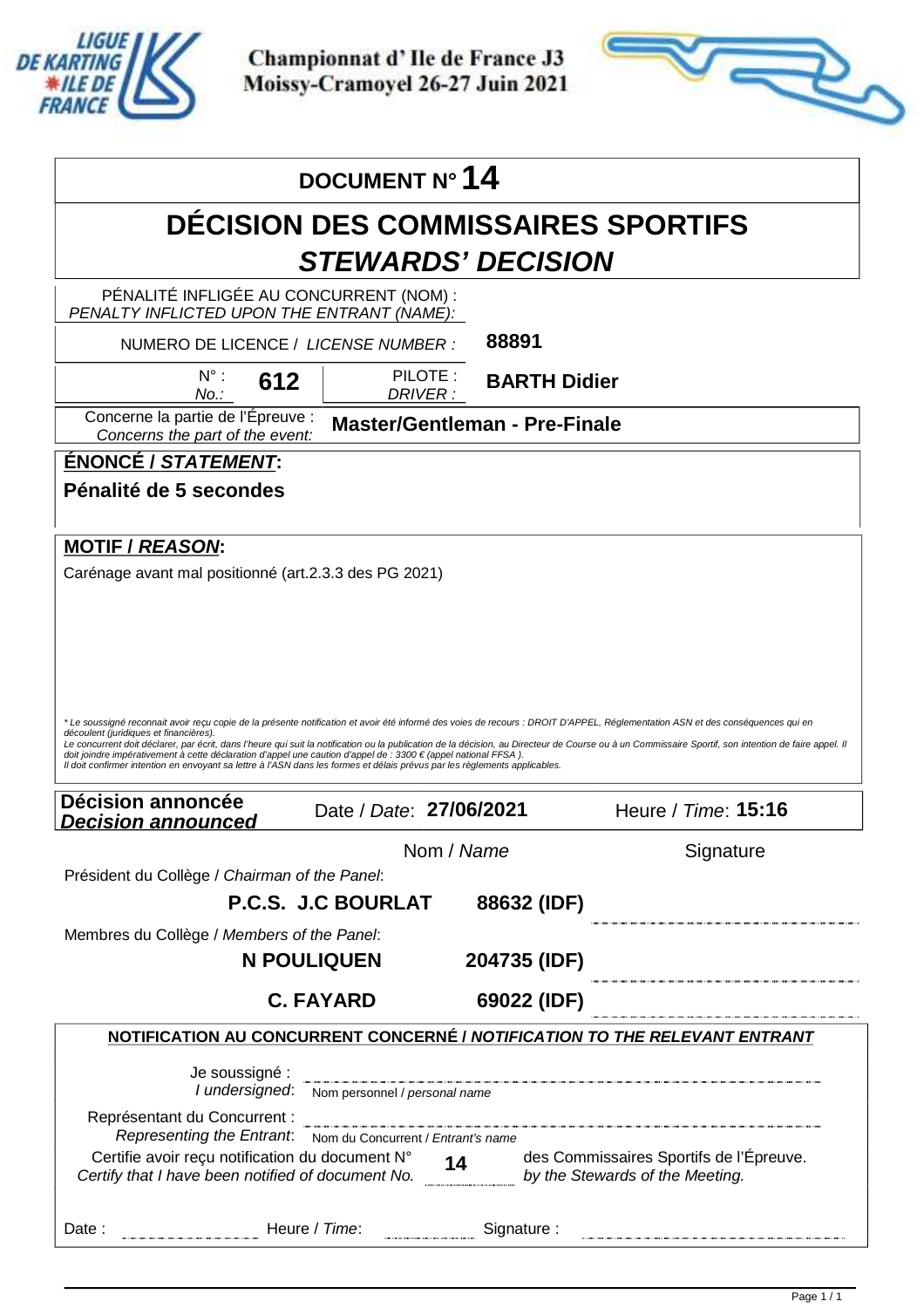



|                                         | CHP.IDF. Master/Gentheman |                                          |
|-----------------------------------------|---------------------------|------------------------------------------|
| <b>Master/Gentleman</b> Pre-Finale (pf) |                           | Pour information, sans valeur officielle |
|                                         | Tableau des tours         |                                          |

|                   | $\mathbf{1}$ | $\overline{2}$ | $\mathbf{3}$ | $\overline{4}$ | 5          | 6          | $\overline{7}$ | 8          | $\overline{9}$ | 10         | 11         | 12         | 13         |
|-------------------|--------------|----------------|--------------|----------------|------------|------------|----------------|------------|----------------|------------|------------|------------|------------|
| Grille            | 505          | 507            | 605          | 510            | 610        | 611        | 669            | 504        | 543            | 612        | 607        | 508        | 606        |
|                   |              |                |              |                |            |            |                |            |                |            |            |            |            |
| Départ            | 505          | 605            | 507          | 510            | 610        | 611        | 669            | 504        | 543            | 612        | 508        | 607        | 606        |
|                   |              |                |              |                |            |            |                |            |                |            |            |            |            |
| Tour 1            | 507          | 505            | 510          | 605            | 610        | 611        | 504            | 669        | 612            | 508        | 543        | 607        | 606        |
| Intervalle        |              | 0.4            | 0.1          | 0.7            | 0.2        | 0.6        | 0.1            | 0.4        | 0.4            | 1.0        | 0.3        | 0.7        | 0.7        |
| Tour <sub>2</sub> | 507          | 510<br>0.8     | 505<br>0.4   | 605<br>0.8     | 610<br>0.5 | 611<br>0.8 | 504<br>0.4     | 612<br>1.3 | 669<br>1.1     | 508<br>0.0 | 543<br>1.0 | 607<br>1.0 | 606<br>0.6 |
|                   |              |                |              |                |            |            |                |            |                |            |            |            |            |
| Tour <sub>3</sub> | 507          | 510<br>0.8     | 505<br>1.4   | 605<br>0.6     | 610<br>0.7 | 611<br>0.8 | 504<br>0.2     | 612<br>0.9 | 508<br>2.0     | 669<br>0.5 | 543<br>1.7 | 607<br>0.8 | 606<br>1.1 |
| Tour <sub>4</sub> | 507          | 510            | 505          | 605            | 610        | 611        | 504            | 669        | 508            | 543        | 612        | 607        | 606        |
|                   |              | 0.6            | 1.6          | 1.9            | 0.7        | 0.9        | 0.7            | 3.8        | 0.5            | 1.5        | 0.8        | 0.8        | 1.1        |
| Tour <sub>5</sub> | 507          | 510<br>0.7     | 505<br>2.0   | 605<br>2.4     | 610<br>1.0 | 611<br>1.3 | 504<br>0.3     | 669<br>4.2 | 508<br>0.9     | 612<br>1.3 | 543<br>1.4 | 607<br>2.1 | 606<br>1.0 |
|                   |              |                |              |                |            |            |                |            |                |            |            |            |            |
| Tour <sub>6</sub> | 507          | 510<br>0.7     | 505<br>2.6   | 605<br>3.1     | 610<br>1.1 | 611<br>1.5 | 504<br>0.3     | 669<br>4.2 | 612<br>2.1     | 508<br>0.0 | 543<br>2.3 | 607<br>3.8 | 606<br>0.3 |
| Tour <sub>7</sub> | 507          | 510            | 505          | 605            | 610        | 611        | 504            | 669        | 612            | 508        | 543        | 607        | 606        |
|                   |              | 0.3            | 3.1          | 4.8            | 0.1        | 2.2        | 0.3            | 4.2        | 1.6            | 3.4        | 0.8        | 3.5        | 0.9        |
| Tour 8            | 507          | 510<br>0.4     | 505<br>2.8   | 605<br>7.1     | 610<br>0.1 | 611<br>1.5 | 504<br>0.2     | 669<br>4.6 | 612<br>0.8     | 508<br>4.2 | 543<br>2.0 | 607<br>3.6 | 606<br>1.0 |
|                   |              |                |              |                |            |            |                |            |                |            |            |            |            |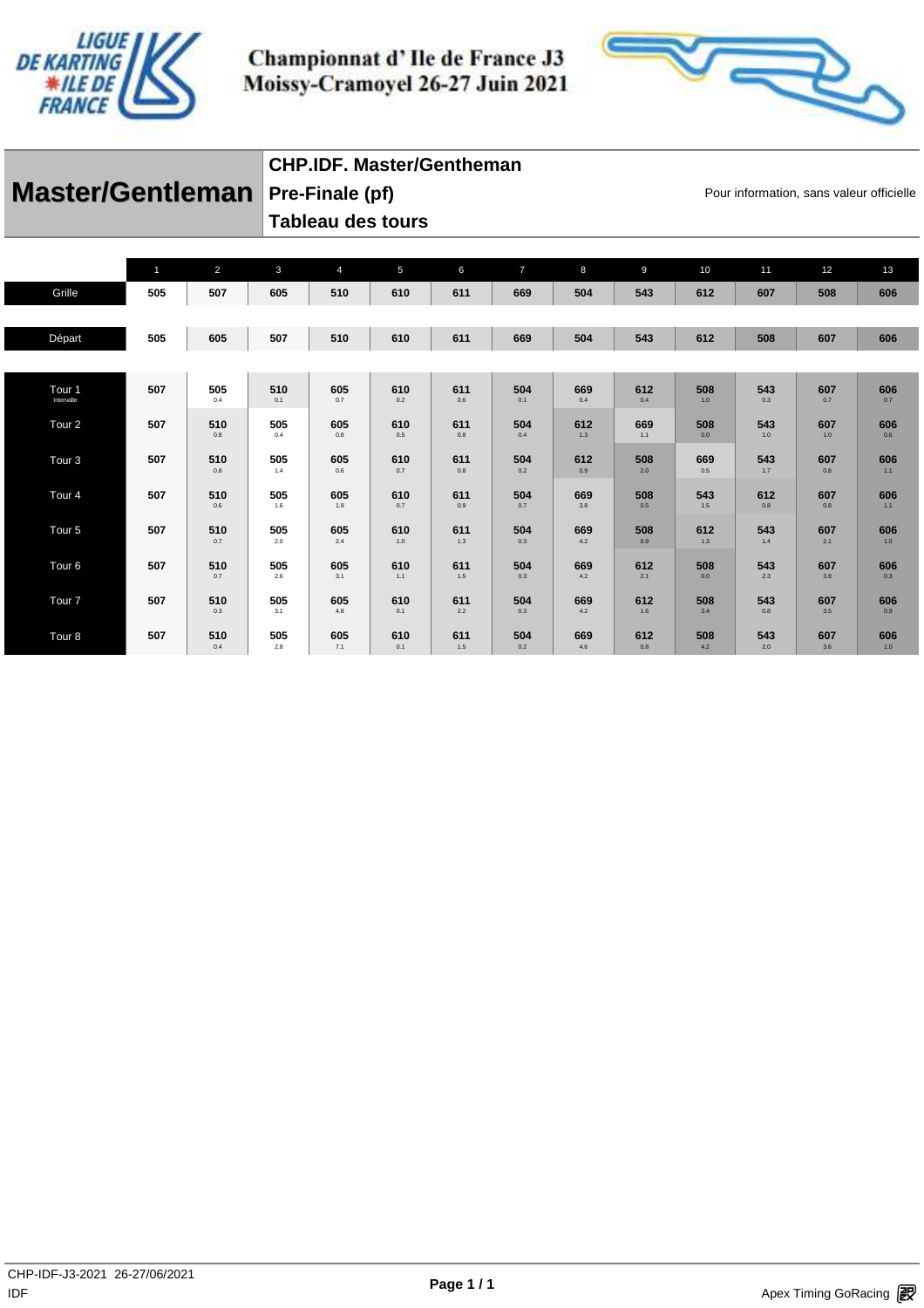



|                                  |                      | <b>CHP.IDF. Master/Gentheman</b>         |                      |                |               |  |  |  |  |  |
|----------------------------------|----------------------|------------------------------------------|----------------------|----------------|---------------|--|--|--|--|--|
| Master/Gentleman Pre-Finale (pf) |                      | Pour information, sans valeur officielle |                      |                |               |  |  |  |  |  |
|                                  |                      | Analyse des tours                        |                      |                |               |  |  |  |  |  |
| <b>Tours</b>                     | Temps au tour        | <b>Tours</b>                             | Temps au tour        | <b>Tours</b>   | Temps au tour |  |  |  |  |  |
| N°504 CROCHET Normann            |                      | $\overline{2}$                           | 1:16.317             | 4              | 1:17.862      |  |  |  |  |  |
| 1                                | 1:18.423             | $\sqrt{3}$                               | 1:16.313             | $\sqrt{5}$     | 1:16.874      |  |  |  |  |  |
| $\overline{c}$                   | 1:17.061             | 4                                        | 1:16.902             | 6              | 1:16.846      |  |  |  |  |  |
| 3                                | 1:16.493             | $\sqrt{5}$                               | 1:16.340             | $\overline{7}$ | 1:17.034      |  |  |  |  |  |
| $\overline{4}$                   | 1:17.504             | 6                                        | 1:16.438             | 8              | 1:17.182      |  |  |  |  |  |
| 5                                | 1:16.503             | $\overline{7}$                           | 1:17.364             |                |               |  |  |  |  |  |
| $\,6\,$                          | 1:16.865             | 8                                        | 1:17.563             |                |               |  |  |  |  |  |
| $\overline{7}$<br>$\bf 8$        | 1:16.981             | N°606 BELL-BELL André                    |                      |                |               |  |  |  |  |  |
|                                  | 1:16.795             | $\mathbf{1}$<br>$\overline{2}$           | 1:20.856<br>1:18.645 |                |               |  |  |  |  |  |
| N°505 TURBIER Matthieu           | 1:17.239             | 3                                        | 1:18.508             |                |               |  |  |  |  |  |
| $\mathbf{1}$<br>$\overline{c}$   | 1:16.358             | $\overline{4}$                           | 1:19.085             |                |               |  |  |  |  |  |
| 3                                | 1:16.504             | 5                                        | 1:18.783             |                |               |  |  |  |  |  |
| 4                                | 1:15.593             | $\,6$                                    | 1:18.706             |                |               |  |  |  |  |  |
| 5                                | 1:15.902             | $\overline{7}$                           | 1:18.828             |                |               |  |  |  |  |  |
| $\,6\,$                          | 1:15.682             | 8                                        | 1:18.382             |                |               |  |  |  |  |  |
| $\overline{7}$                   | 1:15.663             | N°607 BENOIT Jean-Pierre                 |                      |                |               |  |  |  |  |  |
| 8                                | 1:15.232             | $\mathbf{1}$                             | 1:20.496             |                |               |  |  |  |  |  |
| N°507 FRANCOIS Ludovic           |                      | $\overline{2}$                           | 1:18.724             |                |               |  |  |  |  |  |
| 1                                | 1:16.684             | 3                                        | 1:18.015             |                |               |  |  |  |  |  |
| $\overline{c}$                   | 1:15.520             | $\overline{4}$                           | 1:19.063             |                |               |  |  |  |  |  |
| 3                                | 1:15.460             | 5                                        | 1:18.928             |                |               |  |  |  |  |  |
| $\overline{4}$                   | 1:15.632             | $\,6$                                    | 1:19.364             |                |               |  |  |  |  |  |
| 5                                | 1:15.444             | $\overline{7}$                           | 1:18.271             |                |               |  |  |  |  |  |
| $\,6\,$                          | 1:15.051             | 8                                        | 1:18.243             |                |               |  |  |  |  |  |
| $\overline{7}$                   | 1:15.491             | N°610 DURAND Stéphane                    |                      |                |               |  |  |  |  |  |
| 8                                | 1:15.466             | $\mathbf{1}$                             | 1:18.077             |                |               |  |  |  |  |  |
| N°508 CILIERE Yann               |                      | $\overline{2}$                           | 1:16.587             |                |               |  |  |  |  |  |
| $\mathbf{1}$                     | 1:19.723             | 3                                        | 1:16.586             |                |               |  |  |  |  |  |
| $\overline{2}$                   | 1:17.743             | $\overline{4}$                           | 1:16.856             |                |               |  |  |  |  |  |
| 3                                | 1:16.974             | 5                                        | 1:16.612             |                |               |  |  |  |  |  |
| $\overline{4}$                   | 1:18.942             | $\,6$                                    | 1:16.537             |                |               |  |  |  |  |  |
| 5                                | 1:17.292             | $\overline{7}$                           | 1:16.359             |                |               |  |  |  |  |  |
| 6                                | 1:18.111             | 8                                        | 1:17.592             |                |               |  |  |  |  |  |
| $\overline{7}$                   | 1:19.965             | N°611 TARDIVOT Ludovic                   |                      |                |               |  |  |  |  |  |
| 8                                | 1:17.048             | $\mathbf{1}$                             | 1:18.630             |                |               |  |  |  |  |  |
| N°510 MENARD Julien              |                      | $\overline{2}$<br>3                      | 1:16.769<br>1:16.626 |                |               |  |  |  |  |  |
| $\mathbf{1}$<br>$\overline{2}$   | 1:17.190<br>1:15.736 | $\overline{4}$                           | 1:17.002             |                |               |  |  |  |  |  |
| 3                                | 1:15.479             | 5                                        | 1:16.925             |                |               |  |  |  |  |  |
| $\overline{4}$                   | 1:15.434             | $\,6$                                    | 1:16.831             |                |               |  |  |  |  |  |
| 5                                | 1:15.498             | $\overline{7}$                           | 1:16.985             |                |               |  |  |  |  |  |
| 6                                | 1:15.097             | $\,$ 8 $\,$                              | 1:16.939             |                |               |  |  |  |  |  |
| $\overline{7}$                   | 1:15.104             | N°612 BARTH Didier                       |                      |                |               |  |  |  |  |  |
| 8                                | 1:15.507             | $\mathbf{1}$                             | 1:19.010             |                |               |  |  |  |  |  |
| N°543 MARCADE Charles            |                      | $\overline{c}$                           | 1:17.572             |                |               |  |  |  |  |  |
| $\mathbf{1}$                     | 1:20.574             | 3                                        | 1:16.160             |                |               |  |  |  |  |  |
| $\overline{2}$                   | 1:18.413             | $\overline{\mathbf{4}}$                  | 1:23.290             |                |               |  |  |  |  |  |
| 3                                | 1:18.226             | 5                                        | 1:16.264             |                |               |  |  |  |  |  |
| $\overline{4}$                   | 1:18.165             | $\,6$                                    | 1:16.755             |                |               |  |  |  |  |  |
| 5                                | 1:18.515             | $\overline{7}$                           | 1:16.523             |                |               |  |  |  |  |  |
| 6                                | 1:17.693             | $\bf 8$                                  | 1:16.324             |                |               |  |  |  |  |  |
| $\overline{7}$                   | 1:18.504             | N°669 CRUCHET Jerome                     |                      |                |               |  |  |  |  |  |
| 8                                | 1:18.210             | $\mathbf{1}$                             | 1:19.042             |                |               |  |  |  |  |  |
| N°605 DELAVIER Eric              |                      | $\overline{2}$                           | 1:19.161             |                |               |  |  |  |  |  |
| $\mathbf{1}$                     | 1:18.061             | 3                                        | 1:17.513             |                |               |  |  |  |  |  |

 $\mathsf{IDF}$ CHP-IDF-J3-2021 26-27/06/2021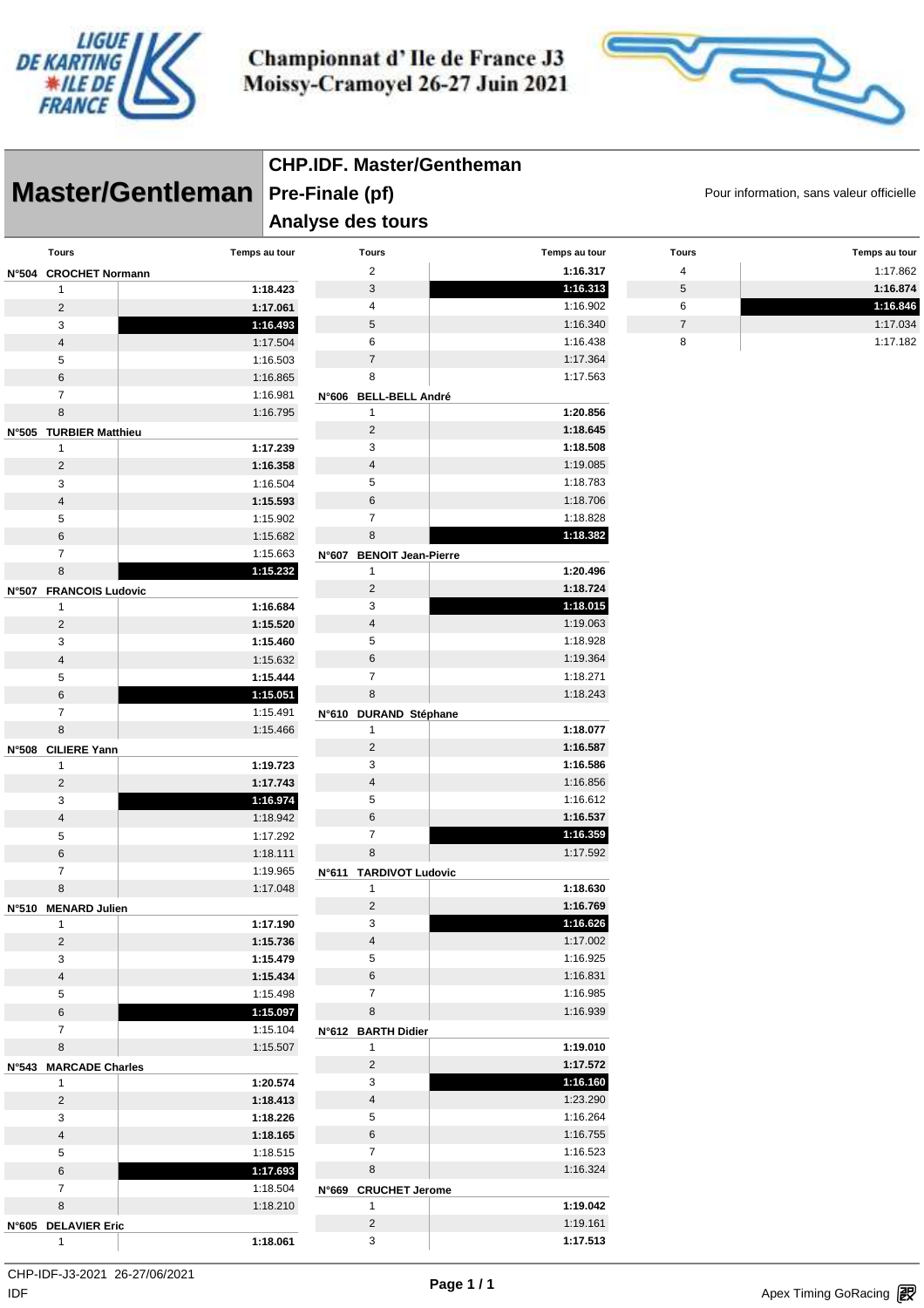



|                                         | <b>CHP.IDF. Master/Gentheman</b> |                                                           | <b>Document 8</b>                                                 |
|-----------------------------------------|----------------------------------|-----------------------------------------------------------|-------------------------------------------------------------------|
| <b>Master/Gentleman</b> Pre-Finale (pf) |                                  |                                                           | Sous réserve du contrôle technique ou d'incidents d'ordre sportif |
|                                         | Grille de départ                 |                                                           |                                                                   |
| 606                                     | <b>BELL-BELL André</b>           | 13                                                        |                                                                   |
|                                         |                                  | <b>CILIERE Yann</b><br>508<br>$12$                        |                                                                   |
| 607                                     | <b>BENOIT Jean-Pierre</b>        | <b>11</b>                                                 |                                                                   |
|                                         |                                  | <b>BARTH Didier</b><br>612<br>$10$                        |                                                                   |
| 543                                     | <b>MARCADE Charles</b>           | $\overline{\mathbf{9}}$                                   |                                                                   |
|                                         |                                  | <b>CROCHET Normann</b><br>504<br>$\bf8$                   |                                                                   |
| 669                                     | <b>CRUCHET Jerome</b>            | $\overline{7}$                                            |                                                                   |
|                                         |                                  | <b>TARDIVOT Ludovic</b><br>$\bf 6$<br>611                 |                                                                   |
| 610                                     | <b>DURAND Stéphane</b>           | $\sqrt{5}$                                                |                                                                   |
|                                         |                                  | <b>MENARD Julien</b><br>510<br>$\overline{4}$             |                                                                   |
| 605                                     | <b>DELAVIER Eric</b>             | $\mathbf{3}$                                              |                                                                   |
|                                         |                                  | <b>FRANCOIS Ludovic</b><br>507<br>$\overline{\mathbf{2}}$ |                                                                   |
| 505                                     | <b>TURBIER Matthieu</b>          | $\blacksquare$                                            |                                                                   |
|                                         | <b>POLE POSITION</b>             |                                                           |                                                                   |
|                                         |                                  |                                                           |                                                                   |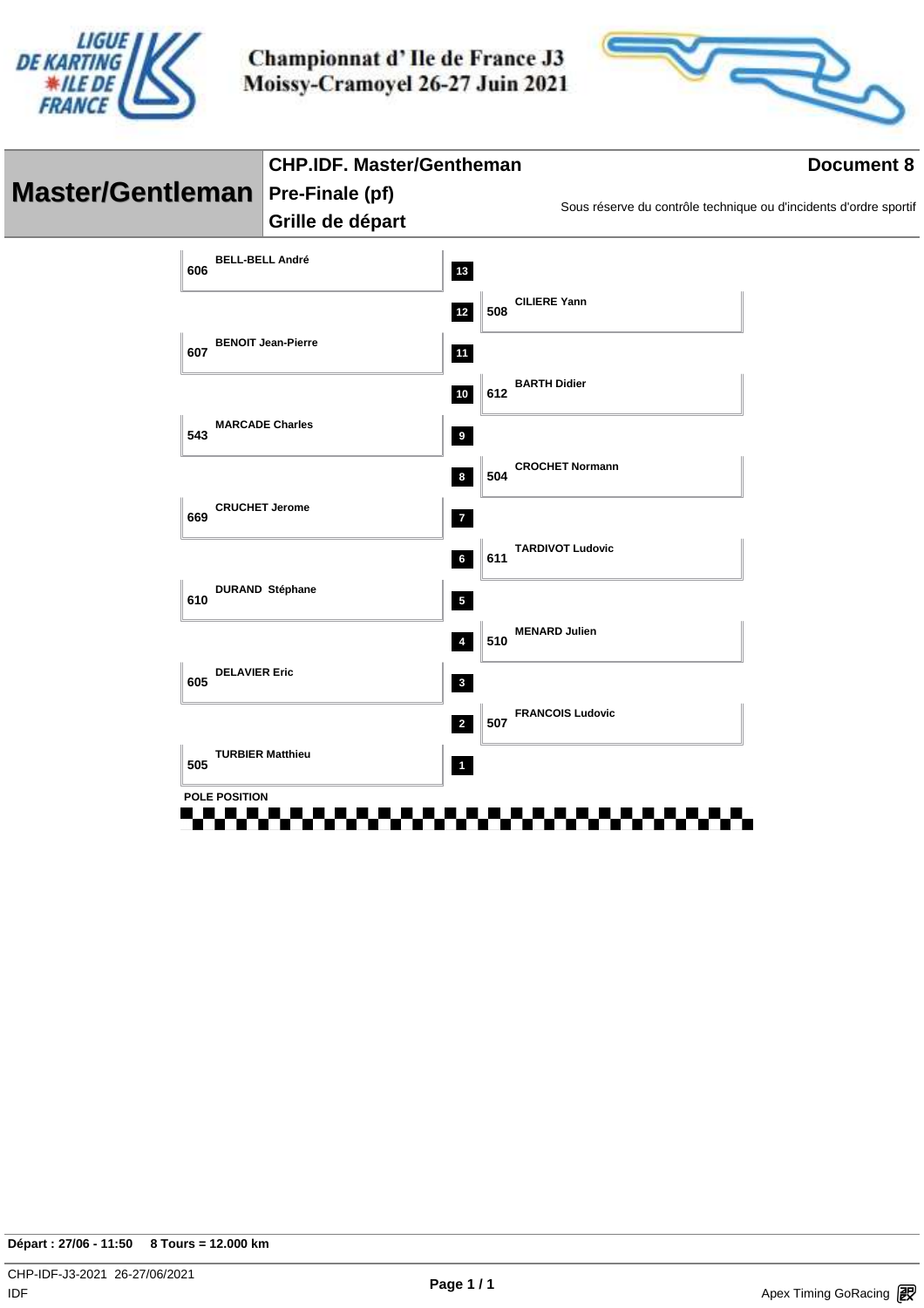

**CHP.IDF. Master/Gentheman**



#### **Document 11.1 OFFICIEL**

|                | <b>Master/Gentleman</b> |                           |                  | Finale (fi)<br>Sous réserve du contrôle technique ou d'incidents d'ordre sportif |                |                 |         |                      |          |  |  |
|----------------|-------------------------|---------------------------|------------------|----------------------------------------------------------------------------------|----------------|-----------------|---------|----------------------|----------|--|--|
|                |                         |                           | <b>Résultats</b> |                                                                                  |                |                 |         |                      |          |  |  |
| Clt            | $N^{\circ}$             | Pilote                    |                  | Club                                                                             | <b>Chassis</b> | <b>Moteur</b>   | Interv. | <b>Meilleur tour</b> | Pénalité |  |  |
|                | 507                     | <b>FRANCOIS Ludovic</b>   |                  | Angerville                                                                       | Redspeed       | Rotax           |         | 1:10.602             |          |  |  |
| 2              | 510                     | <b>MENARD Julien</b>      |                  | Rosny 93                                                                         | Kosmic         | Rotax           | 2.795   | 1:11.067             |          |  |  |
| 3              | 505                     | <b>TURBIER Matthieu</b>   |                  | <b>JBH</b>                                                                       | Kosmic         | Rotax           | 0.189   | 1:10.777             |          |  |  |
| 4              | 669                     | <b>CRUCHET Jerome</b>     |                  | Bretigny                                                                         | Tony           | X <sub>30</sub> | 4.898   | 1:07.869             |          |  |  |
| 5              | 605                     | <b>DELAVIER Eric</b>      |                  | Sens                                                                             | Tony           | Rotax           | 1.146   | 1:11.630             |          |  |  |
| 6              | 610                     | <b>DURAND Stéphane</b>    |                  | Rosny 93                                                                         | Kosmic         | X30             | 3.377   | 1:12.397             |          |  |  |
| $\overline{7}$ | 611                     | <b>TARDIVOT Ludovic</b>   |                  | Angerville                                                                       | Tony           | Rotax           | 9.322   | 1:12.450             | $+5.000$ |  |  |
| 8              | 607                     | <b>BENOIT Jean-Pierre</b> |                  | Angerville                                                                       | Tony           | X30             | 2.534   | 1:12.778             |          |  |  |
| 9              | 543                     | <b>MARCADE Charles</b>    |                  | Bretigny                                                                         | Kosmic         | X30             | 0.398   | 1:12.675             |          |  |  |
| 10             | 508                     | <b>CILIERE Yann</b>       |                  | Kartlang                                                                         | Tony           | Rotax           | 1.565   | 1:13.052             |          |  |  |
| 11             | 504                     | <b>CROCHET Normann</b>    |                  | Angerville                                                                       | Sodi           | Rotax           | 4.360   | 1:11.417             | $+5.000$ |  |  |
| 12             | 606                     | <b>BELL-BELL André</b>    |                  | Ask du Var                                                                       | Redspeed       | X30             | 3.112   | 1:13.580             |          |  |  |
| 13             | 612                     | <b>BARTH Didier</b>       |                  | Sens                                                                             | Kosmic         | Rotax           | 4 Tours | 1:13.699             |          |  |  |

**N°611 TARDIVOT Ludovic : Carrénage avant mal positionné (art:2.3.3 des prescription générale). Suivant la décision sportive N°23-611. N°504 CROCHET Normann : Carrénage avant mal positionné (art:2.3.3 des prescription générale). Suivant la décision sportive N°23-504.**

Tête de course : N°507 FRANCOIS Ludovic (1-8) **Départ : 27/06 - 15:25:32** Meilleur tour : N°669 CRUCHET Jerome 1:07.869 79.57 km/h **Météo : Pluie Air : 18°C Piste : Mouillée** Record de l'épreuve : N°605 DELAVIER Eric 1:03.591 84.92 km/h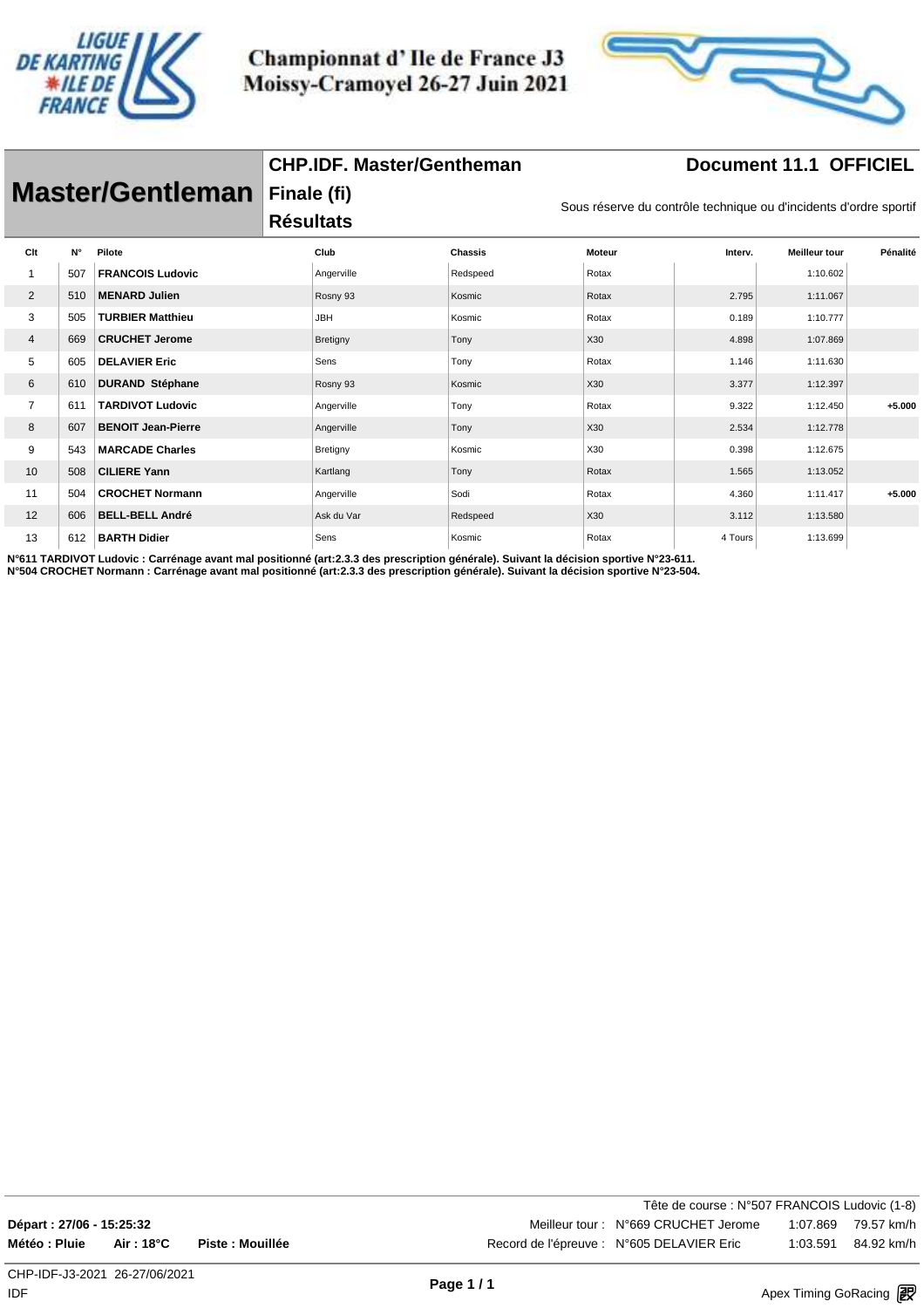



# **DOCUMENT N° 23**

# **COMMUNICATION DES COMMISSAIRES SPORTIFS STEWARDS' COMMUNICATION**

Concerne la partie de l'Épreuve : Concerns the part of the event:

**Master/Gentleman - Finale**

#### ÉNONCÉ / STATEMENT:

**Carrénage avant mal positionné.**

MOTIF / REASON: Carrénage avant mal positionné.

**N°504 - non - CROCHET Normann (Décision N°23-504)**

#### **N°611 - non - TARDIVOT Ludovic (Décision N°23-611)**

| Date / Date: 27/06/2021                       |              | Heure / Time: <b>16:33</b> |  |  |  |  |  |
|-----------------------------------------------|--------------|----------------------------|--|--|--|--|--|
|                                               | Nom / Name   | Signature                  |  |  |  |  |  |
| Président du Collège / Chairman of the Panel: |              |                            |  |  |  |  |  |
| <b>P.C.S. J.C BOURLAT</b>                     | 88632 (IDF)  |                            |  |  |  |  |  |
| Membres du Collège / Members of the Panel:    |              |                            |  |  |  |  |  |
| N POULIQUEN                                   | 204735 (IDF) |                            |  |  |  |  |  |
| <b>C. FAYARD</b>                              | 69022 (IDF)  |                            |  |  |  |  |  |

Copyright © 2011 by CIK-FIA. All rights reserved in the service of the services https://www.apex-timing.com/ Page 1 of 1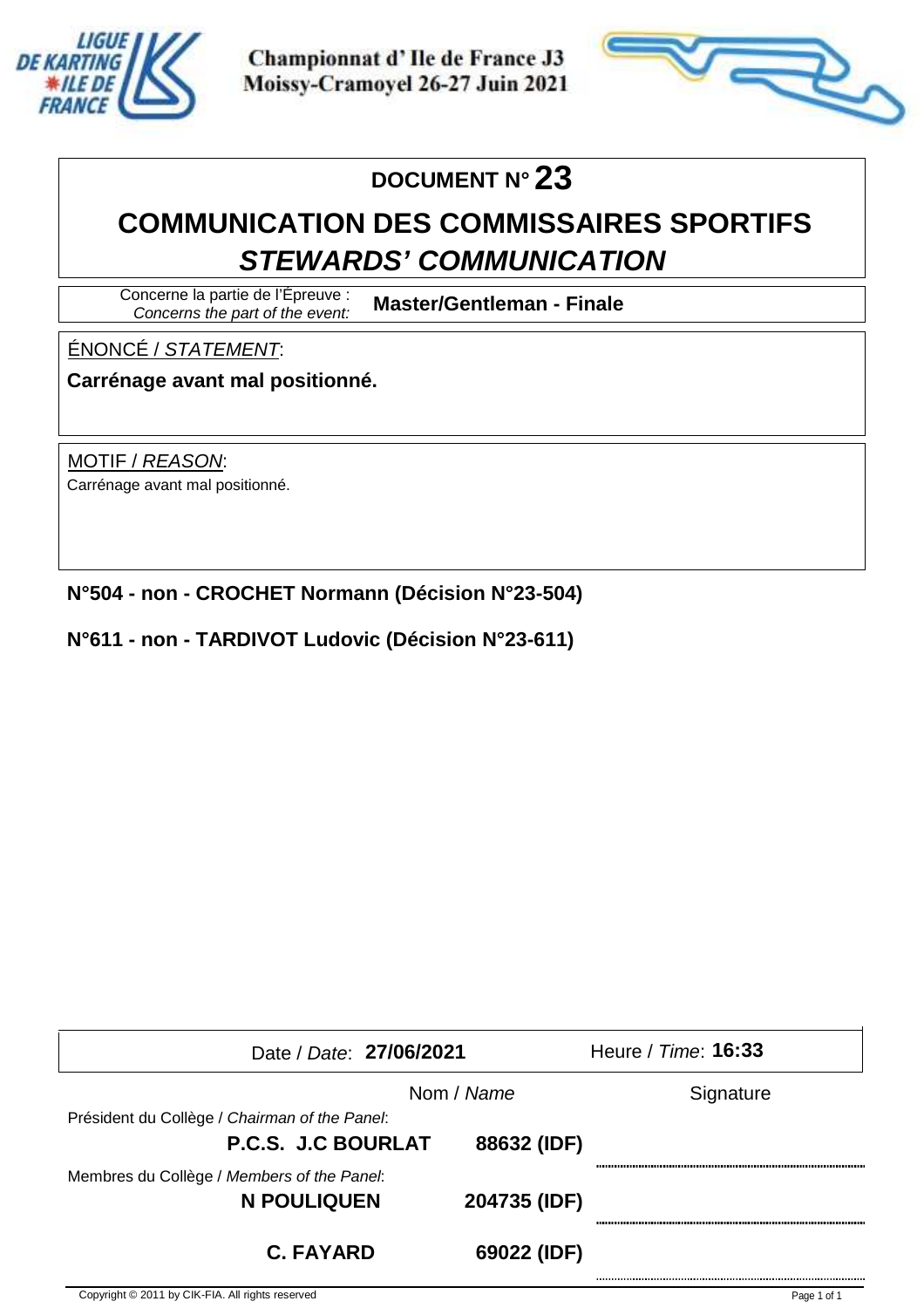



# **Master/Gentleman** Finale (fi) **Exercise Equation** Pour information, sans valeur officielle

#### **CHP.IDF. Master/Gentheman**

**Tableau des tours** 

**Finale (fi)**

|                                 | $\mathbf{1}$ | $\overline{2}$ | $\mathbf{3}$   | $\overline{4}$ | $5\phantom{.0}$ | 6          | $\overline{7}$ | 8          | 9          | 10         | 11             | 12         | 13             |
|---------------------------------|--------------|----------------|----------------|----------------|-----------------|------------|----------------|------------|------------|------------|----------------|------------|----------------|
| Grille                          | 507          | 510            | 505            | 605            | 610             | 611        | 669            | 504        | 508        | 612        | 543            | 607        | 606            |
|                                 |              |                |                |                |                 |            |                |            |            |            |                |            |                |
| Départ                          | 507          | 510            | 505            | 605            | 610             | 611        | 669            | 504        | 508        | 612        | 543            | 607        | 606            |
|                                 |              |                |                |                |                 |            |                |            |            |            |                |            |                |
| Tour <sub>1</sub><br>Intervalle | 507          | 510<br>0.5     | 505<br>0.1     | 605<br>$1.0$   | 610<br>0.8      | 611<br>2.8 | 669<br>1.3     | 607<br>0.3 | 508<br>0.1 | 543<br>0.2 | 606<br>4.0     | 504<br>6.7 | 612<br>$3.6\,$ |
| Tour <sub>2</sub>               | 507          | 510<br>0.3     | 505<br>0.4     | 605<br>1.8     | 610<br>$1.0\,$  | 611<br>3.4 | 607<br>2.1     | 508<br>0.6 | 669<br>1.1 | 543<br>0.1 | 606<br>3.5     | 504<br>4.3 | 612<br>4.6     |
| Tour <sub>3</sub>               | 507          | 510<br>0.4     | 505<br>$0.3\,$ | 605<br>3.0     | 610<br>1.1      | 611<br>4.1 | 607<br>$1.8$   | 669<br>1.8 | 508<br>0.7 | 543<br>0.6 | 606<br>4.0     | 504<br>1.1 | 612<br>$6.6\,$ |
| Tour <sub>4</sub>               | 507          | 510<br>1.5     | 505<br>0.1     | 605<br>3.2     | 610<br>$1.2$    | 611<br>4.2 | 669<br>4.8     | 607<br>0.6 | 508<br>0.0 | 543<br>0.4 | 504<br>4.3     | 606<br>1.3 | 6x2            |
| Tour <sub>5</sub>               | 507          | 510<br>1.4     | 505<br>$0.5\,$ | 605<br>$3.8\,$ | 610<br>1.7      | 611<br>3.7 | 669<br>2.4     | 607<br>3.4 | 543<br>1.0 | 508<br>0.0 | 504<br>$2.5\,$ | 606<br>4.1 |                |
| Tour <sub>6</sub>               | 507          | 510<br>1.8     | 505<br>$0.5\,$ | 605<br>4.8     | 610<br>1.7      | 669<br>3.8 | 611<br>$0.4\,$ | 607<br>6.1 | 543<br>0.6 | 508<br>0.7 | 504<br>0.6     | 606<br>6.3 |                |
| Tour <sub>7</sub>               | 507          | 510<br>1.7     | 505<br>0.2     | 605<br>5.9     | 610<br>2.4      | 669<br>0.1 | 611<br>3.9     | 607<br>6.4 | 543<br>0.5 | 508<br>1.1 | 504<br>0.3     | 606<br>7.1 |                |
| Tour <sub>8</sub>               | 507          | 510<br>2.7     | 505<br>0.1     | 669<br>4.8     | 605<br>1.1      | 610<br>3.3 | 611<br>4.3     | 607<br>7.5 | 543<br>0.3 | 504<br>0.9 | 508<br>0.6     | 606<br>7.4 |                |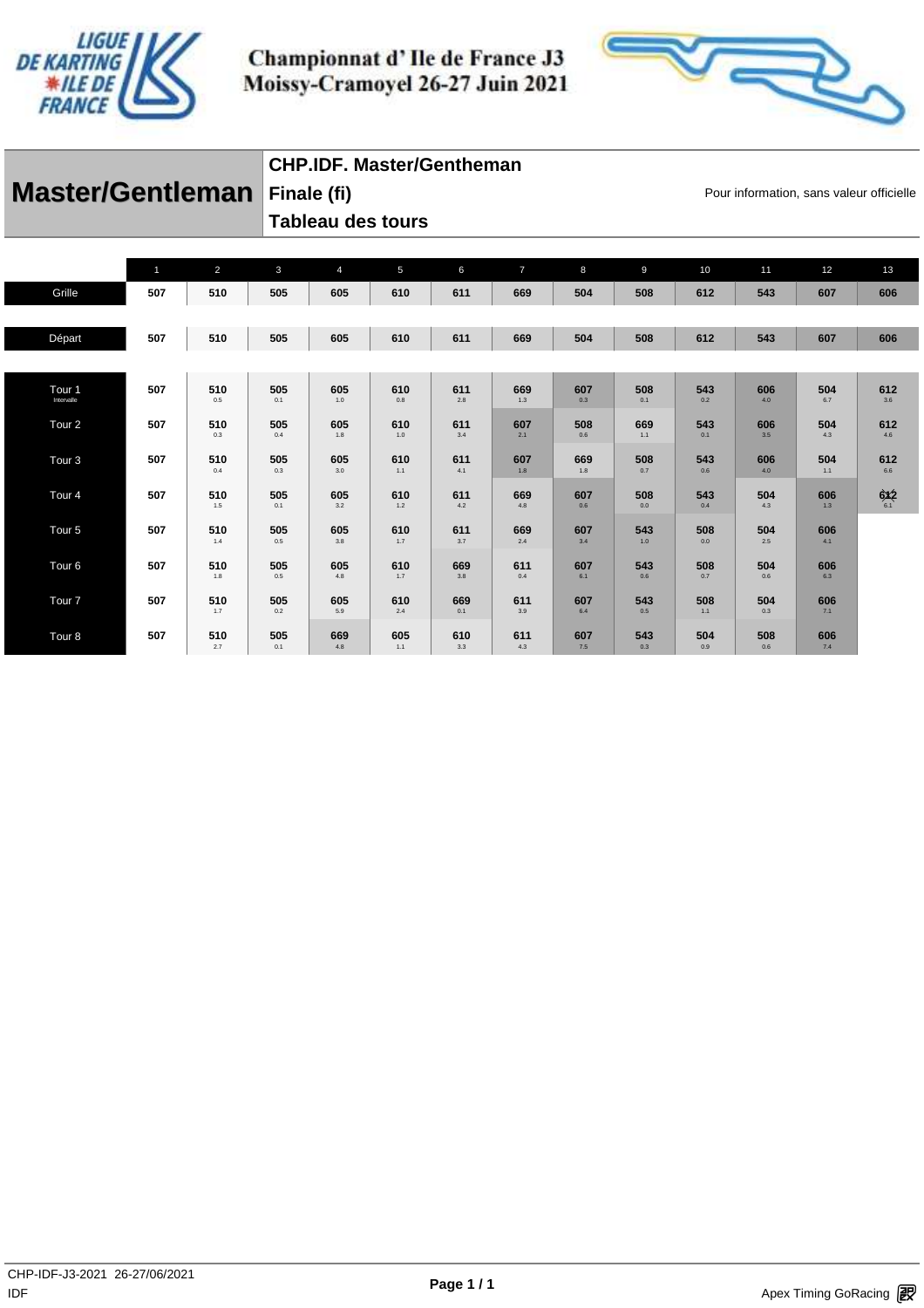



|                             |                      | <b>CHP.IDF. Master/Gentheman</b>                                             |                      |              |               |  |  |
|-----------------------------|----------------------|------------------------------------------------------------------------------|----------------------|--------------|---------------|--|--|
|                             | Master/Gentleman     | Finale (fi)<br>Pour information, sans valeur officielle<br>Analyse des tours |                      |              |               |  |  |
|                             |                      |                                                                              |                      |              |               |  |  |
| <b>Tours</b>                | Temps au tour        | <b>Tours</b>                                                                 | Temps au tour        | <b>Tours</b> | Temps au tour |  |  |
| N°504 CROCHET Normann       |                      | 2                                                                            | 1:13.108             | 8            | 1:07.869      |  |  |
| 1                           | 1:30.234             | 3                                                                            | 1:13.158             |              |               |  |  |
| 2                           | 1:12.960             | 4                                                                            | 1:12.621             |              |               |  |  |
| 3                           | 1:12.275             | 5                                                                            | 1:12.355             |              |               |  |  |
| $\sqrt{4}$                  | 1:12.827             | 6                                                                            | 1:12.391             |              |               |  |  |
| 5                           | 1:11.773             | $\overline{7}$                                                               | 1:11.949             |              |               |  |  |
| $\,6$                       | 1:11.417             | 8                                                                            | 1:11.630             |              |               |  |  |
| $\overline{7}$              | 1:12.804             | N°606 BELL-BELL André                                                        |                      |              |               |  |  |
| $\,8\,$                     | 1:13.175             | 1                                                                            | 1:22.654             |              |               |  |  |
| N°505 TURBIER Matthieu      |                      | $\sqrt{2}$                                                                   | 1:15.357             |              |               |  |  |
| $\mathbf{1}$                | 1:13.329             | 3                                                                            | 1:15.460             |              |               |  |  |
| 2                           | 1:12.266             | 4<br>5                                                                       | 1:15.312<br>1:14.570 |              |               |  |  |
| 3                           | 1:12.016             | 6                                                                            | 1:13.619             |              |               |  |  |
| $\sqrt{4}$<br>5             | 1:12.411<br>1:11.716 | $\overline{7}$                                                               | 1:13.580             |              |               |  |  |
| $\,6$                       | 1:11.458             | 8                                                                            | 1:14.155             |              |               |  |  |
| $\overline{7}$              | 1:10.777             |                                                                              |                      |              |               |  |  |
| 8                           | 1:11.569             | <b>BENOIT Jean-Pierre</b><br><b>N°607</b><br>1                               | 1:18.413             |              |               |  |  |
|                             |                      | $\overline{c}$                                                               | 1:14.363             |              |               |  |  |
| N°507 FRANCOIS Ludovic<br>1 | 1:12.810             | 3                                                                            | 1:13.612             |              |               |  |  |
| $\overline{2}$              | 1:12.176             | $\overline{4}$                                                               | 1:16.442             |              |               |  |  |
| 3                           | 1:12.075             | 5                                                                            | 1:12.916             |              |               |  |  |
| $\sqrt{4}$                  | 1:11.526             | 6                                                                            | 1:13.098             |              |               |  |  |
| 5                           | 1:11.398             | $\overline{7}$                                                               | 1:12.778             |              |               |  |  |
| $6\,$                       | 1:11.032             | 8                                                                            | 1:13.894             |              |               |  |  |
| $\overline{7}$              | 1:11.183             | N°610 DURAND Stéphane                                                        |                      |              |               |  |  |
| 8                           | 1:10.602             | 1                                                                            | 1:14.973             |              |               |  |  |
| N°508 CILIERE Yann          |                      | $\overline{c}$                                                               | 1:13.265             |              |               |  |  |
| $\mathbf{1}$                | 1:19.029             | 3                                                                            | 1:13.239             |              |               |  |  |
| $\overline{2}$              | 1:14.890             | $\overline{4}$                                                               | 1:12.726             |              |               |  |  |
| 3                           | 1:15.506             | 5                                                                            | 1:12.922             |              |               |  |  |
| $\sqrt{4}$                  | 1:13.923             | 6                                                                            | 1:12.397             |              |               |  |  |
| 5                           | 1:13.993             | $\overline{7}$                                                               | 1:12.609             |              |               |  |  |
| 6                           | 1:13.340             | 8                                                                            | 1:12.568             |              |               |  |  |
| $\overline{7}$              | 1:13.052             | N°611 TARDIVOT Ludovic                                                       |                      |              |               |  |  |
| 8                           | 1:14.204             | $\mathbf{1}$                                                                 | 1:17.653             |              |               |  |  |
| N°510 MENARD Julien         |                      | $\overline{2}$                                                               | 1:13.851             |              |               |  |  |
| $\mathbf{1}$                | 1:13.180             | 3                                                                            | 1:13.947             |              |               |  |  |
| $\overline{2}$              | 1:11.951             | $\overline{4}$                                                               | 1:12.803             |              |               |  |  |
| 3                           | 1:12.116             | 5                                                                            | 1:12.450             |              |               |  |  |
| $\overline{\mathbf{4}}$     | 1:12.613             | 6                                                                            | 1:12.914             |              |               |  |  |
| 5                           | 1:11.364             | $\overline{7}$                                                               | 1:12.474             |              |               |  |  |
| $\,6\,$                     | 1:11.463             | 8                                                                            | 1:12.780             |              |               |  |  |
| $\overline{7}$              | 1:11.067             | N°612 BARTH Didier                                                           |                      |              |               |  |  |
| 8                           | 1:11.615             | $\mathbf{1}$                                                                 | 1:33.668             |              |               |  |  |
| N°543 MARCADE Charles       |                      | $\overline{2}$                                                               | 1:13.952             |              |               |  |  |
| $\mathbf{1}$                | 1:19.066             | 3                                                                            | 1:14.216             |              |               |  |  |
| $\overline{2}$              | 1:15.937             | $\overline{4}$                                                               | 1:13.699             |              |               |  |  |
| 3                           | 1:14.886             | N°669 CRUCHET Jerome                                                         |                      |              |               |  |  |
| $\overline{\mathbf{4}}$     | 1:13.709             | $\mathbf{1}$                                                                 | 1:18.987             |              |               |  |  |
| 5                           | 1:13.463             | $\overline{2}$                                                               | 1:16.454             |              |               |  |  |
| $\,6\,$                     | 1:12.675             | 3                                                                            | 1:13.646             |              |               |  |  |
| $\overline{7}$              | 1:12.677             | $\overline{4}$                                                               | 1:14.021             |              |               |  |  |
| 8                           | 1:13.767             | 5                                                                            | 1:10.048             |              |               |  |  |
| N°605 DELAVIER Eric         |                      | 6                                                                            | 1:10.016             |              |               |  |  |
| $\mathbf{1}$                | 1:14.356             | $\overline{7}$                                                               | 1:08.975             |              |               |  |  |

 $\mathsf{IDF}$ CHP-IDF-J3-2021 26-27/06/2021